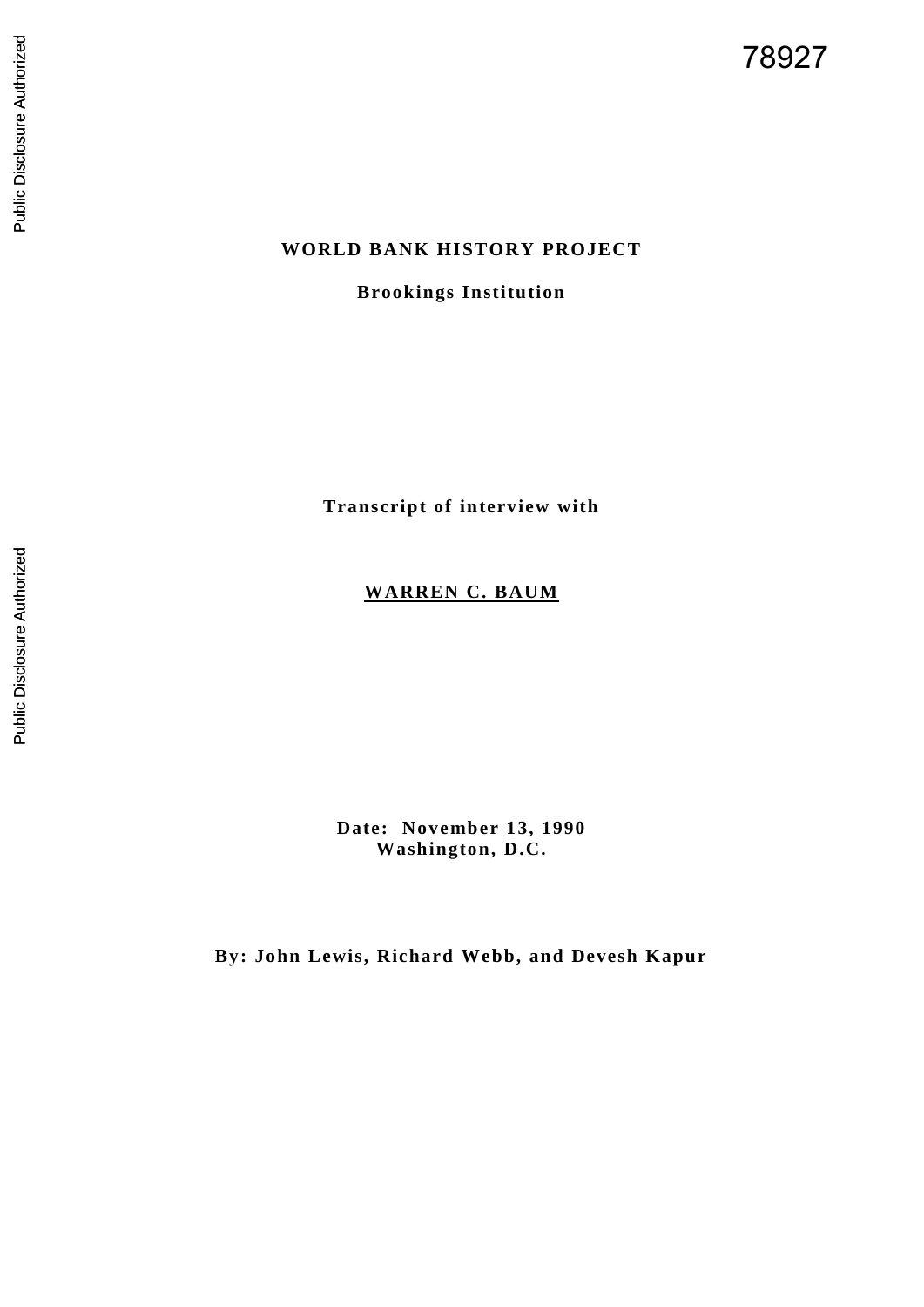## *[Begin Tape 1, Side*  $AI<sup>1</sup>$

1

**BAUM:** I didn't come onto the scene until '59, which was relatively late in that period. I didn't really get into management until '64.

**LEWIS:** I have sort of a, almost a—it's funny to start with a footnote, but in that, in telling how you came to the Bank, you said in passing that U.S. bilateral aid was already in decline. I just was curious about what, in what sense you felt that at that point and how you found the contrast from . . .

**BAUM:** Well, I guess there were several stages in the decline and people came on board at different stages and had different perspectives on it. To me the *[Harold E.]*  Stassenization process which I went through marked a critical stage. That's when a lot of first class people left the organization, the introduction of politics into the process. I don't think it's ever--I'm sure it had better days after that and ups and downs, but to me that ...

**LEWIS:** You also had an administrator that, *[John B. ]* Hollister, who it sounds like didn't believe in foreign assistance.

**BAUM:** Yes. No, Paul Hoffman was very strong, but some of the subsequent administrators were nowhere near as strong. But I found when I came to the Bank that I had optimistically assumed that having worked for four years on the Marshall Plan, which was a fairly effective organization, and successor organizations, that I would fit right into the Bank; and I found in fact that my experience was almost totally irrelevant. The Bank was a unique organization which certainly bore very little resemblance to the bilateral aid agency which I had been familiar with, and it took me a long time to become at home with the way in which the Bank did its business. I don't know what other organizations might be closer parallels to it; perhaps investment banks might be closer parallels, but the Bank just didn't operate the way the AID *[U.S. Agency for International Development]* or ECA *[U.S. Economic Cooperation Administration]*did--the very centralized management, little things like that. Everybody wrote memoranda to the files. You didn't write to people; you wrote to files with copies to people, and when you addressed somebody, he was always "mister" and you dropped the "mister" from yourself. At the Board in particular, they had--it was a British style of management, not an American style of management. The Brits were very much in positions of dominance in the early years, and they imposed this style on the way in which the Bank did its business. Plus, I found a great deal more review of anything that went on in the institution than had been happening in the rather free-wheeling days of the Marshall Plan--very tight bureaucratic control and very centralized organization.

**LEWIS:** Well, that ties into something you said just a moment ago about the employment vis-a-vis the field. That's always been a contrast between the U.S. aid programs and the Marshall Plan. I think you *[inaudible]* most in the country missions. It's always been true, and the Bank has been at almost at the other extreme

<sup>&</sup>lt;sup>1</sup>Original transcript by the Brooking Institution World Bank history project; original insertions are in [ ]. Insertions added by the World Bank Group Archives are in *italics* in *[ ].*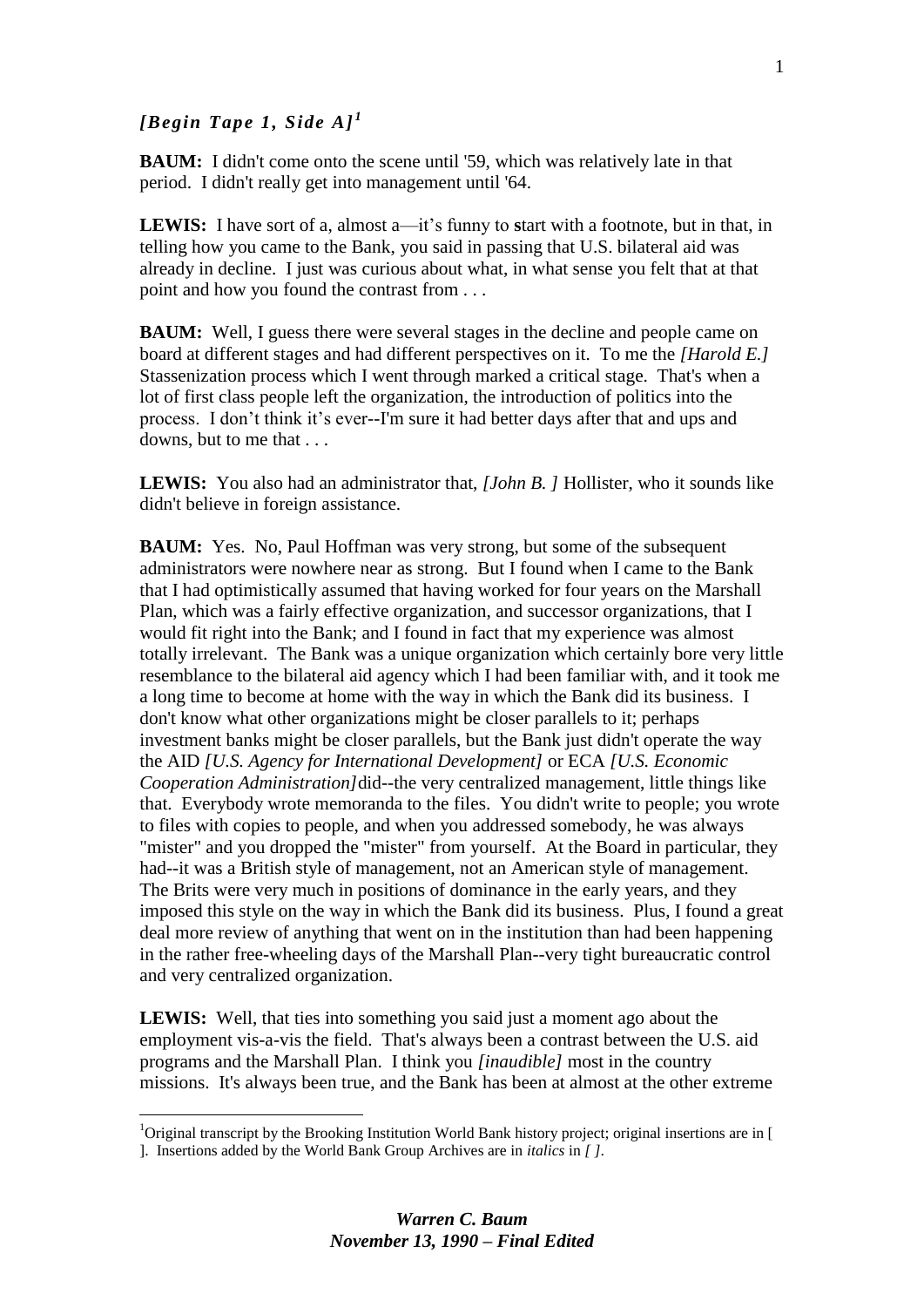in terms of--you must have reflected, and you got to positions of great seniority in the Bank, so you must have a view of that, I mean of the—is, has the Bank been organized the right way all this time in terms of center/field operations, you think, or . . .

**BAUM:** Well, having a resident board of directors representing countries I think was a major factor and reviewing every loan operation I think was virtually impossible until they gave the degree of authority to the field which AID missions had. If every loan operation had to be processed centrally and defended before a resident board of directors which was interested as clients in the content of every operation, I think this set of circumstances, perhaps reinforced by the personalities of some of the early presidents, but I think it largely moved the Bank in that direction, but it's had major implications for the way in which we've done our work.

I'm here to answer whatever questions you want, but from my perspective there is a central theme which runs through my whole experience, and that was the projects program conflict--tension--whatever. And I remember that one of the first things I was told when I came to the Bank in 1959 is that when you--you've probably heard this many times--when you go to the field, you get your ass licked; when you come back to headquarters, you get your ass kicked. And even then this was--when you went to the field you had a great deal of authority because there was no resident mission. You were the Bank in the field; you were the voice of authority and had a great deal of latitude. When you came back you were the low man on the totem pole, and you found that your section chief and your division chief and your department director and your vice-president and the Loan Committee and the Economics Committee and the president and the Board went over everything you did with a finetooth comb, and in the end you saw perhaps little resemblance between what you did in the field and the final product. This has been a central feature of the Bank's operations, I think, throughout its history. In headquarters Bank staff have found that what they have done has been very closely reviewed, and this review has been a constant source of discontent on the part of staff and friction between the people doing the work and the people doing the reviewing, and a lot of the themes of reorganizations have been progressively trying to deal with this friction in a variety of ways and with a variety of successes. The '72 reorganization was a major effort; then '86-'87 one carried it even further in an effort to deal with that problem, but certainly this has been a major characteristic of the Bank.

And another element--and then I'll stop my lecture and start answering questions--is that because the Bank has been a headquarters organization but doing field operations, it has had to rely on the written report as the principal vehicle for instructing people in headquarters as to what was going on. Senior people went out in the field but they couldn't absorb the details of individual operations, so the written report--the economic report, the appraisal report, the supervision report--have been the principal documents on which the Bank functions. Now bearing in mind, number one, that the majority of the staff do not have English as their native language. That majority got larger and larger as the Bank progressed and the original coalition of Americans and British staff got seriously diluted, but more and more it was true that the people writing these reports in English—which was the only language they were allowed to write them in--were not English-speaking people. Secondly, bear in mind that they were not trained professionally to write reports. The majority of the staff were project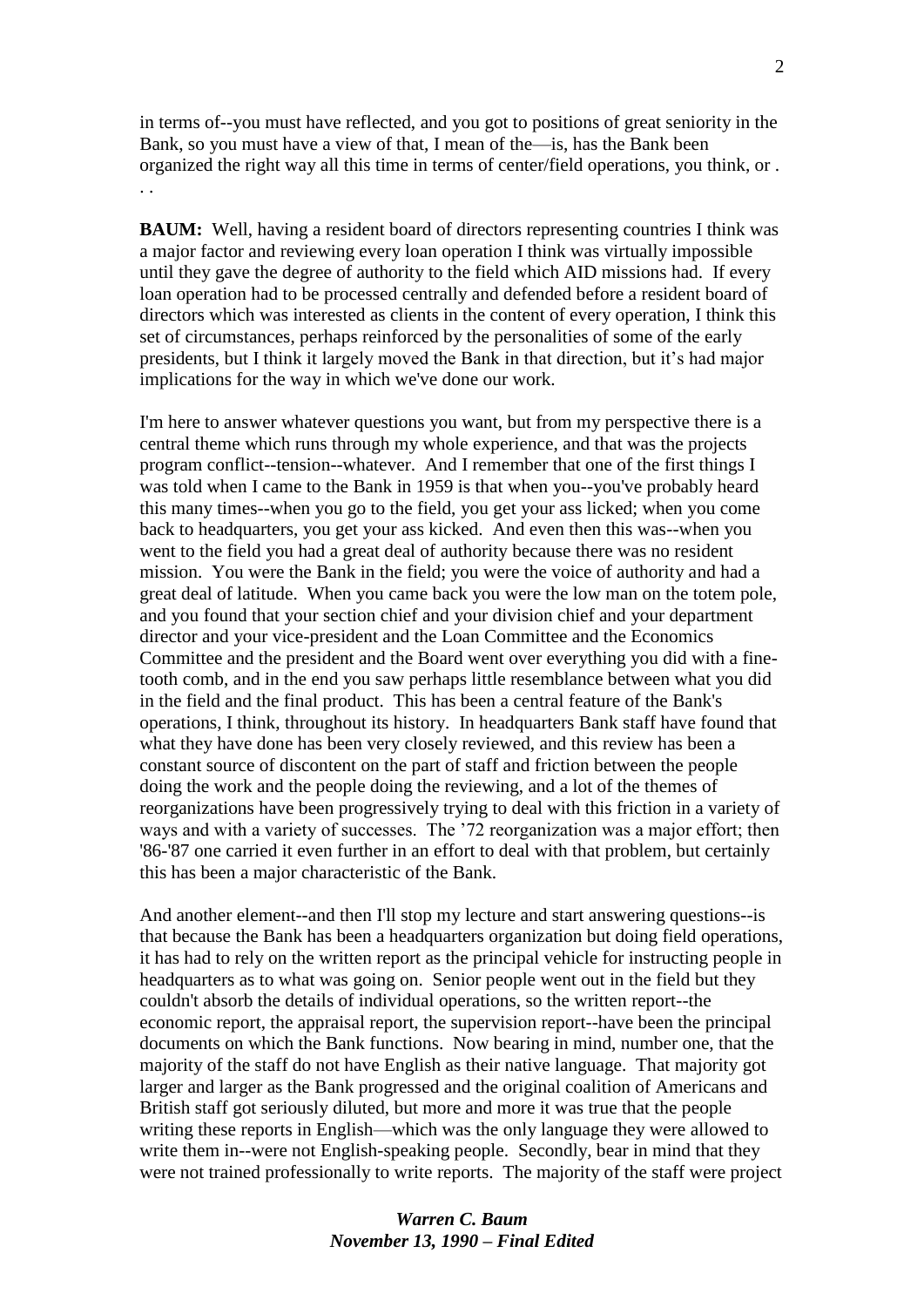staff and engineers, financial analysts, accountants and so forth have not with rare exceptions made emphasis on writing reports in the course of their academic training or their field work. So to sit these people down and ask them, expect them to produce reports which were then going to be very closely supervised by their superiors and people in parallel to them all through the hierarchy was a constant source of frustration, inevitably, given this set of circumstances. And then the reviewers turned out to be people outside the hierarchy, as they did after '72. Until '72 you had the technical operations departments and the area departments, and an appraisal report would be reviewed by the technical operations departments at various levels in the management, but at least they were all part of the hierarchy. You were being reviewed by your superiors. But after the reorganization of '72 when they set up the central project staff, which I was responsible for, apart from those small departments which we ran operationally, our major function was functional control and review of the output of operating departments over which we had no responsibility, and that greatly increased or at least put a different dimension on the tensions. Before then the tensions were projects department one against area departments. Then it became central project staff against the various regional staffs but with the difference that we were then outsiders. We reviewed them, but we didn't pay their salaries. We didn't promote them if they did a good job. We were just an obstacle between them and their own chain of command within the region. And that set up a series of tensions and discontents which certainly fed into the reorganization of '86-'87, which made a major step in divorcing the functional control from the operating staff.

**WEBB:** It went on for a long time.

**BAUM:** It went on from '72 to '86. That's right.

**LEWIS:** I don't want you to stop the lecture because it's going great, but I've got one question you remind me of. When you took up the central project staff work as the head of it--first number two, I guess, then the head of it . . .

**BAUM:** Correction. Head of it when I became vice president of it because that was after the reorganization.

**LEWIS:** Okay. All right, all right. And as you say most of your work was a review of work done in the regions where you had project staff regionalized, at just about the same time OED *[Operations Evaluation Department]* got started.

**BAUM:** That's right.

**LEWIS:** Now it sounds as if almost as you say that, that it's a kind of overlap or redundancy between the two. Was there ever any thought about that?

**BAUM:** There was certainly a problem, although it wasn't--the overlap wasn't enough to mention, because we were doing ex ante review, and they were doing ex post, and ex post was five to seven years after the project was sent to the Board. So there was a mix. But they were throwing up lessons from their ex post review; we were throwing up questions from our ex ante review. These had to be researched to some extent; they had to be made operational and used for policy guidance if they turned out to be serious problems. And in a sense we and the regions united against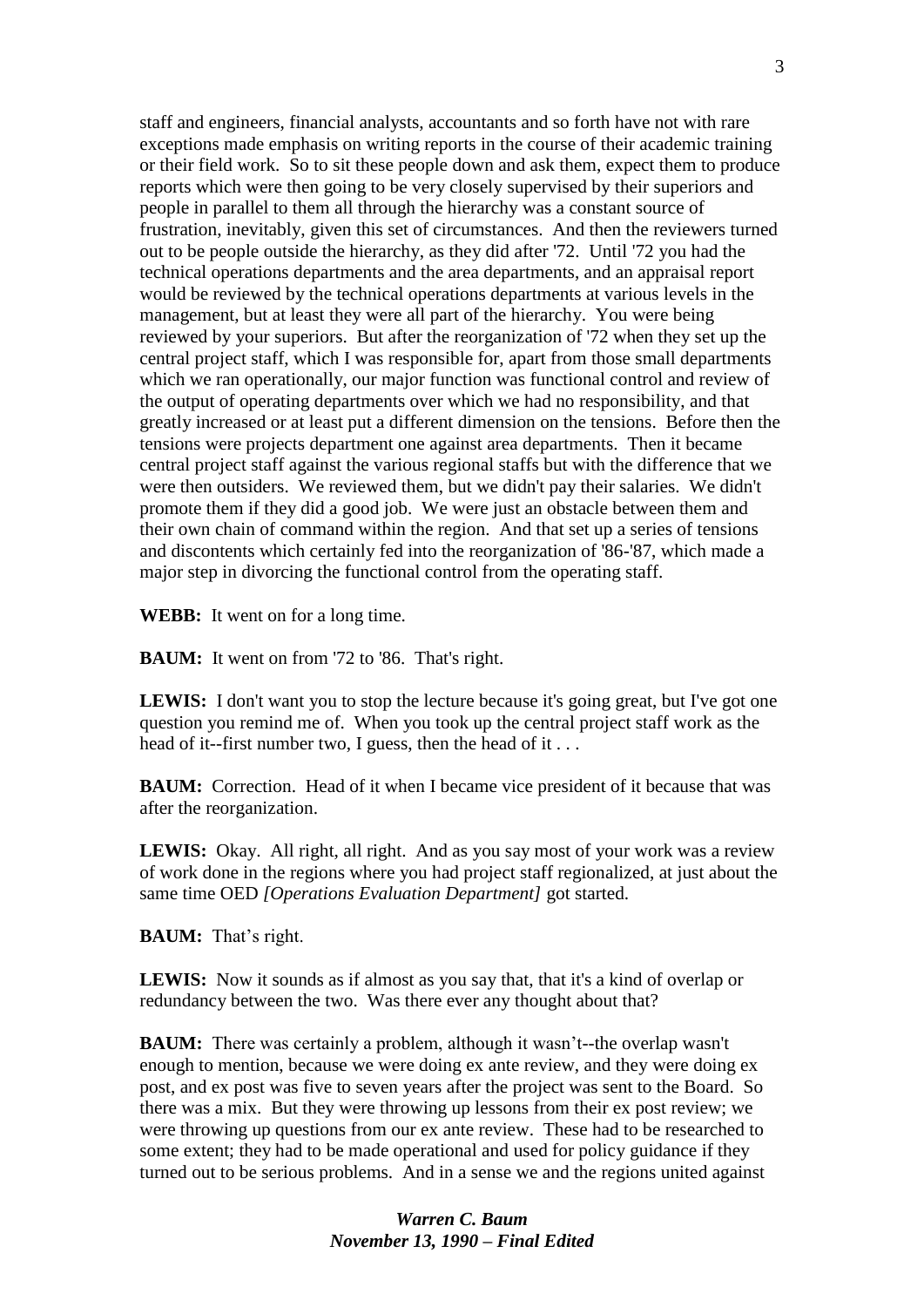OED. They became our common enemy. Whereas we were the enemy within the operations complex, they were the enemy outside. And we bore the brunt within the operations staff of fending off OED--mind you, I was a very strong and still am a very strong supporter of OED. I think it was a marvelous idea of *[Robert S.]* McNamara's and it's been an invaluable aid to the Bank, but there was permanent friction between any one of their reports and the views of the region, including ours, and particularly when they did their policy reviews; they would in effect be going over the same subjects which we were doing policy reviews on, and we would have knock-down, drag-out fights over jurisdiction and perception and conclusion. We seldom agreed with their conclusions.

**WEBB:** Did they ever win any important battles?

**BAUM:** I guess we both won some and lost some. That depended a lot on personalities. Mervyn Wiener, for example, when he became head of OED, he was very diplomatic and he found ways of euphemizing the differences so that OED always in the last analysis could say what they wanted to say. But frankly, and this will be a very prejudiced point of view. I thought the quality of their analytical work in the policy area was very poor. And it was less a matter of arguing with them on legitimate differences than pointing out that they had just done sloppy analysis, that these things didn't hold water. And Mervyn, coming from operations and being more intelligent than some of his immediate subordinates, would seize these points. So I would go to him and say, "Look, these are all the things that are wrong with this report." And he would say, "Let me fix it." And it would come back three months later with a 60 percent improvement, and we wouldn't argue about the remaining 40 percent. But they reserved the right to present their report with our dissents to the Board, and they would then defend it and we would defend our position, but the Board highly valued them. The Board thought that they were a tool to use against the staff, and the Board thought of OED as their instrument and one of their entrees into the Bank, and this became a very important part of the whole process.

**LEWIS:** OED's style was very much a function of the director general, then? The way they were perceived was quite a bit a function of who was the director general, is that right?

**BAUM:** Well, I think they prized their independence. They reported to the Board through the president in two lines, one dotted and the other firm. It was a very peculiar bit of administrative organization. But the Board felt that the OED director reported directly to them and was accountable to them. The president maintained that there was another line of command, but he, McNamara, who invented it, was very careful not to overrule OED on major matters, probably because he thought that would get him into trouble with the Board. So the brunt of doing that fell upon me and my staff.

**WEBB:** Who was the first head of it?

**BAUM:** I'm bad on names.

LEWIS: Oh, look, I am, too. Well, that's all right. But Wiener was . . .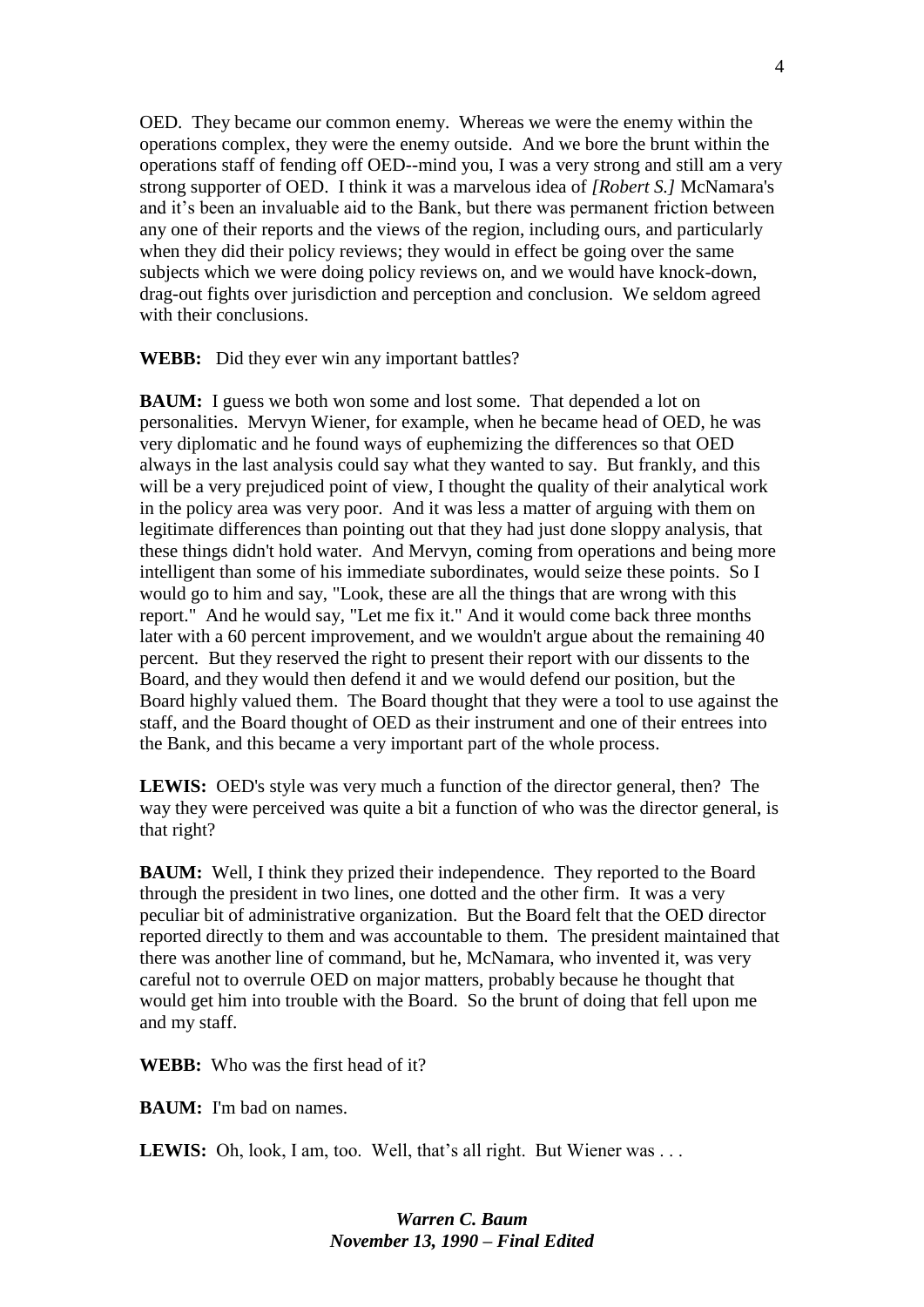**BAUM:** Shiv Kapur was the man who I thought had anti-staff sentiments which . .

**LEWIS:** Oh, really?

**BAUM:** . . well, we felt that inevitably people in different parts of a bureaucratic organization adopt the coloration and point of view of the people they are working for. When I worked in programs, I had a program attitude. When I went to projects, I had a project attitude. This is inevitable. The OED attitude was essentially they would make their careers by proving that the Bank staff was wrong. If they kept writing reports saying, "Bank staff did a marvelous job on project X"--which we didn't--but if that was their bias, they would have been out of business very quickly, so that their incentive was to point out the things that were wrong. Ours was to defend everything which we did and deny we ever made any mistakes, and somewhere between those the truth lay, but it was a--particularly on the policy documents, it was a continual process of argument with them to end up with reports which were more balanced.

**LEWIS:** And so some of the burrs and sharp corners that Wiener rounded off, Shiv was responsible for?

**BAUM:** It was a kind of "good cop/bad cop" routine, and I don't know if they did it deliberately, but Shiv was the bad cop. He would come up with these outrageous findings, and Mervyn would step in and be judicious.

**LEWIS:** I wonder, when Shiv succeeded to the job, was he still perceived that way, do you know? He's an old friend of mine, so I don't--but I don't sense this volume at all, actually.

**BAUM:** Well, he was in it only temporarily. I think it was recognized that this was a way of making a political gesture, of bringing in an Indian, bringing in an LDC *[less developed country]*, but he was close to retirement, and he was only there for a couple of years. I suspect when he had to be the good and bad cop that he had to act more responsibly. He'd been around a long time by then. Probably some of his own rough corners had been smoothed off in the process.

**WEBB:** You said this was McNamara's idea on OED. Was this really something that came out of him or was he, was it a tactic vis-a-vis the U.S. Treasury at one point?

**BAUM:** No, I think McNamara took project work very seriously, and he took the Bank's operational work very seriously. He was convinced that an external independent audit was a major element of quality control and accountability, and I think he thought of it on his own. The GAO *[U.S. General Accounting Office]* and the U.S. government were always talking about audits, and he may very well have also felt that this was a defensive maneuver. If he could show he had an internal, independent, professional audit, this would get the GAO off his back. And that certainly was a motivation. But had that not existed, I think he would have felt that in the interest of accountability he wanted to have that kind of tool.

**WEBB:** I'd be fascinated to get back to the project program.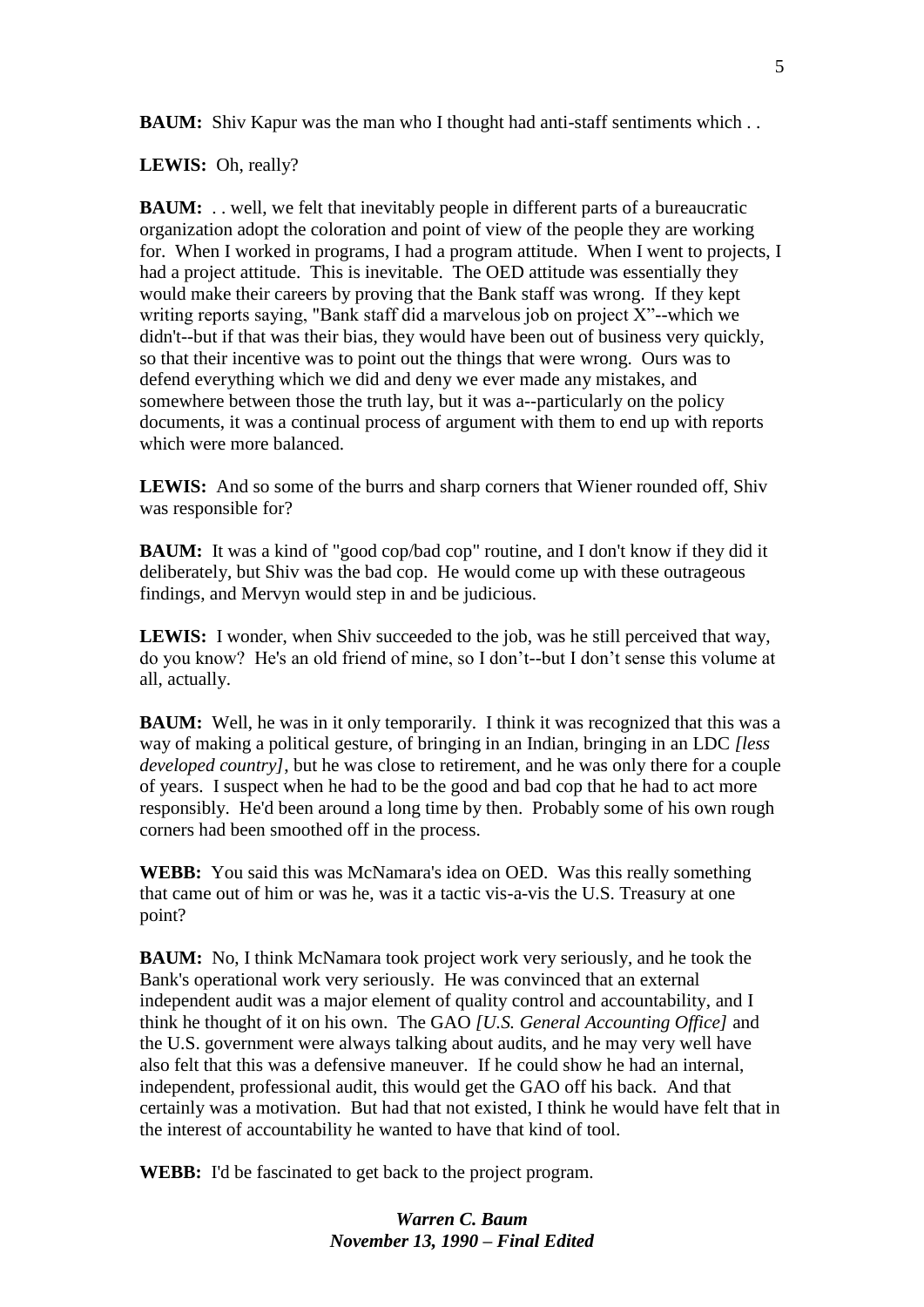**BAUM:** Okay, I guess the missing link in here, and I don't want to repeat things which you'll have had a chance to read, is the recent reorganization. That was just going on when the interview took place, and I was on the verge of retiring from the Bank, if I hadn't already done so by then. But let me talk about the way in which the CPS *[Central Policy Staff]* and then OPS *[Operations Policy Staff]* regional relationship evolved in its later years. It began under Burke Knapp--the reorganization—and I think we found our niche. We were quite comfortable, CPS, in it. We went to the Loan Committee infrequently, but when Burke was chairing we'd win one-third of the battles, which I think was probably a reasonable proportion. But the fact that we could go to the Loan Committee--the fact that I was a permanent member of the Loan Committee, as well as the Statutory Loan Committee--is what gave teeth to CPS. Otherwise our advice could have been largely disregarded.

But we had a very ambivalent role vis-a-vis the regions. We were advisors, and we had the senior people, as I mentioned. The agriculture staff had been spread thin among six regions. We had the best irrigation advisor; we had the--in fact, we had the division chiefs of the old Technical Operations Department. They regionalized the staff. We centralized the division chiefs, who were the senior people. So we had the best irrigation man; we had the best crops man; we had the best credit man; we had the best livestock man; and they would build up small review staffs. These people began with more experience of operations than people in any region did, and it quickly multiplied because they had been looking at the output of six regions, whereas each region would only see its own work and would not see the work of the others. So our people had, I think, a very important senior role as advisors in ensuring the quality of the end product, and I guess an underlying thesis of everything which I'm saying--which is in my mind central to the Bank--that given the size, complexity and importance of project work, you could not expect a single set of staff to go out in the field, appraise a project, come in, write a report, and produce the kind of quality work which the borrowers deserved, whether or not the Bank required it. The projects were complex, multi-dimensional, and required a level of experience and expertise which a single set of staff--one engineer, one financial analyst, one economist--just do not possess. In other words, I'm saying that the review process is essential to achieving the quality of work which projects work needs and justifies. And after reorganization the regional staff was spread sufficiently thinly that they could not within themselves perform the level of quality review which was necessary. So CPS in my mind had a vital function in reviewing those documents, commenting on them, and trying to improve them.

**LEWIS:** Let me ask a question I shouldn't have to ask, but--CPS and, say, the agriculture part of it, that's what Monte *[Montague]* Yudelman headed?

**BAUM:** That right. Jim *[Lionel J. C.]* Evans first, Monte Yudelman second.

LEWIS: But I wondered whether there were two different sets of sectoral . . . ? No? Okay.

**BAUM:** But this put us in a very difficult role vis-a-vis the regions because we were two things: we were advisors and we were policemen. And this is a very difficult role to combine. Had we been only advisors we would have gotten along very well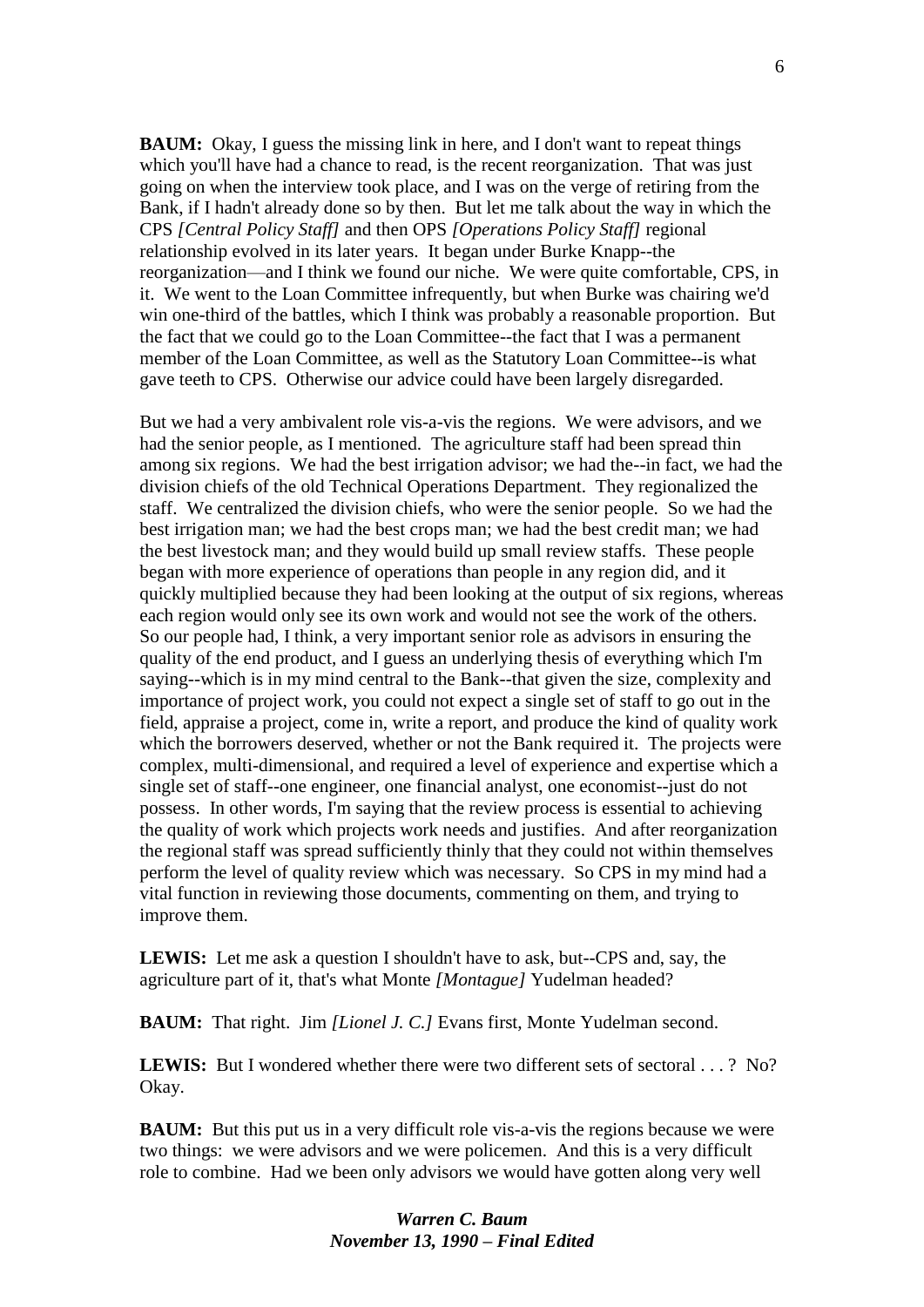with the regions. The good people would have voluntarily sought our advice, as they did, anyhow. The bad people would have felt that they didn't need it or want interference in their operations. But they didn't have the choice because if they didn't ask for advice, they got it anyhow, because we had to sign off on the yellow cover or the green cover appraisal report. And if we thought there was an issue, it would come to me and I'd raise it at the Loan Committee. So this was the policeman function.

Our people much preferred to be advisors rather than policemen. It's a much happier job to perform, and they felt they were colleagues with their ex-staff in the regions who would much prefer to maintain that collegial relationship. But they'd have to be policeman also to the extent that their advice wasn't followed.

And in the end I had to decide whether or not I'd blow the whistle and go before the Loan Committee. And this was where these two functions were difficult to operate satisfactorily and in the end enforceable only through our Loan Committee function. When Ernie *[Ernest Stern]* took over, the CPS relationships with the regions and within the operations complex changed somewhat--I've got to talk about personalities.

#### **LEWIS:** Oh, please, yes.

**BAUM:** It's essential to the process. I assume you will distill this into objective prose. But Ernie was not a project man. He had had no project experience in the Bank before he became a regional vice-president and then a senior vice-president, whereas Burke had lived through a long time when projects were important and--he sat over the whole operation long enough he had a strong feel for both sides of it.

We always felt that Ernie's sympathies were with the regional side of the operation rather than the project side of the operation. However, there were certain other--you know Ernie fairly well, I would think?

**LEWIS:** Very well.

#### **BAUM:** Okay.

**LEWIS:** He worked for me.

**BAUM:** Right. Well, I have very ambivalent attitudes toward him, as I will reveal. I think he's the brightest staff member who ever came through the institution. Either he or McNamara in different ways were the brightest people there have ever been in the organization, and I think he's made tremendous contributions to the institution. He quickly mastered project work, whether he was interested in it or not. What he was interested in was not producing low quality work; this he couldn't tolerate. And he also discovered--and this is another key dimension of it--that the Board was very much interested in what we produced, and the Board would sit and review every project. As I mentioned in detail in the interview which I had, so I won't repeat it unless you want to pick up points on it, as relations between the Board and the staff deteriorated--and Ernie contributed to the deterioration as well as McNamara, because both of them had a style which was not conciliatory toward people whom they understood were much less intelligent than they were. The Board was trying to pick apart the appraisal report and find as many mistakes with it as they could, and they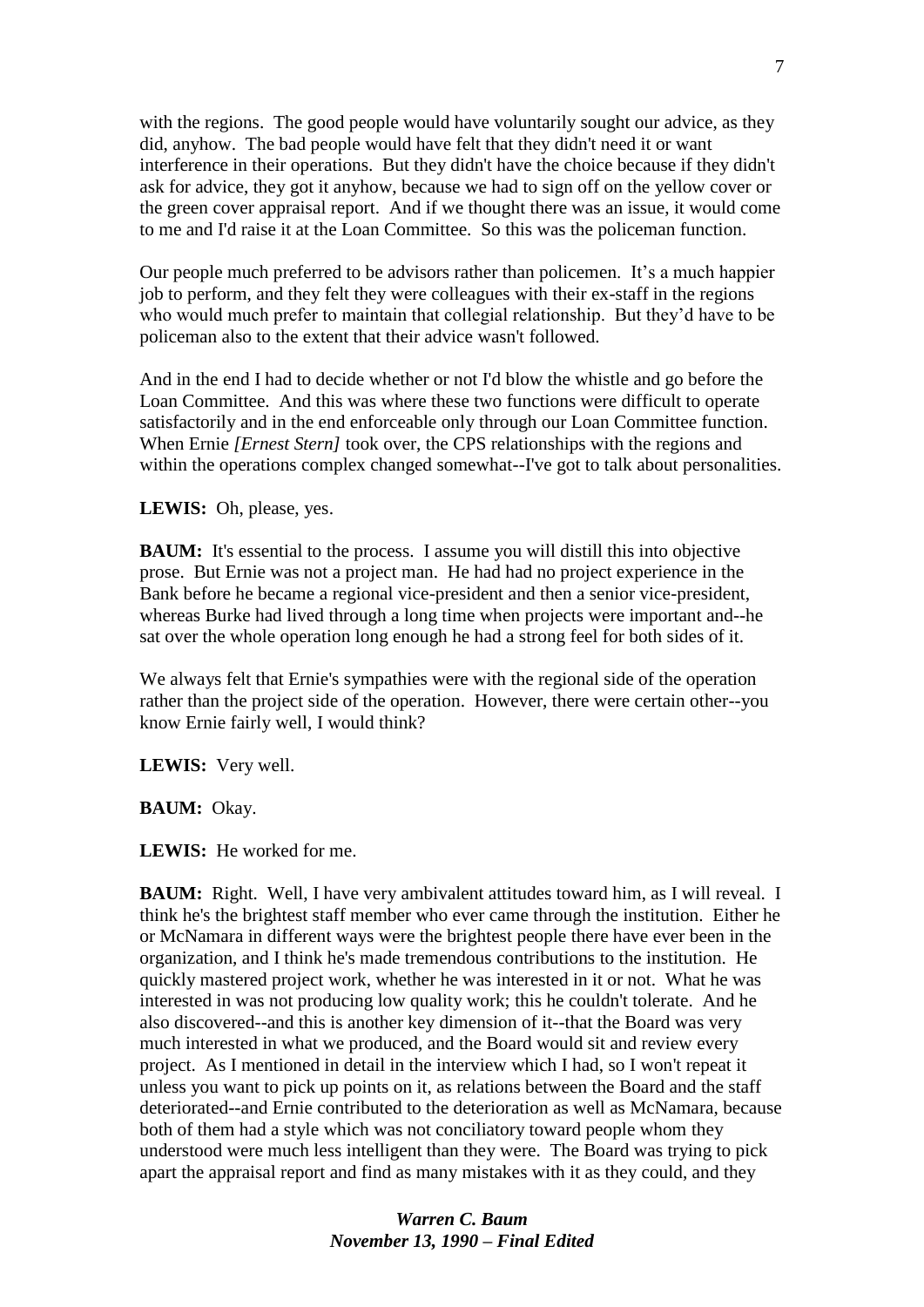didn't play the game by the rules, which were to ask technical questions in advance. They would save all their ammunition to try to embarrass the management before the Board table. Well, the people who were embarrassed were Ernie and me.

But as time went on, Ernie took over my role--which was one of my personal discontents between us. Under McNamara I was--the seating arrangement was McNamara and Knapp and myself at the Board table, and all questions on projects were referred by McNamara to me. When Ernie joined the table, he would progressively intervene and take over the answering of questions, and the difference between projects and operations when a question comes before the Board is a dim one anyhow. But Burke was perfectly happy to sit back and let me field most of the questions that the directors raised. Ernie more and more wanted to take over that role, which he did because he had the authority to do so. But that meant that he had to explain all the deficiencies in the appraisal reports, and when he became aware of them, he started riding the Bank staff very hard, and he rode the regional staff even harder than he rode CPS, and he began to value the functions of CPS in saving him from a lot of embarrassment. So in the end he became a supporter, I think reluctantly but effectively, of the CPS role. And when we had periodic reviews, as we would have every couple of years because the staff were always chafing under this regimen of external OPS/CPS review of their documents and unhappy about the process, they would fine-tune it and they would say that the review of the yellow cover is optional rather than mandatory or in advance we'll try to identify a certain number of projects which look routine and not have a CPS review of them at the yellow cover stage. But these were not major changes in the process.

Ernie had maintained the essence of the CPS review as long as he was in control of it because he felt it was essential to preserving the quality of the work which he had to defend before the Board. But we had still, I would say, greater frustrations under Ernie than we had under Burke. We would find this kind of phenomenon repeatedly: the project staff in the regions--and I mentioned that the tension which had formerly existed between the monolithic projects department (which was actually called the technical operations department) and the regional departments became internalized when the agriculture staff was split among the regions in the technical department, and then the technical department of region X would have with the area departments of region X exactly the same tensions which we had formerly had between projects and programs. And it was a perfectly legitimate tension, as I tried to prove out--there are two different ways of looking at the same problem, and they had to co-exist if we were to do our job properly. But I felt that under McNamara and to a lesser extent under Stern the scales were tipped in favor of programs and doing things more quickly, reaching the operational targets on which McNamara was very strong, even at the expense of cutting corners on project work.

And this is a very important factor, I think, in the evolution of the Bank, that because McNamara put so much emphasis on programming and targeting and reaching targets and in the end because he held Ernie responsible for achieving them, we felt that at the regional level the legitimate tension between two conflicting points of view tended to be resolved by the regional vice-presidents who weren't supposed to do it in favor of "let's get ahead with the project and avoid those issues which are going to give us endless arguments with the borrower" because we were going to insist on better staffs and more stringent changes in management or reorganization of the project entity or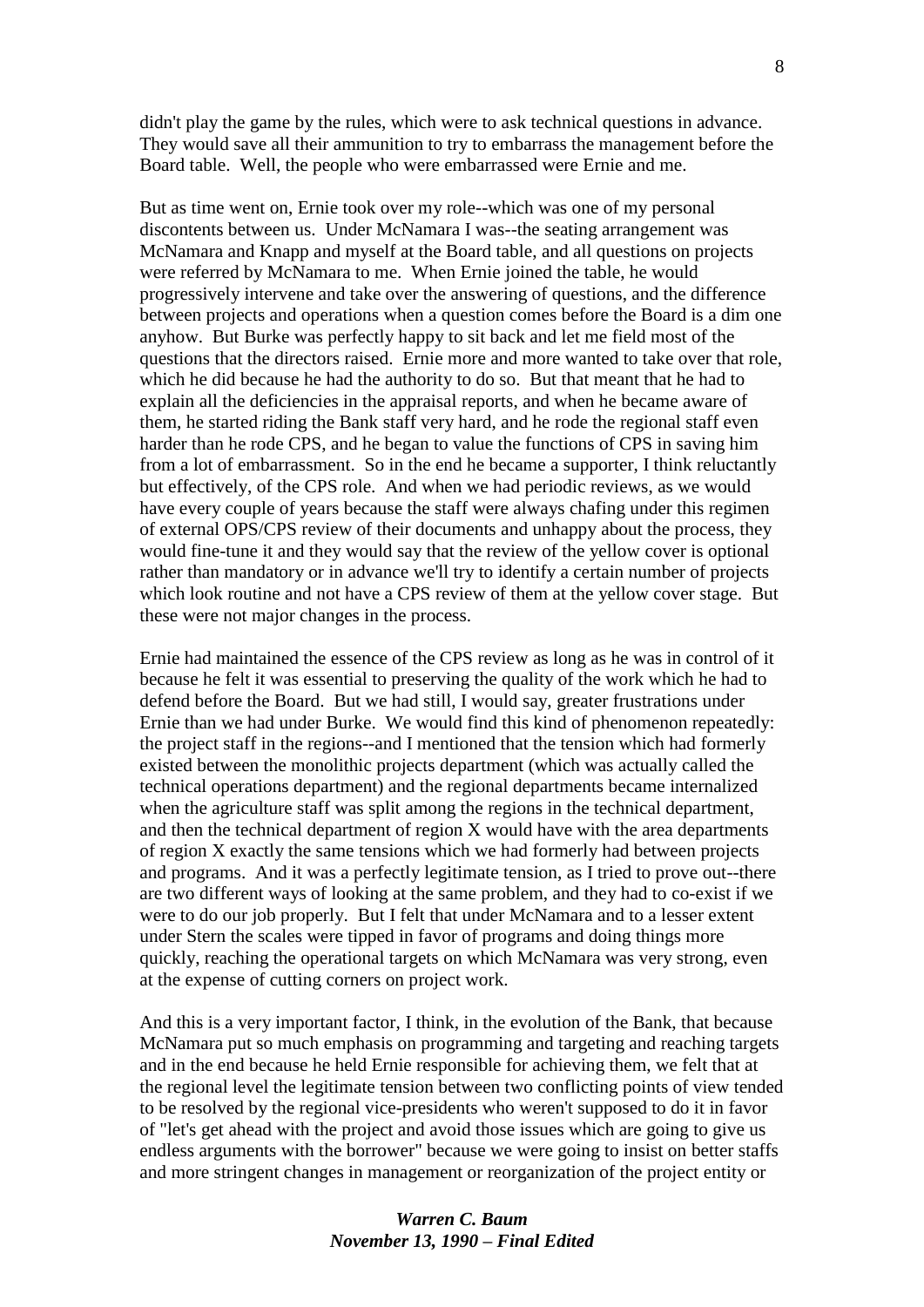whatever things were in conflict. The project staff of the region would then come to us behind the back of their management and say, "We're unhappy with the way in which this is coming out. Please help us to fight our battle." We would then go to the Loan Committee to fight their battle, and we would then discover that the project staff who had asked us to come there would then be aligned against us because the regional vice-president would have very carefully mustered his forces to come before the Loan Committee. Each of these was a major confrontation; it didn't happen that often. They would have reviewed the entire project; they would have come up with a whole set of arguments and facts which had never been disclosed to us; and we would find that the people who had asked us to defend them were now on the attack against us with a new set of arguments or the old set of arguments in different clothes--which we found a very annoying process and we found that . .

**LEWIS:** What was the motivation of these people? The regional project staff?

**BAUM:** Well, it was conflicting. They wanted to produce good projects, but they didn't--we didn't pay their salaries, and this is terribly important. I don't mean that facetiously. Their bosses were the regional management and eventually the regional vice-presidents, and all of their work—all of their performance--was reviewed by them not by us. And so when the regional vice-president said, "Okay, we've got to win this argument," and you always have to win the argument, then they had to line up with him. And Ernie, whereas I said we would win one out of three with Burke, we won one out of five or six with Ernie, and this was not a satisfactory ratio. We felt that we were losing a lot of our own internal credibility with our staff. You can't persuade them to hold the line in defending project quality, which was our function, against the other points of view, which were their function, if in the end they knew we were going to be overruled at the level of senior management.

**WEBB:** Was this any kind of crude measure of the trade-off that occurred between volume and quality, those two figures?

**BAUM:** It's very—I can't--I didn't do a statistical analysis. These are impressionistic numbers to illustrate a point.

**WEBB:** But would there be any truth at all in that?

**BAUM:** What happened was this: McNamara believed in functional control. He believed in quality. He wanted to produce quality first. As I mention in here, he didn't think there was a conflict, and he refused to believe that there was a trade-off between them.

One episode which I think is very symptomatic which I didn't mention before: the projects complex had a weekly staff meeting of all our department directors and senior advisors, which I chaired. We produced minutes, and we circulated them around the Bank, and they had a very wide audience because none of the regions had minutes of their meetings and this was the only way in which the operational complex knew what we were thinking and what important issues we were facing. I would always report to the meeting on what the Board was up to, what had happened in recent projects loans, what had happened in recent Loan Committee meetings and so forth—and remember, only one region attended the Loan Committee so that the other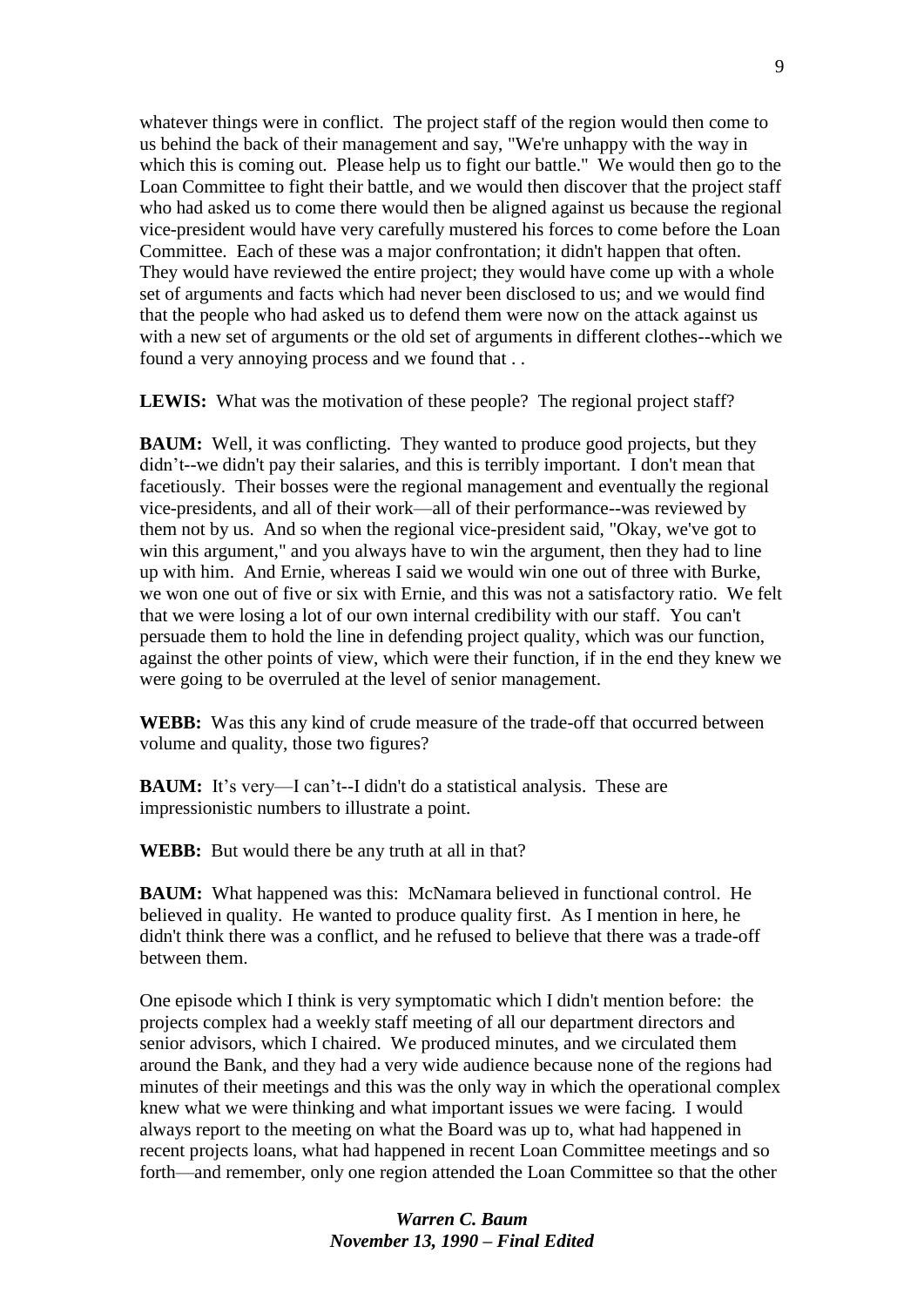five regions did not know what happened--so this became a very important source of information and was read by all the Bank staff and was read by McNamara.

And in one of these minutes (which I went over carefully and sanitized only slightly) there was a lot of discussion of pressure to lend. And pressure to lend was what everybody in the Bank was feeling because McNamara was saying, "You've got to do more. You're doing 120. Next year you're going to do 140 and the year after that 160." And it became circular because our borrowing program was predicated on our doing a particular volume of lending. So we borrowed the money and then if we didn't reach the lending targets, we hadn't justified the lending program; we hadn't justified the IDA *[International Development Association]* replenishment, which was predicated on our regional level of operations. So as time went on, the more we programmed and the more we committed ourselves to targets which were ambitious to justify IDA replenishment, to justify capital increases, to justify a borrowing program, the greater the pressure became on the staff: "You've got to reach these lending targets." And nobody said, "Forget quality." Nobody would say that, but you couldn't do everything, and this was what went by the board. So somewhere in one of these minutes I mentioned pressure to lend because it was on everybody's mind. This was the only time the minutes came back from McNamara with a marginal note to me: "Warren, there is no such thing as pressure to lend in the Bank." I think I may still have that! I saved it. It was such a classic.

He denied the reality of what was one of the most important phenomena going on under all of his--and as I said, in the long run he had more of everything. He had better quality. I'm convinced he produced, he made possible a better quality of project than we would have had otherwise, and he certainly had a larger volume. And he led us in a lot of directions, but he caused us a lot of grief at the margin. When you have to decide: "Do I spend another month by going back and sending another mission to research this better? Do I insist on getting the detailed engineering complete and get firmer cost estimates so I know what size loan I should be asking for? Or do I meet my June target?" And in this conflict we found ourselves more and more on the short end.

One decisive event was, I guess, about the middle of Ernie's reign. There was a major shortfall in lending targets, in reaching lending targets. And the Board had not been advised that this shortfall was coming, and they suddenly found themselves at the end of the fiscal year with a serious shortfall below the targets with no advanced warning that this was going to take place--and mind you, every year we had terrible bunching and a frantic effort to get out operations in the last couple of months which is when the worst tension and the worst slippage in quality took place--but despite that there was a major shortfall which terribly embarrassed Ernie vis-a-vis McNamara and the Board and led the Board to take a major step forward in exerting greater control over the operations of the Bank. And that's a major thesis which I'm sure you'll want to pursue in your history, the evolution of relationships between management and the Board and the increasing alienation between the two and the increasing assertion of a major role in Bank operations by the Board.

**KAPUR:** Was this in '79 or '80 or . . .

**BAUM:** I'm terrible on dates, but you'll be able to . . .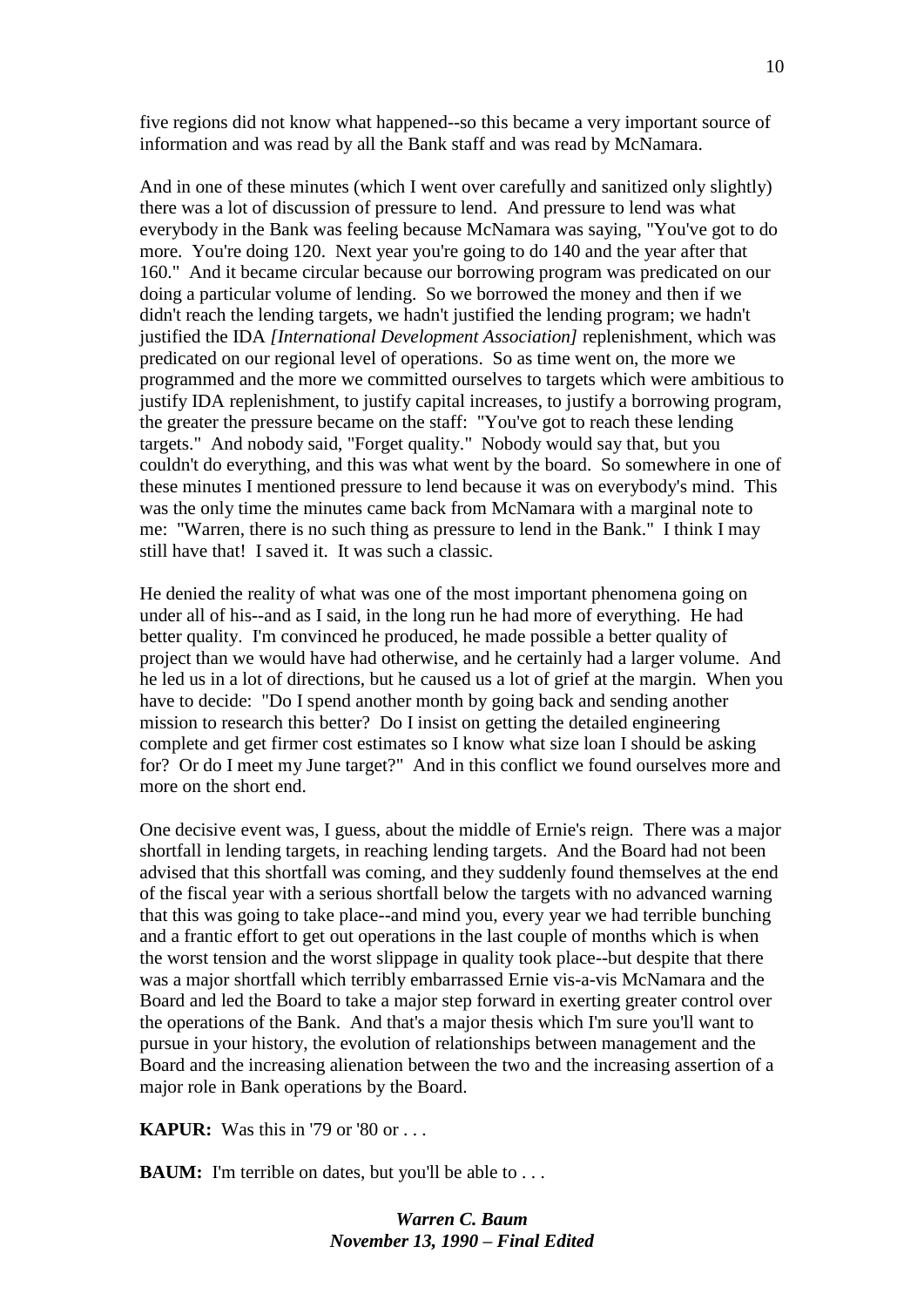LEWIS: That's something I've been wanting to ask you. In this contrast between Burke's reign and Ernie's reign, Ernie with McNamara was there only '79, '80, '81. It was a rather short time, but I wanted to ask whether this Stern performance then continued on into the *[A. W.]* Clausen period.

**BAUM:** Even more so, even more so, because Clausen--who never mastered Bank operations and made his major contributions on the managerial, which was very mixed in my mind, and the financial, which was very successful in my mind—but he relied entirely on Ernie for operations so that Ernie became the chief spokesman. And this was really when Ernie in effect took over as being the voice of projects as well as programs because Clausen automatically turned to Ernie, whereas McNamara automatically turned to me for project questions. But Clausen relied on Ernie for everything, so Ernie had to deliver the lending programs, and he sat with the regions to review their programs month by month, in the latter months of the year week by week, operation by operation, and the message comes out pretty clear: "If you've got to deliver your lending program or embarrass the Bank, if there's a choice, you know what's going to have to be sacrificed." And we had no effective weapons in defending against that.

But then comes the paradox (in my mind) of the '86-'87 reorganization, because essentially what I'm describing is a process which continued. When I left operations in I guess it was '82 to start my four-year sabbatical and write the two books which I wrote for the Bank which I assume you're familiar with, I was replaced by Shahid Husain, who had no interest in projects. He did not come from the project side of the Bank, either. He was interested--by then the regional operations policy staff, I might say, instead of central projects staff, had lost some project functions, and both industry and energy had been hived off into a separate vice-presidency primarily for political reasons when--to quiet the French when energy became a major issue after the first round of oil crises. The French wanted a separate institution. The Bank's compromise was to give them a separate vice-presidency inside the Bank headed by a Frenchman, but that took away from CPS two of its major functions.

At the same time they ended the anomaly between us and the economics department over who was responsible for research and policy work on, not only on agriculture and education but on all country work, and they made us operations policy staff and moved in effect all of the education department except the economics department- except the macroeconomists--into OPS. And that was the part which Shahid was interested in and which Ernie was interested in. And *[Visvanathan]* Rajagopalan, who had been my deputy, became the senior man on the project side and Husain allowed him to sort of carry on such battles as took place, but as you will find--I don't know if you've met with Rajagopalan--he's not quite in temperament a scrapper or a battler, although he became extremely versatile and knowledgeable on all the nuts and bolts of project work, but he was not a policy man or a researcher and he would not fight hard. And if he did--and quite often he would try to--he would find Husain had pulled the rug out from under him. He'd brief Husain, who was his boss, on a Loan Committee issue and then when it came before the Loan Committee, Husain would side with the other side. He would just change his mind in mid-stream, leaving all of his staff sitting there with their mouths open and so that the--I think the Operations Policy Staff--it may have been much stronger on the economics side which came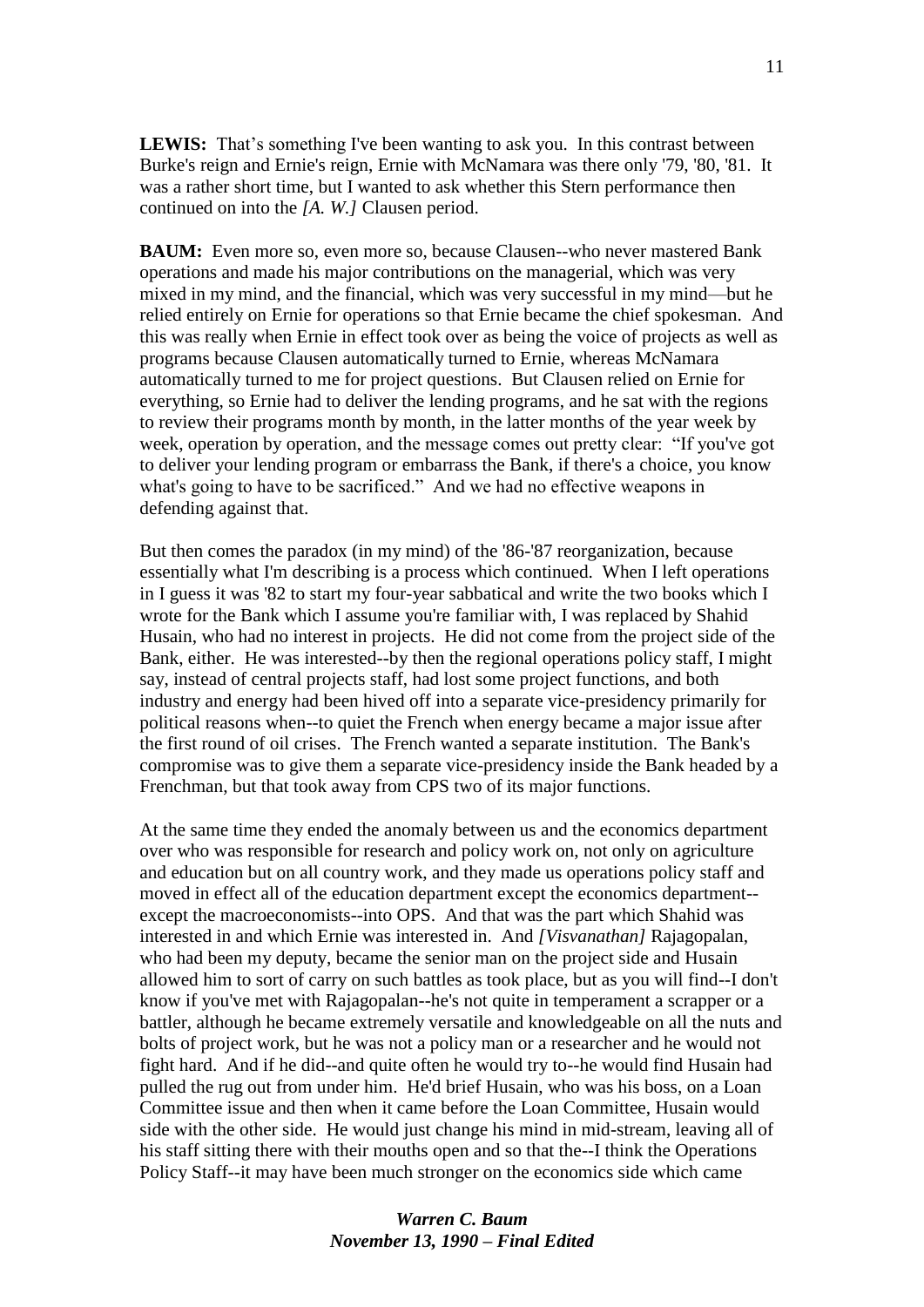over, because Husain was excellent at it--on the project side it was certainly downgraded and weakened.

**LEWIS:** You left in '82 when you started your sabbatical, so Husain came then. That was just in the beginning of Clausen's--he came in '81.

**BAUM:** Well, I went through four years of Clausen, as I recall.

**LEWIS:** Well, '82-'86.

**BAUM:** Yes, that's right. No, there's something wrong with the chronology here, because I didn't leave until *[Barber B.]* Conable. He was in office when I left the Bank. That's true. I started my four years under Clausen, but I had several years with Clausen.

**LEWIS:** Yeah, well, a couple years. But at any rate, this economic shop that moved into operations that you say was everything but macro--was that the stuff that-- Mahbub ul-Haq left . . .

**BAUM:** This was the country economic work--the fiscal analysis, the balance of payments analysis, the research which they were doing on country economic problems, but short of debt and world debt problems, things of that sort. It was the global economy which remained in the economics department. It was economic forecasts which affected country policy which moved over . .

#### *[End Tape 1, Side A] [Begin Tape 1, Side B]*

**BAUM:** . . by inclination a protagonist for the project's point of view in this continuing process, but there is another feature occurring in these operations which became critical to understanding what happened in the reorganization.

Ernie, as I said, mastered project work because he reviewed every piece of paper which came over his desk, and he hated sloppy work and he hated having to defend it before the Board. And when Husain replaced me, Ernie took over all of the--there was no question of who was going to answer the questions on projects. So Ernie became a rather hard-nosed and ruthless reviewer of all of the documents that came before him. And that wasn't just the project reports: it was the president's report; it was the reports on the structural adjustment loans. Ernie was a very hard taskmaster and very tough on his staff and very rough with them. He would write what were called "Sterngrams," "This is ridiculous. This is unacceptable. This is one of the sloppiest pieces of analysis I've ever seen." This is what would come down on the margin. CPS *[inaudible]* who had never dared to cloak our criticism in that kind of language, but he wouldn't hesitate. He just ripped the hide off the staff in these "Sterngrams," which would go to the vice-presidents, too. He ripped the hide off everybody. And the other thing he did which was relevant was that he centralized everything. He would read every document; he would sign off on every document; and if he didn't like it, he'd send it back. And so whereas the functions of CPS/OPS were not being pursued as vigorously, Ernie was churning the waters continually and causing a great deal of discontent among the operational staff both by the way he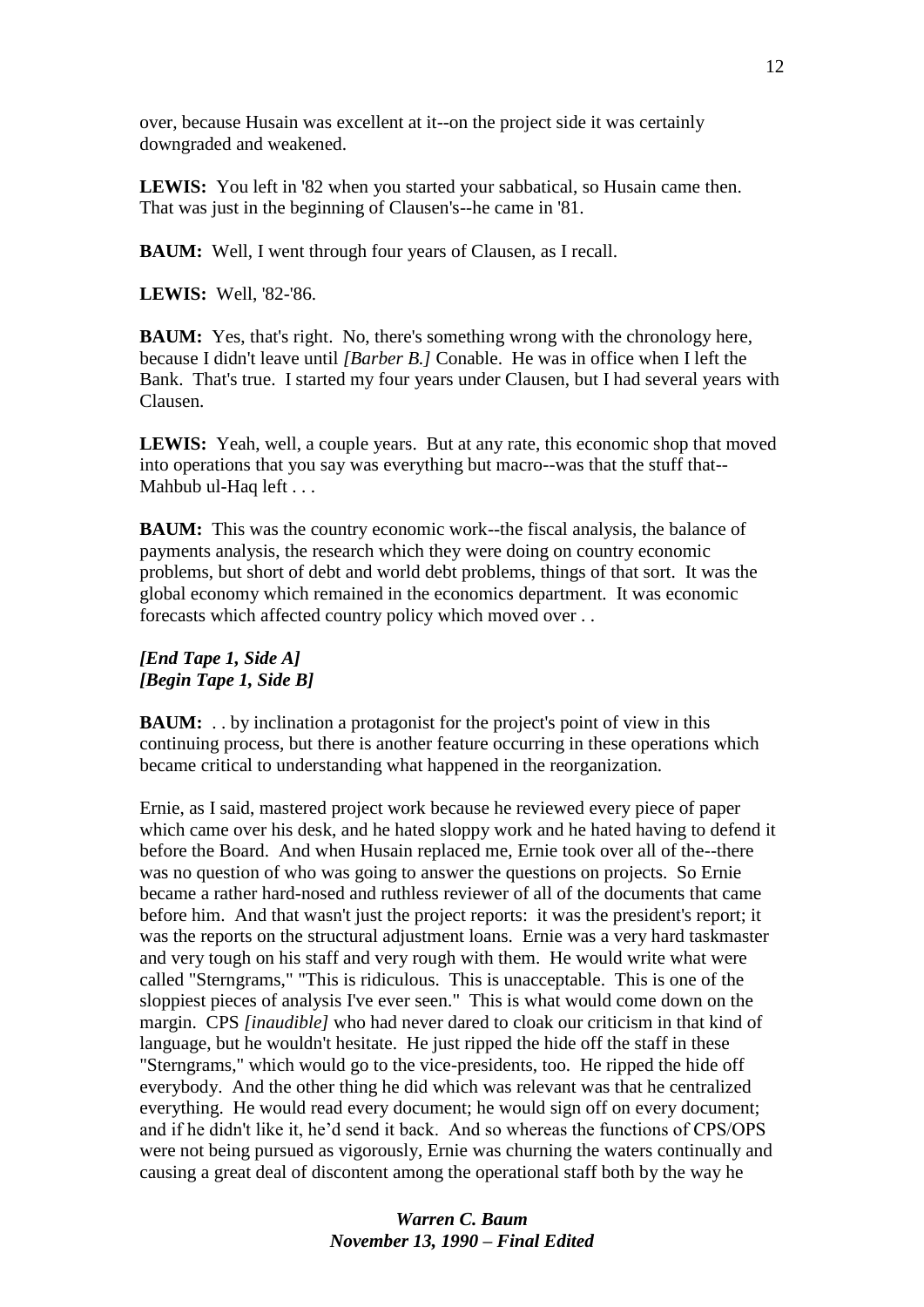treated them in their professional work and by the fact that he centralized all the decisions in his office. He'd meet with the regional vice-presidents. OPS wouldn't be invited, but he'd go over the operations and give them all his comments and tell them what was wrong with them.

And incidentally, and this I think may be some indication, when Ernie was away, I was the only person who ever replaced him. Under Burke he'd rotated the acting senior vice-presidents among the regions and CPS, so I replaced him one time out of seven. Ernie, seven out of seven; I was always the person to replace him. He didn't trust the regional vice-presidents not to sell the store, which was the way he put it. So he thought I was the only one who could be counted on to give a reasonably balanced protection of the regional vice-presidents who in this confrontation with Ernie and CPS naturally—you know, if the question is, "Are you going to increase power rates by," we would say, "40 percent," the regions would say 20 percent in the hope that they'd compromise on 30. But knowing that there was this process they would invariably come in low in the expectation that the bargaining would end up with something in between. So their point of view was to come in with as favorable a position as you hope you can get away with, knowing that Ernie and Baum, when he's there and Rajagopalan to the extent he can when he's not there, are going to be arguing on the other side. So it became deliberately confrontational, and Ernie was quite happy to be the man who resolved these things and settled every issue. But in the process he alienated the regional vice-presidents because he was deciding on all their operations and taking away their functions. He alienated all the staff because he was treating them in a very rough fashion.

Well, leading up to the reorganization the Board was becoming increasingly active. They were increasingly dissatisfied with what they regarded as the inefficiency of Bank operations. It was taking longer and longer to get projects to the Board. The average length of time had gone from nine months to ten months to ten and a half months or something of that sort, and they were riding very heavily on the Bank management to have an external review of how the operations complex functioned. And we were doing, as I said, our internal reviews at least every two years and chipping away at the margins, but Ernie was not prepared to dismantle the independent review by CPS of loan operations nor was he prepared to surrender his own power.

**LEWIS:** This lengthening out of the process, had that been going on a long time, or had it been going on under Ernie's . . .

**BAUM:** I think it had been going on a long time, and I think it was a function of the, not of our increasing efficiency but of the increasing complexity of our operations. We were moving into more and more difficult fields and were getting into more dimensions of the existing fields. When you get into management and training and institution-building and women and environment, even on a traditional project, you cannot add all these dimensions and not have the process take longer.

LEWIS: It wasn't just tougher vetting by Ernie?

**BAUM:** Not at all. I don't think that has anything to do with it. And if you took a look at the time, we were under very tight timetables. I had three days in which to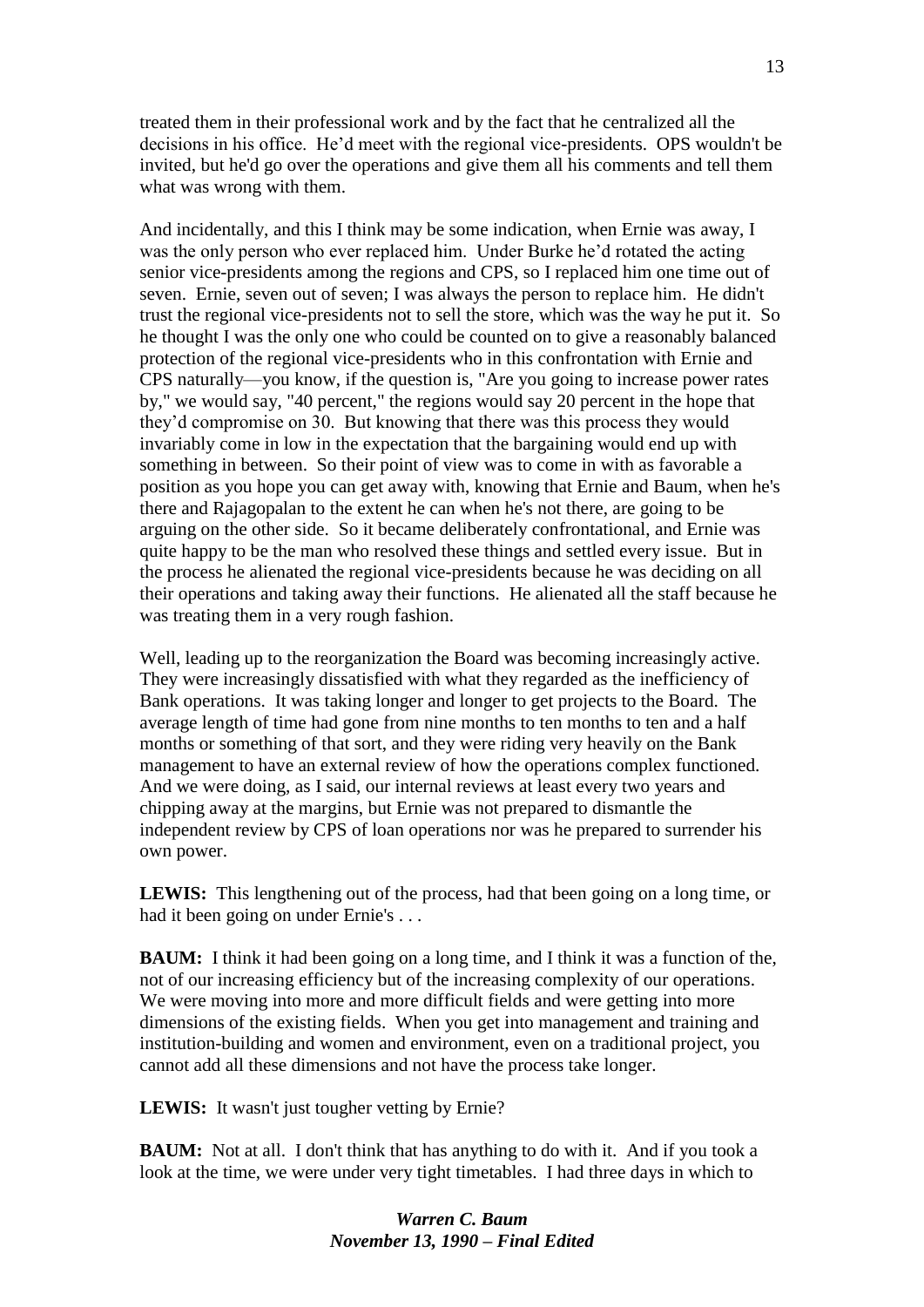review a project. The staff, Monte Yudelman, had two weeks in which to review a project. If we said it was lousy and had to be reworked, it might take a month to do that reworking, but we operated under very tight deadlines. But the process was taking longer, and staff were complaining, and the Board was picking up these complaints.

And Ernie's defense against an external review, which he didn't want, was to mount an internal review. He appointed a group under Steve *[Stephen M.]* Denning--I don't know if this name has come up. It's worth focusing on because people don't appreciate the critical role which this process played in the reorganization. But he appointed a group under Steve Denning, who was a very bright loan officer, I think he was a division chief in Africa, actually, to review the process with a fairly broad mandate to talk to staff and so forth. And they exercised their mandate very broadly. He had an oversight committee which was going to vet their report, and he was the chairman of it. I was on it and other people—and I forget who the others were. He gave his instructions to Denning as to the kind of report they were going to come up with. He had told the Board what the problem was, and he told Denning what he expected in effect Denning to come up with, which was that there's nothing wrong with the organization or the time, the problem is that staff have to get familiar with new functions and operations are more complex. In effect he was going to come up with a whitewash for the existing operation. It was quite clear that was what he expected Denning to come up with.

Instead, Denning came up with a revolutionary report which was entirely contrary to that, which said, in effect, operations are too centralized, there is too much review going on, staff are unhappy. And all the staff surveys, by the way, which were going on at this time, were revealing a high level of discontent, which Clausen was being fed, that staff were very unhappy in all sorts of ways. He instituted these staff surveys; McNamara would never have dreamed of consulting the staff on this kind of question. And he was appalled by the results, but they became a very important of the grist in this mill. Why was the staff so discontent? And the conclusions were: management was too centralized, there's too much review going on, CPS is intervening too much and preventing people from doing their jobs. And before the reorganization he came up with a set of recommendations which were entirely different from what Ernie had expected and which were directed primarily against Ernie. They called for, in effect, virtually abolishing the Loan Committee.

You have to read these--my recollection may not be entirely accurate--but the whole thrust of this was that the key document we had instituted under my management, the project brief, which was the document on which everybody focused prior to the appraisal report and where we tried to get issues ironed out so the appraisal report would move more smoothly and we wouldn't say at the appraisal stage, "Why in God's name didn't you ask this question?" These questions would be raised at the project brief stage, and these briefs got longer and longer, which was part of the problem, but they became efforts to expose to the entire Bank staff—I mean, these meetings on them got larger and larger also; 25 or 30 people would be attending--the major issues would be confronted. Well, this was to be substituted by an executive summary which was to be no more than two pages long, and the entire management of the Bank was supposed to sign off in advance of the appraisal on a two-page executive summary, and this was supposed to tell them whether or not there were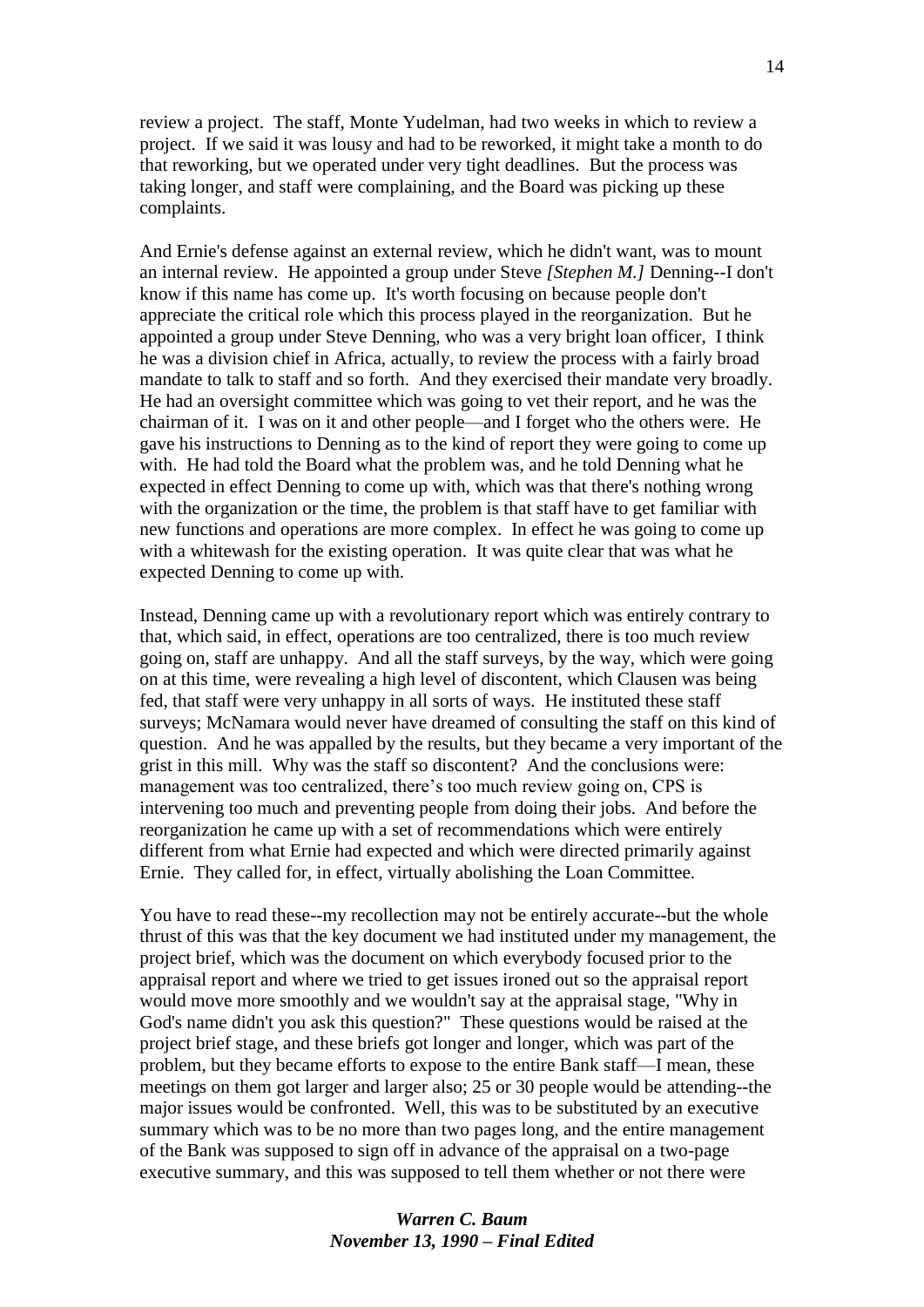issues which they would need to review. And unless they identified these issues at that stage and said they wanted to review this document, Ernie was supposed to be out of the loop until the thing came to him just before it came to the Board, which meant in effect the delegation to the regional vice-presidents of virtually the entire responsibility for the review of their operations. CPS was taken out of the loop in that at no stage was our control mandatory. Because there was no Loan Committee except on an exceptional basis, our advice was optional. They could seek it out if they wanted it. We could not insist on intervening in any report. Now this was the Denning committee report.

Mercifully I was in the hospital with major surgery when it came out, and I said to Ernie--and I really was about three days out of surgery at this point, total hip replacement—"I don't agree with this report. There is no way in the world in which I can fight it from my hospital bed. Take me off your committee." So he took me off the committee. But he had no choice, because there was a tremendous groundswell of opposition among the staff to this whole process which had built up over the years, and I tried to give you--imperfectly--some sense of all these elements which go into it, but willy-nilly staff did not want this level of centralized review of their work, and the Denning committee dismantled it.

Now, this happened about six months before the reorganization, and all of this was tried out on an experimental basis. It was going to be try it for a year and see how it worked. But when the reorganization came along, it swallowed this whole process and incorporated it into the structure and procedures of the new Bank, so that apart from the other problems and flaws in the reorganization--of which I think there were a number of major ones as well as some very positive ones--the whole process of centralized review had in effect gone by the board.

**LEWIS:** Clausen went along with this Denning report?

**BAUM:** Well, he didn't care. If Ernie swallowed it, yes, and you know it echoed a lot of the discontent which staff had voiced internally and to the Board and which Clausen had heard and picked up, and it seemed to promise a much quicker review. If you don't have a Loan Committee review, and if you don't have the mandatory CPS/OPS review, these things should take a lot less time. And so this seemed like the right solution. Of course, you will not be surprised that my concern was what was going to happen to the quality of the operations in this process when our control was only optional.

LEWIS: Is Denning still with the organization?

#### **BAUM:** Yes.

Well, in my mind a major purpose of the reorganization was to get Ernie out of the operations complex. I will give you my scenario, which you'll match against a hundred others to find where the truth lies, but when Conable came on board, he was picked by the *[Ronald]* Reagan team with a certain number of conditions. He wanted, he knew he had to get IDA replenishment; he knew he had to get a Bank capital increase. He was held hostage to the administration which appointed him. The price was: "You've got to streamline the operations of the Bank. You've got to do work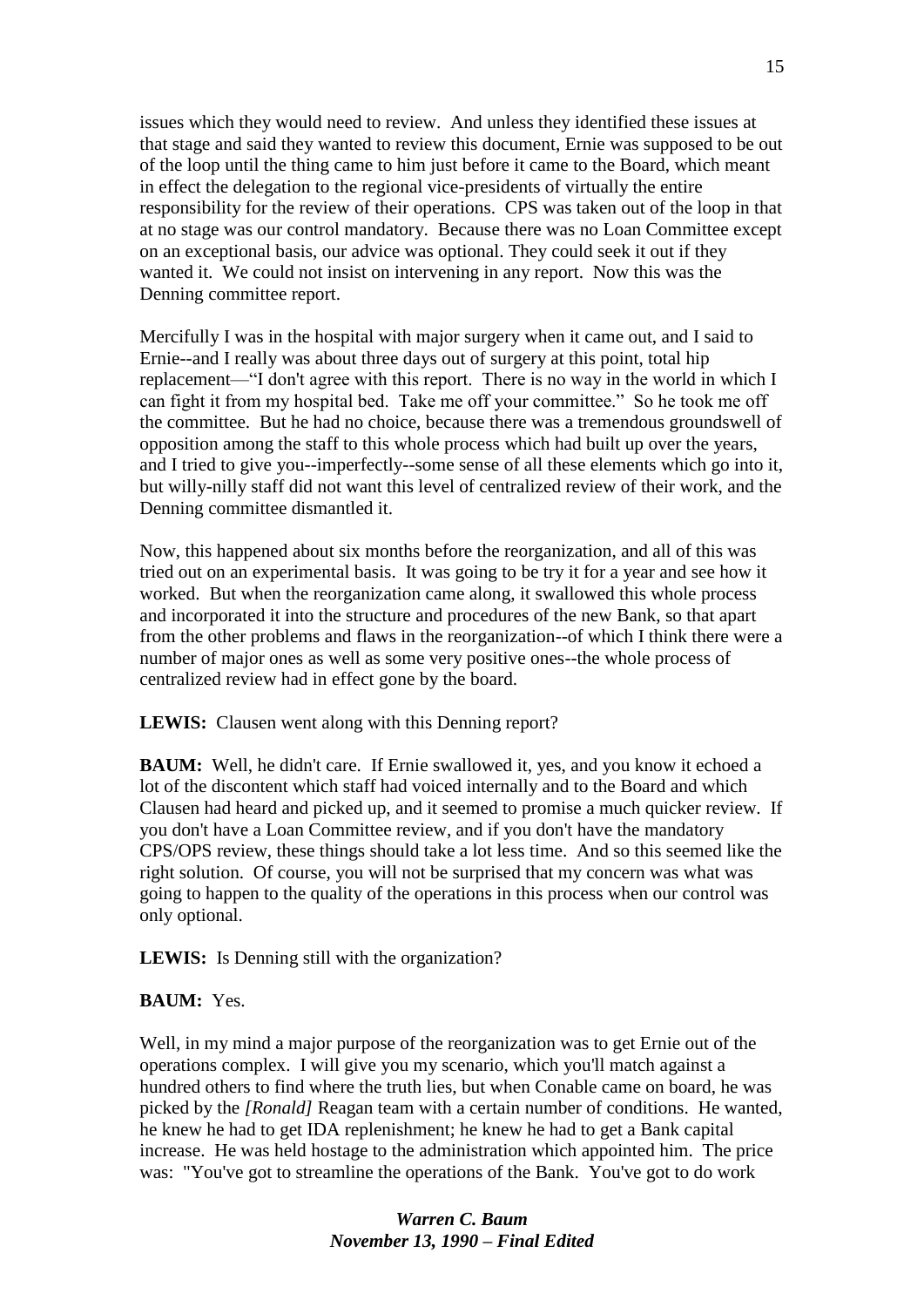faster. You've got to get rid of this redundant staff. You've got to get rid of all of these excess vice-presidents. You've got to get rid of Ernie Stern." And I think this was his brief when he came into the institution. And Ernie, at least, he did get him out of the operations complex. And this is what Denning's report had been directed to . . .

**LEWIS:** Was the Reagan opposition to Ernie functional? Personal?

**BAUM:** I think it was personal. He was just too bright for them.

**LEWIS:** I know that he couldn't stand what's-his-name, who became chairman of the council, the youngest deputy secretary, the banker from Chicago?

**BAUM:** Well, Ernie was just too bright for the Treasury people, just as in the end he was too bright for the Board. He was brilliant and he was extraordinarily effective. I've never seen anybody whose mind could work as well both on the nitty-gritty of a detail of project work or loan operation and on the grand strategy of how you deal with development and the energy crisis. I think he had a brilliant mind over a tremendous range of subject matter, really second almost to none. But his Achilles heel was that he was too bright for his own good. He couldn't temper his intelligence with enough wisdom to tolerate the people whom he had to bring along in order to get these things accomplished. In the end he alienated more people than he could afford to alienate on the Board and particularly in the U.S. government. So the reorganization, I think, had as its major target moving Ernie out of operations, and he saved his own skin by getting into finance, where he has done brilliantly also.

The irony of it was that the Denning report had already accomplished this in large measure through procedural change rather than substantive ones, but because the Denning report had not been absorbed at all by the U.S. government, which had only the remotest notion of what the Bank did. I mean, they had very--all through this they had a very imperfect conception of the Bank. Their concerns were ones which had already been in large part taken care of by the Denning report. But all of these procedures were incorporated into the new structure of the Bank.

And you want to talk about reorganization?

#### **LEWIS:** Yes. Beryl Sprinkel's *[inaudible]*

**BAUM:** Right. I had left the Bank by then, and I had several sessions with the consultants who had been taken on board, and it was clear to me that they knew nothing about the institution. There was a steering committee. In the first, the '72 reorganization, McNamara dictated the results. In this one, there was the steering committee, which regrettably contained McNamara because it came out exactly the way he wanted the '72 reorganization to come out but couldn't achieve it, and he was a very active force. But the others on the steering committee were a group of young professionals, young Turks, really, whose determination was to put the Bank through a cultural revolution. And that really is what they did. It was a cultural revolution. It was a younger generation against the older generation, and they changed everything. They didn't change the names of the buildings, but they changed the numbers of the offices. They changed the name of every committee; they changed the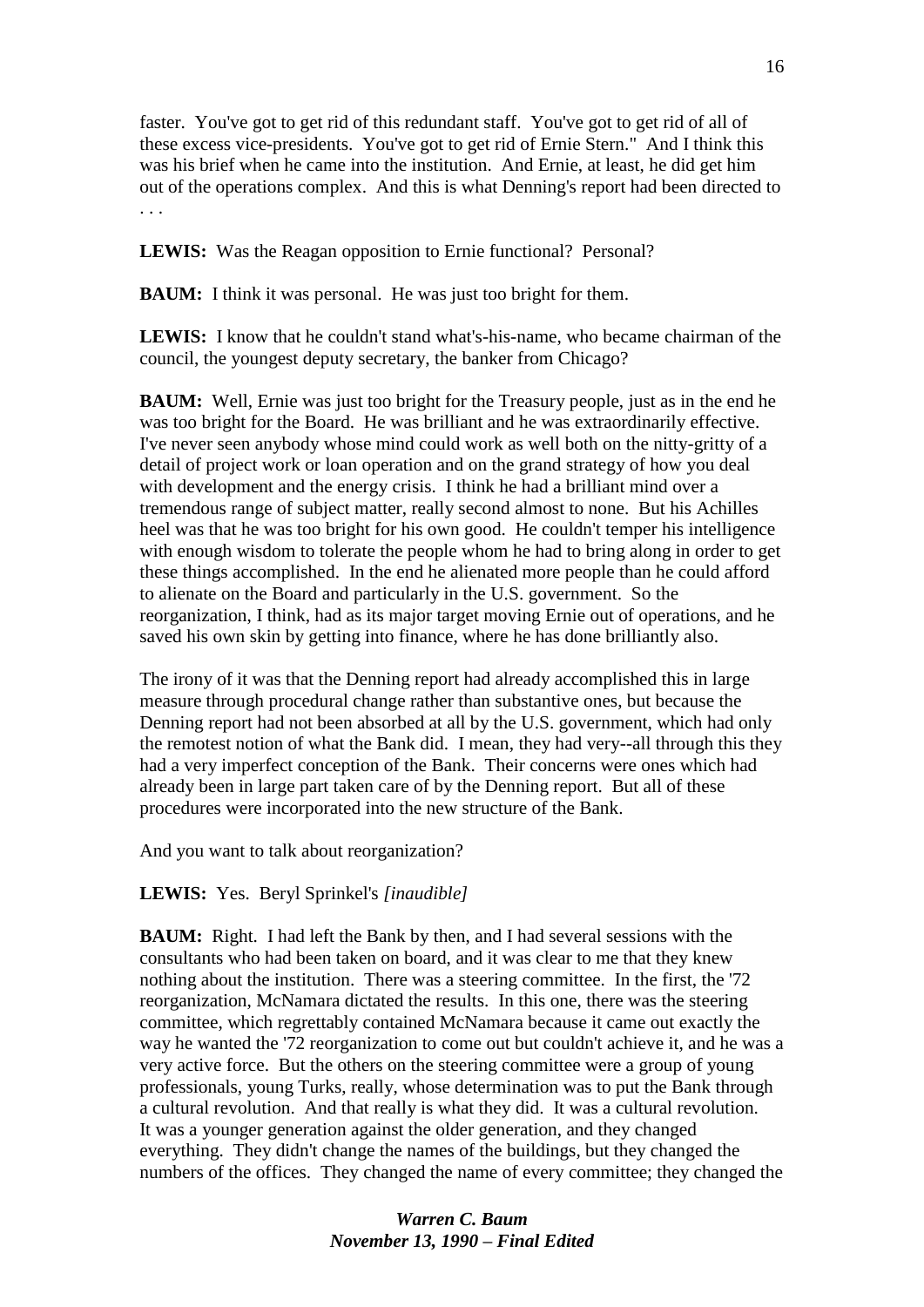name of every piece of paper; they moved virtually every senior staff member from one position to another position; and they got rid of a substantial number of people, including some dead wood and some people whom the Bank could very ill afford to lose. But their central objective was to make this a new Bank for the '90s which was country-oriented, much more streamlined, much more focused toward the needs of countries or the wants of countries and much less concerned with all of this paper review and processing which had gone on under the old Bank. And this is the philosophy which . . .

LEWIS: Who was the head of that steering committee?

**BAUM:** Kim *[Edward V. K.]* Jaycox.

**LEWIS:** Oh, Kim Jaycox.

**KAPUR:** Do you know the name of the firm, the consulting firm?

**BAUM:** No, I don't.

**KAPUR:** Or why that particular one was chosen?

**BAUM:** No. They had had no previous experience with the Bank. In the couple of meetings I had with them, they had no understanding of the Bank. I remember one session, and this one conversation which I remember because it serves my purpose, but I think it illustrates the point:

I was talking to them, and they said, "Well, we need an organizational structure which is much more oriented to serving the wants of our countries."

And I said, "Is it our job to serve their wants or their needs?"

And they looked at me with the blankest of stares. "What do you mean?" It had never occurred to them that there was a distinction between giving a country what it wanted and giving a country what it needed, and that in essence is everything I've been talking about in the other conversation. The area department by its nature was more oriented toward giving the country what it wanted, but I don't say this invidiously. It was their job to deliver a program which the country could support and maintain good relations and so forth. It was a perfectly legitimate function. But our function was to say, "They don't need this. They need something else. They need a power loan, but they also need a new power entity, and the power loan is not going to do any good unless you put through a 40 percent rate increase. And they don't want a 40 percent increase, but they need it." And this is the issue, and this distinction had been completely lost on the people who were supposedly masterminding the reorganization.

But what McNamara had hoped to accomplish in the '72 reorganization—and this is history, but you're doing history—was accountability. When he came in--and this is a point which I would stress--the first thing he did was within weeks and before he knew anything about the way in which the Bank functioned was to abolish the working parties. And the working party was the answer at the staff level to this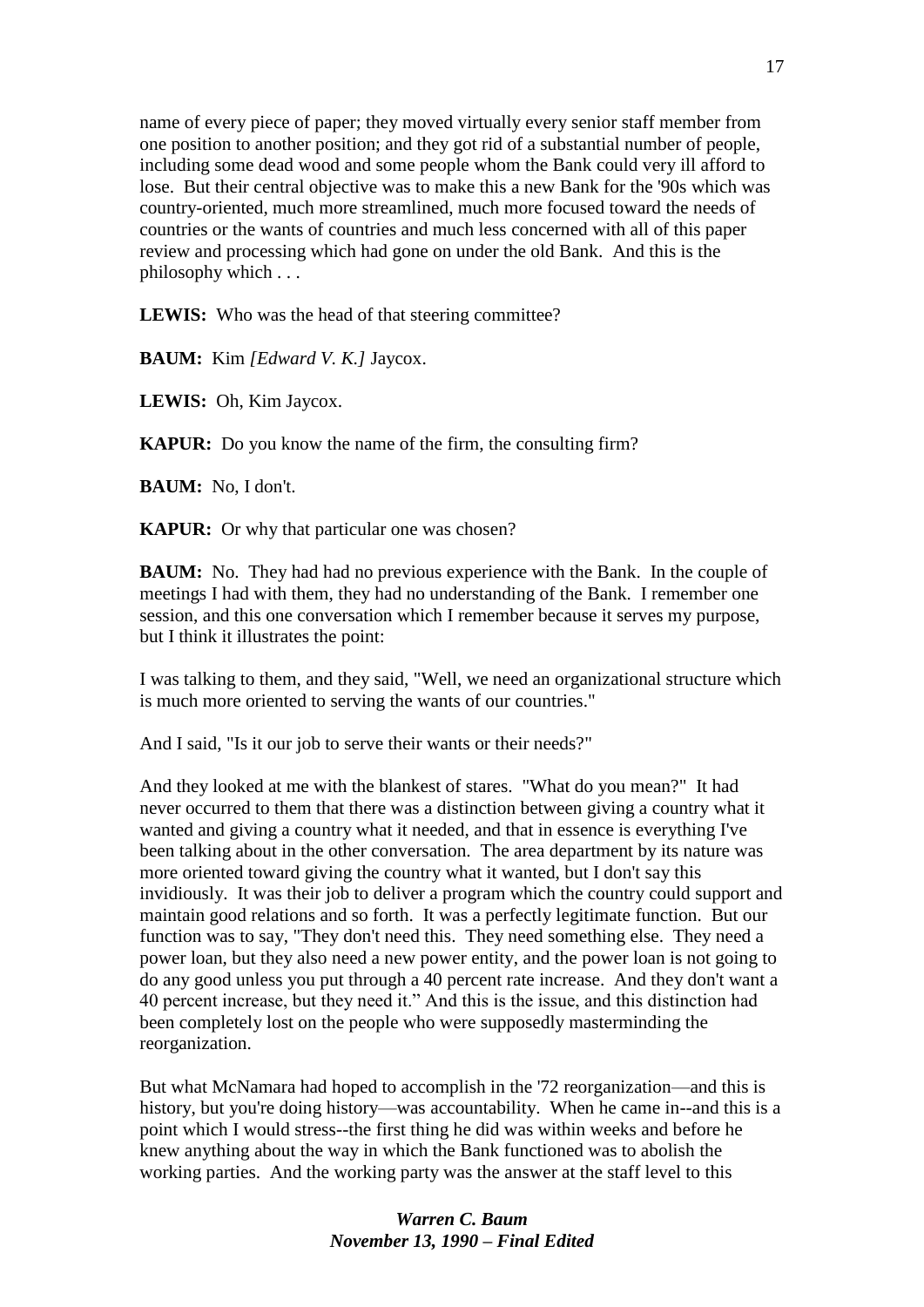tension between the technical operations department on the one hand on all project operations and the regions or area departments which are the loan officers and economists. Every operation had a working party from start to finish, and that working party was chaired by the loan officer. It included the country economist. It included, say, the three or four project staff people working on the project. It included the lawyer. It included somebody from Controller's. And they worked at the staff level on that operation from its first appearance as a blip on the screen through to its supervision stage, and this provided a collegiality which made the system work at the staff level. When they couldn't resolve their problems, then they started going up through these parallel lines which didn't meet except at the top. This was a vital way in which the Bank functioned. But when McNamara heard this, he blew his top because what he wanted--he wanted to run the Bank, and he wanted one person responsible. Instead of being told, "Well, the working party is dealing with this, and their report will come out next week," he wanted to be able to call somebody on his green phone and say, "When is this operation going to come to me? What's wrong with it, and what's holding it up?" He wanted one person in charge, and he abolished the working party forthwith, and it was never reconstituted.

But what he wanted in the '72 reorganization in addition to getting control was accountability. I talked to the McKenzie people very early on. They had been sent to me, and they had their model already working, and it was this: take Colombia, the country they had picked. "Wouldn't it be ideal if you had a Colombian department or division and it controlled the legal staff, the economic staff, the loan officers, and all the project staff working on Colombian operations under one management, and you have centralized control of all Colombian operations in that unit? Sure, if you need some kind of people looking over their shoulders, that's fine, but we want all the projects people working on Colombia in the Colombia unit." Well, I pointed out to them that that would require roughly ten times as large a staff as we now had in the project complex. Take the railway staff, for example. We had a single railway division or railway section, part of the transportation division or department at that point, I guess, and had maybe six or eight railway engineers doing all the operations in seventy countries, and they did a Colombian operation once every four years. And if you put two railway engineers in Colombia, you could staff four or five departments or countries, and you would leave 65 unattended, and there is no way in the world in which we could have done the Colombian model.

So the model which they finally worked out was to regionalize all the staff which could be regionalized but into only six regions--not into 75 to 100 countries, but into six regions and then as a separate department within that region. And that internalized the project/program tension within the region, with CPS looking from the outside. This is the process I've been describing, but it was a long way from achieving the level of accountability that McNamara wanted because it only existed at the regional vice-president level. He was the only person who could get his technical department director and his area department director in his office and thrash out the conflict between the 40 percent and the 20 percent, between doing it now and doing it later. And so McNamara could hold a regional vice-president accountable, but he found the regional vice-president had to tell him, "Well, I can't resolve this, partly because a third of my staff is staff that I don't control at all (they're still in OPS), in addition to which OPS is telling me that this project isn't ready and I can't go ahead because they refuse to give Loan Committee clearance." Responsibility still remained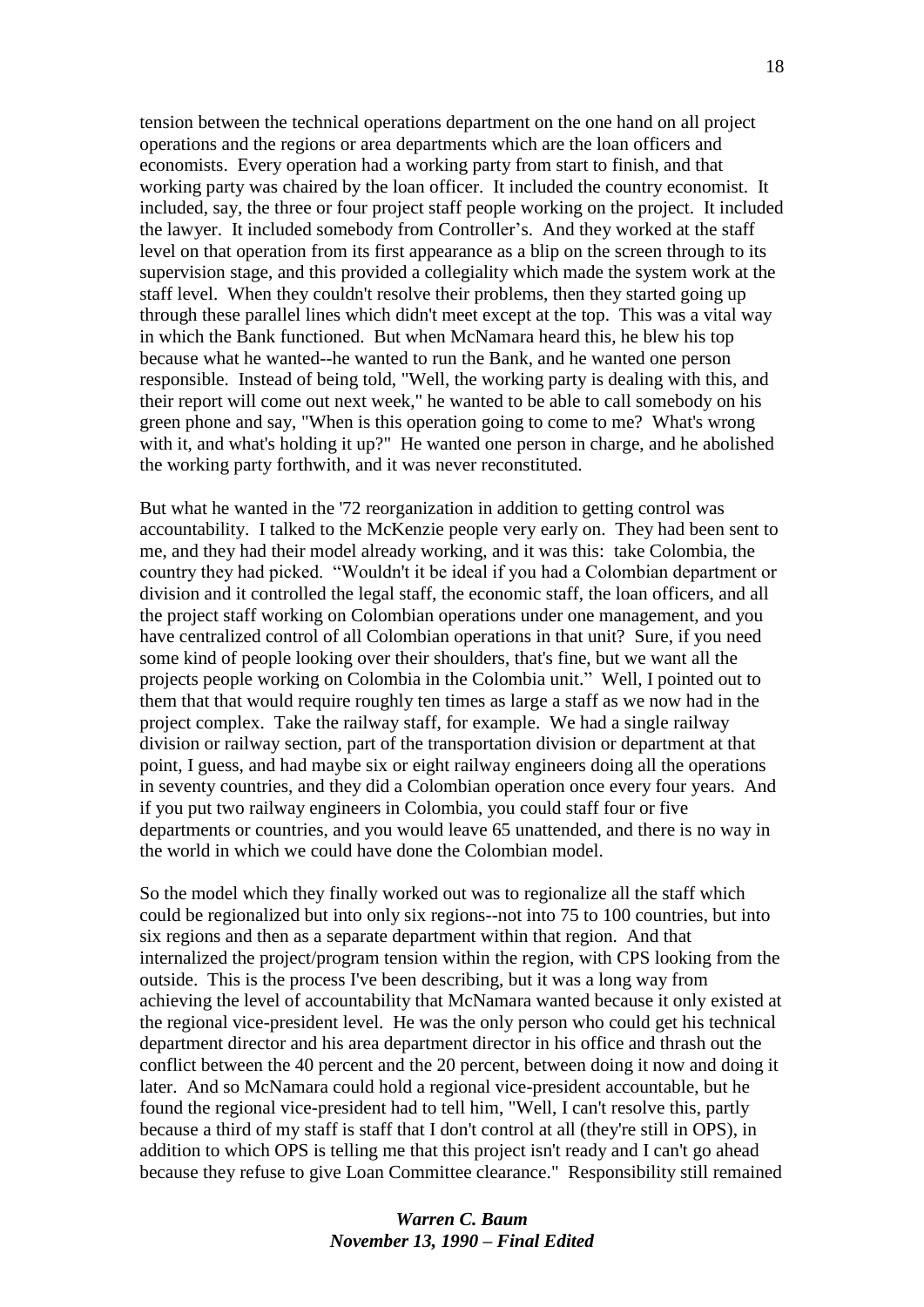very much diffused inside the institution. So he never really got anywhere near the degree of accountability that he had intended.

**LEWIS:** This is when you got into the '86 one?

**BAUM:** And then we got in '86, his time had come. Projects by now was much larger than it had been before. You could then take a lot of the project staff and put them into a Colombian department--or a Colombia/Argentina/Venezuela Department- -and you could then regionalize instead of six percent of the staff, you could regionalize ninety percent of the staff. And this is what the whole central thesis of the reorganization was: give a country organization focus by having all of the staff under the control of a director, and he is responsible. Even the regional vice-president is not supposed to intervene. The country director is the guy who you really hold accountable for his results.

Well, this, I think, this has a lot of merit as a concept. It also has a number of problems with it as a concept. It has, first, the problem as I mentioned of spreading the project staff very thinly. When we had a railway division we had mechanical engineers and we had civil engineers and we had experts in trafficking and signaling and we had people who knew about marshaling yards and so forth. When you put one railway engineer in a division, in a department--and that's all you could possibly afford--he has got to handle all aspects of railway operations. It put a tremendous premium on generalists rather than specialists, and this in itself greatly weakened the extent to which professional people could talk to each other.

It was bad under the '72 reorganization because the credit specialists in the agriculture division of one region didn't talk to credit specialists in the agriculture division of another region, and it was only to the extent that the CPS could bring them together periodically for lunches, that could write policy papers, organize seminars and so forth, workshops, that any kind of professional interchange took place. And this was vital to the lifeblood and the long-run effectiveness of the people to have this kind of interchange going on. It was weakened by the '72 reorganization, but we made tremendous efforts to build this part of the function—which everybody welcomed. They may have hated the functional control, but they loved the seminars and workshops and professional interchanges, and we couldn't do too much of that kind of training for them. The problem was that if we did enough of it, we had no time left over. What they really wanted us to do was to do that and to staff their missions for them when they didn't have enough personnel to do it, but we had to draw the line. .

When it became centralized ten degrees further--instead of six regions or whatever it was 30-odd country departments--you had to rely on generalists. The interchange among them virtually disintegrated because they abolished CPS effectively in the process, and they inevitably had a residual technical department. They didn't call it projects department or rename it technical department because they had to change the name of everything, but in each of the regions in addition to the country departments which had regionalized project staffs into agriculture, education, and so forth, there were units which were too small to regionalize, so you still had a fairly large technical department in each of the regions. But a major conceptual flaw to reorganization is that these technical departments had no functions. Because you had said that the country department director is responsible for the project quality, technical aspects, as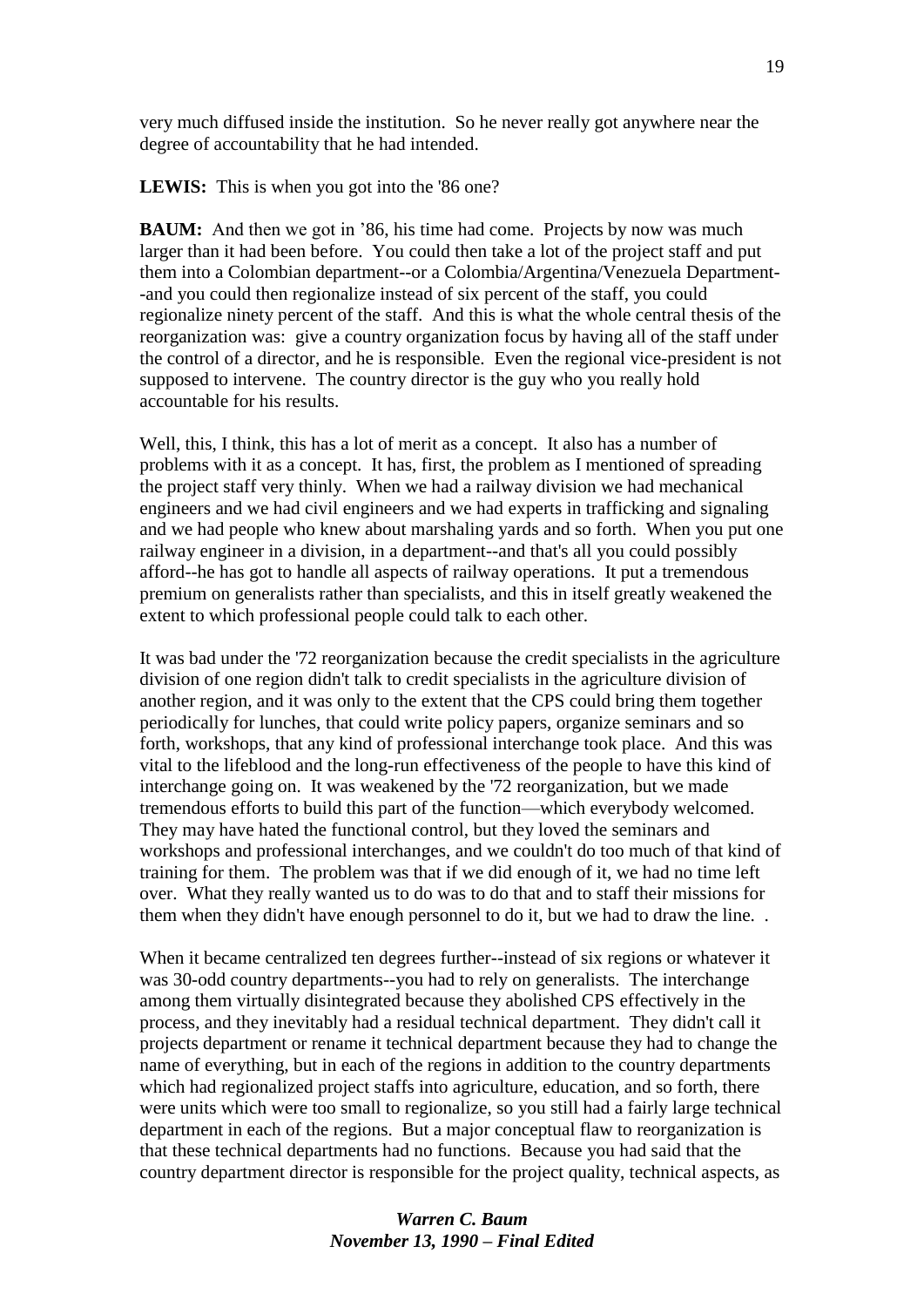well as program aspects, and he's got all the staff, the technical department was simply a pool where you drew on staff which were too few in number to be regionalized. And the technical department manager explicitly had no functional responsibility for reviewing any of the projects which came out of the region.

**LEWIS:** This is the technical department in the region?

**BAUM:** In the region. He was in the region, and he had no responsibility for the technical quality of the work of the region. He was just a shop manager, and they said this marvelous thing in their report, as I remember: "He'll be judged on his ability to retain and motivate high-quality staff." That's how they reconciled the fact that a man who had no job was going to be a top-flight manager, that he was going to get good quality staff. Well, as you no doubt heard, it turned out to be recognized as a major flaw in the reorganization. And in the so-called fine tuning, they have further reduced the staff of the technical department and put more people into the operating departments so that there are fewer unhappy people.

**LEWIS:** How about the central sectoral departments, which must be the inheritors of the . . .

**BAUM:** That's the other thing. They took as many people from CPS/OPS as they could regionalize and put, make part of the pools which they split up among the top- there remained a skeletal staff, much smaller than the review staff which had existed in the old days. But bear in mind that there is already one fatal flaw in this, and that this review staff before the reorganization was still large sized, had no police function. It could only act on a voluntary basis. But they then did two things in the reorganization: one, they gutted it by taking as much of the staff as possible and putting them into the regional departments, and then they did something which was even more fatal, which was they moved it outside of operations. And this was an issue which was debated pro and con. I tried to argue, "Keep it in operations, because as long as it's there, the senior vice-president of operations is eventually going to realize that what's coming out of here is six kinds of projects from six regions and maybe 30 kinds of projects from 30 departments. I've got to have a staff which ensures that quality is uniform Bank-wide, and I must have a CPS to do this."

Instead they put it in a separate senior vice-presidency because they thought that senior vice-president would not have enough to do unless he had those functions. By doing that it was the death knell for this kind of work because it was hard enough to be effective fighting upstream all the time when you were in operations, but our saving grace as I said was that I was on the Loan Committee, I had Ernie's ear, I replaced him when he wasn't there, and I had to sign off on every operation. But once that was moved to a separate vice-presidency which couldn't intervene except at the level of the president himself, who couldn't have cared less about these issues, and when the review was deliberately made ex post rather than ex ante, the only control which the PPR *[Performance Planning and Review]* had on this was that once a year they would review all the operations which had taken place during the year. Now, our review was ex ante, so we could control things while there was still time to get them right. I argued, and I still believe firmly, an ex post review at the end of the year is useless. All you can do is tell people they probably made a mistake. You can't prove that they made a mistake, because that's OED's job. You say you think they made a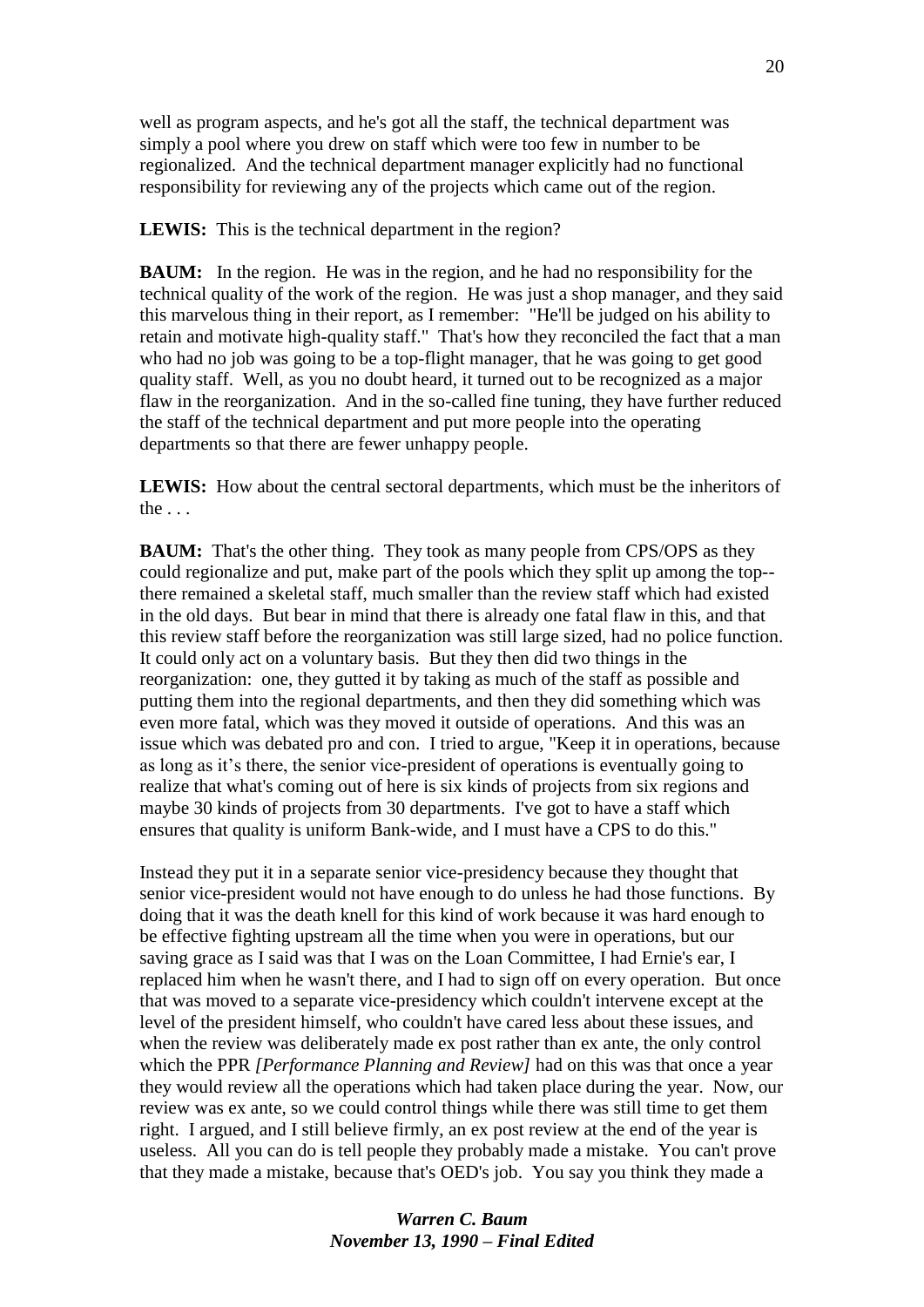mistake, and who's going to want to perform that kind of function, in addition to which the regions would all argue, "We didn't make a mistake. You don't understand. You don't know our countries." The standard argument. "We did it because we had to do this, that, and the other thing," and you would have no answer to them because the people in PPR were so far removed from operations. So all they did was to try to detect major trends in the Bank's lending operations for that year which might be the matters of senior management review.

And I don't know how well that's worked, because I've been out of it, but I would just volunteer an uninformed comment that even that is much less effective when another senior vice-president is telling *[Moeen A.]* Qureshi, "These are major trends which you ought to look at because they're not doing well" than when one of his staff is telling him, "These are problems which you have which you better handle if you want to get your work done properly." The fact that it was the senior vice-president—the senior vice president in my mind builds in assurance that the advice is going to be combated whether it's right or not just because of the way in which the jurisdictional problems, issues will be faced.

**LEWIS:** You got another ten, fifteen minutes?

**BAUM:** I've got as much time as you want.

**LEWIS:** This is terrific! I've got two kind of mixed questions. I don't know--Richard, do you want to? One, Warren, is this: this is illuminating to me and fascinating as you started off and told us the story of the projects business as being a highly-centralized, layered and inherently rather procedurally complex business. It was given a sort of final twist of toughness under Ernie and building a lot of heartburn within the institution. You seemed to be very critical, in a sense, of this mode and the Denning report sort of comes along as a kind of radical but almost welcome (if I heard you) solution to it.

**BAUM:** No, I misstated it then.

**LEWIS:** Well, it seemed to me that now that you've gone on to tell us a lot of things that are wrong with Denning *[inaudible]*, which you get in the reorganization, and my real question is, looking back over the whole story of--when was it right? Or what was the nearest when it came to being right?

**BAUM:** Well, I was comfortable in the CPS function, and although I had resisted the '72 reorganization and had been the principal spokesman against it, McNamara did the smart thing of, you know, take your chief opponent and make him responsible for implementing it. In fact, I was the one who had to allocate all the project staff between the regions and the CPS, so I had responsibility for getting the whole thing going. I felt quite comfortable for many years under it, and the principal fault I'm finding was Ernie's management style. I think he could have performed his review functions with a much lighter hand and on a more exceptional basis than he did and with more balance between. But I think he in the end fell victim to something which the Bank is going to suffer for even more now than it did before, which is the pressure to reach lending targets at the expense of project quality because there are two more points I want to make about the reorganization. One, the argument, the defense of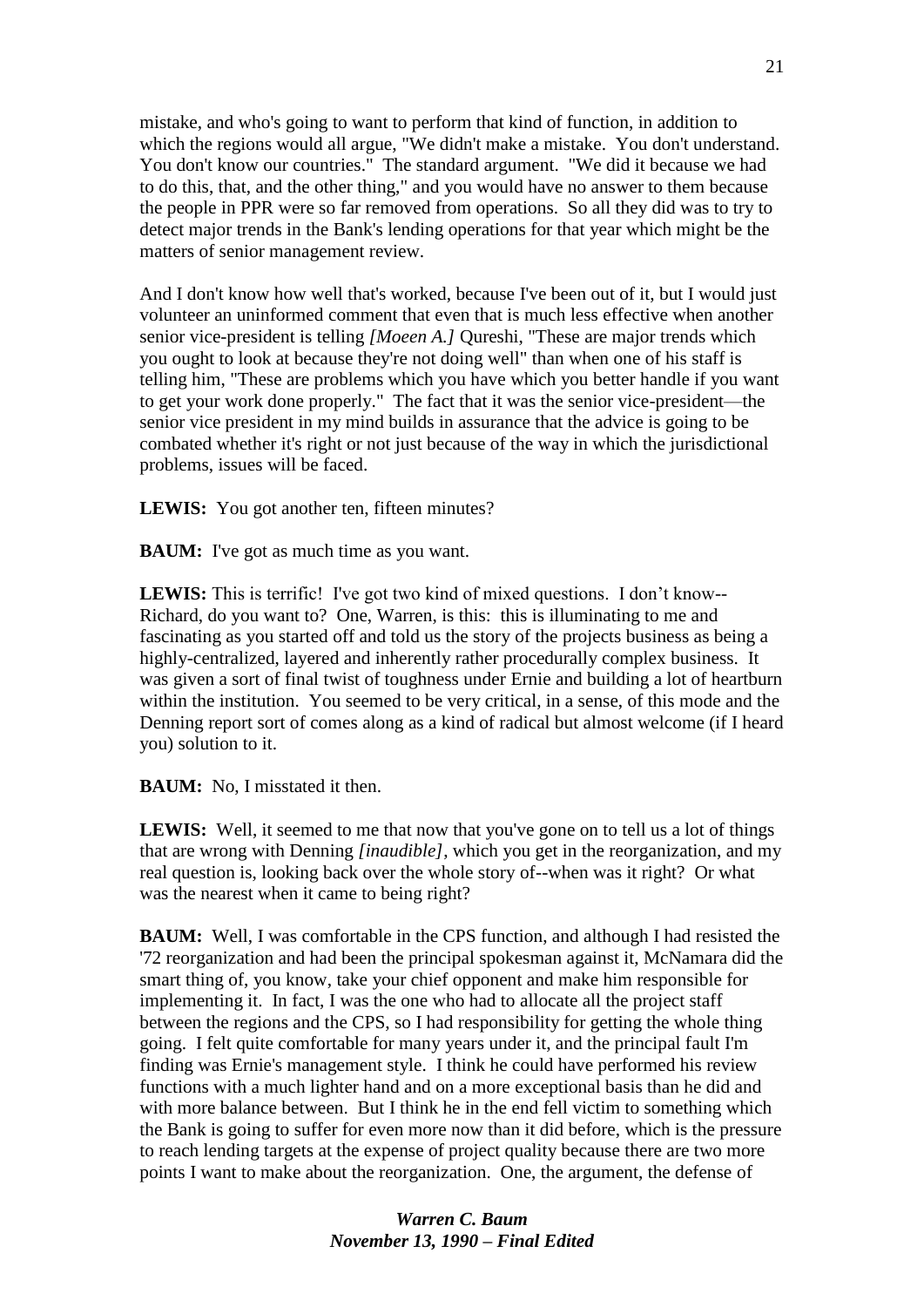putting all these people under a country program director who has final responsibility is that you make him accountable. He's got to produce. If he doesn't produce, he gets replaced. Under the old system accountability was diffused. This certainly was its major weakness, that there was no one person responsible for the end product. CPS had an input; the region had an input; Ernie and his staff had an input; and the end product was something which nobody could claim they had had final responsibility for. And that made people unhappy because they lost their identification with the project at a fairly early stage when it kept going through this process. However, in my view, the end product was very much superior to what it would have been in the absence of this kind of control system. So I would regard this as a necessary evil to get the kind of project quality which I, again, I think the Bank has built its reputation on and which I think our borrowers need and deserve, whether or not they want it.

But the solution which was found in the '86 reorganization was accountability. Well, I think the fatal flaw in this is that you can't hold people accountable for things which they can't account for. Let me explain what I mean by that. You can hold them accountable for whether they've reached their lending targets. You can hold them accountable for whether or not they exceed their budgets, and budgeting became a major feature of this process, another thing which dragged down *[inaudible]* You can hold them accountable for whether they get each of their operations on schedule and within budget, individually, as well as the thing as a whole. The fourth ingredient is whether they produce projects of good quality, and who and how are they held accountable for that? Not only does this work against the other three, but there is no mechanism in the institution for blowing the whistle anymore and saying, "This isn't working. You shouldn't do this." I'm not saying there is no quality control in the regions because there is, but compared to what it was before, it's 20 percent. This is a number out of thin air; it has no--it's illustrative, but it can't be more than that. They put one project man in the office of the regional vice-president who is the project quality man for the whole region, or maybe one in each department, but there was no way in which one man can substitute for the absence of quality control which took place at all the levels of the institution before. And you can't hold them accountable for the lack of quality because who's going to find out? It will show up, I'm convinced, and everyone I talk to in the organization; maybe they say this because they know how I feel about it--people in all walks say the quality of our project work just bears no resemblance to what it did before. And this seems to me to have been the fatal flaw in accountability. How do you have a mechanism for identifying it?

**LEWIS:** Let me ask you, being a devil's advocate here, that you--I think it is totally convincing that you have got to have within the process people questioning with authority. I mean, you have a sort of pluralism of intellects bearing on an issue. But your scalar point is very telling, that you can't, that there are some things that are sufficiently specialized that you can't dollop them around in the country desks, but if the organization let's say is five times as big in terms of the number of transactions it's processing as it was back in '72, why can't you replicate in four or five regions the same degree of quality?

**BAUM:** Well, that's a fair question. After '72 a deliberate decision was made not to allow any of the regional front offices to replicate the kind of advisory staff the CPS had because they wanted CPS to be independent of the regions. I think had they done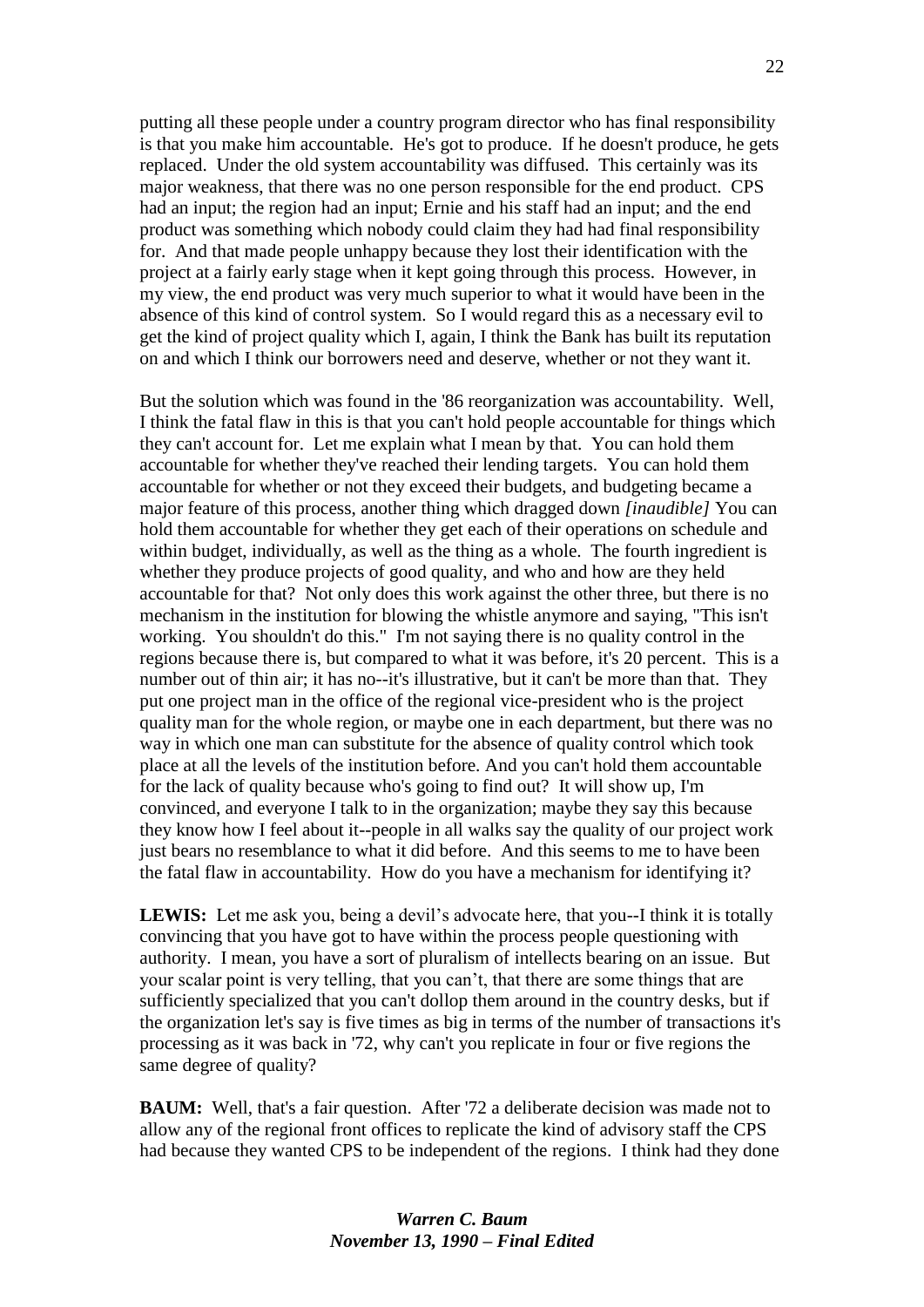it in the regional front office, they would not have been as effective because it would still have had the regional bias, which is a positive one but it still is a bias. You've got to have both scales functioning. Second, there is no way in the world in which they could have acquired the number of advisors which we had in OPS with a Bank-wide view of what was going on. You know our irrigation advisor and one or two assistants were looking at all of the output of six regions. You'd have to have six irrigation advisors, each looking at the output of one region, and apart from the tremendous diseconomies of trying to do that, they would only see one-sixth of Bank operations.

So that there may be a time--I hope not--in the history of the Bank--it doesn't seem to be moving that way, because we seem to have reached the plateau in terms of level of operations and size of staff--when you could have within each at least region its own internal element of quality control at a significant level. We're not there now; we certainly were not there at the time of the '72 reorganization. And deliberately they decided to let it go by the board in order to concentrate all these resources on the country departments, which to my mind is a fallacious notion. If you hold them accountable, the good people will make sure that they consult the advisory staff and get the best advice. The good people will, and you don't need a system to require them to. The bad people, who need it most, are the ones who won't, but apart from that all the pressure is still there and reinforced a hundred times—not a hundred times but even more now than it was before--"get the lending program out; reach your lending targets" because it's all being done under a much tighter budget than it had been before and under much tighter computer control so that the division chiefs feel much more harassed, much more under the gun, to achieve things. All the things they have to achieve through the computer system and the management control have nothing to do with the quality of the operation. It has everything to do with the time it takes, the resources it absorbs, but not with its quality.

#### WEBB: Could I . .

**BAUM:** I'll mention one last thing and then I'll finish with yours. The other thing which the reorganization did, however, even if it was conceptually ideal, the execution of it was execrable.

**LEWIS:** This labor market kind of . . .

**BAUM:** Yeah, they just made any number of unnecessary mistakes in the way in which they did it, so they not only alienated the staff which they lost and the staff which was left but they reshuffled everybody--literally. They not only renamed everything, but they took everybody--if you worked in Latin America, you ended up in Africa, and vice versa. And they lost all of the institutional knowledge of the Bank in the process, or a large part of it. They wanted to reshuffle everything and start from scratch. They not only lost all the institutional knowledge, but they opened up the whole system to cronyism and favoritism, whereas it had been a very highly professionalized management system for recruiting and promoting staff. Now the regional vice-presidents were free to promote their cronies, get rid of the people they didn't like—give grossly excessive golden handshakes to people they got rid of so that there wouldn't be any disputes with them which meant that they had to operate with very tight budgets vis-a-vis the Board, which expected results which did not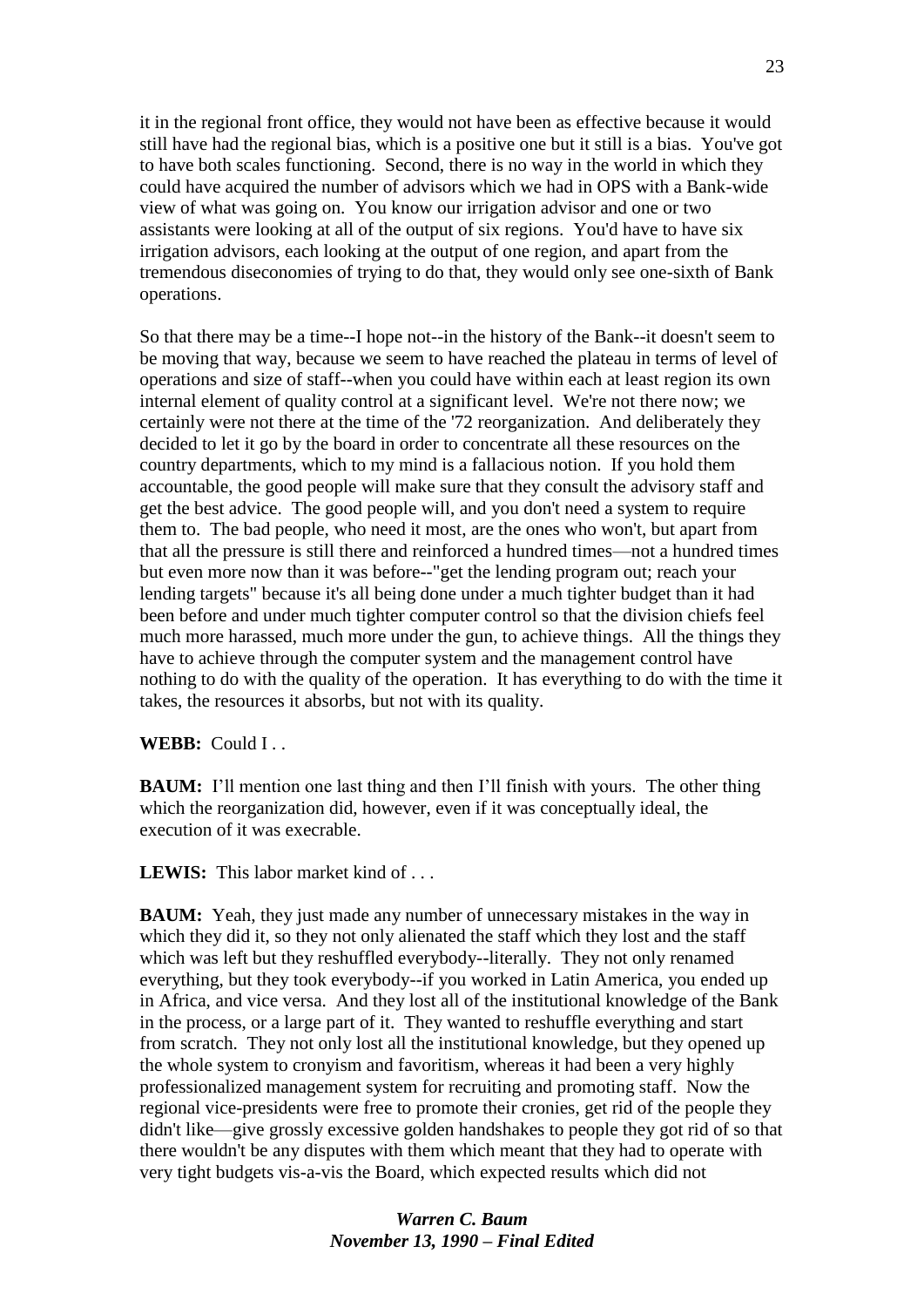materialize, certainly not initially. And the atmosphere in the institution was poisoned for years. I think it's getting better, but the first couple of years after, it was just, just awful.

**LEWIS:** This phrase "cultural revolution"--is that widely used? I haven't heard it used. I think that's great.

**BAUM:** No, it's mine, but I can't think of any other term which indicates the extent to which the people involved were determined to make over the Bank in this particular image and the extent to which they went to do it. And because of the way they handled the personnel in the process, even if they hadn't had these other conceptual problems to deal with, they would have had a very alienated staff. As it was, you had alienated staff which had these other problems, some of which have been partially dealt with, others of which I think are just built into the process. So that's the end of my lecture on the reorganization.

**WEBB:** I think so much of this turns on quality, and when I think of that I can imagine two kinds of things that are involved in quality, one being something that is very much limited to a particular investment project, but something else which- maybe the best term is a whole series of externalities for a country that have to do with all the wisdom, technology, expertise, et cetera, that the Bank transfers to a country . .

## *[End Tape 1, Side B] [Begin Tape 2, Side A]*

**WEBB:** This story of the CPS and its central role in maintaining quality, do you see it as having an awful lot to do with--first of all, does that distinction make sense? Also, does CPS really have to do with both equally or more with one or the other?

**BAUM:** We considered we had to deal with both, and we tried to deal with both. We had four functions. The least attractive was to help provide manpower to regions who desperately needed expert staff to carry out their missions. They would have absorbed all of our staff if we allowed them to, so we had to put quantitative limits on that. A second was doing the quality control of individual operations. A third was writing policy papers, and a fourth was doing research. And we regarded the research and policy papers as the essential raison d'être of CPS. We had a minor problem with the economics department in the early years in that they were trying to write some of those policy papers and research papers also, and some of OED which was trying to do some of that work also. But you take a look at the output of CPS during that time—you'll see that there is a tremendous codification going on of all sorts of things, not only guidelines on procurement and guidelines on use of consultants but papers on domestic preference, how you do project work so that in individual projects you don't have to reinvent these issues all over. So you've got operational manuals, look at them. But the whole series of CPMs, I think they were called, which were Central Project Memoranda dealing with individual things and operational policy memoranda dealing with broader issues of policy and the whole question . . .

LEWIS: Did you have sector policy papers?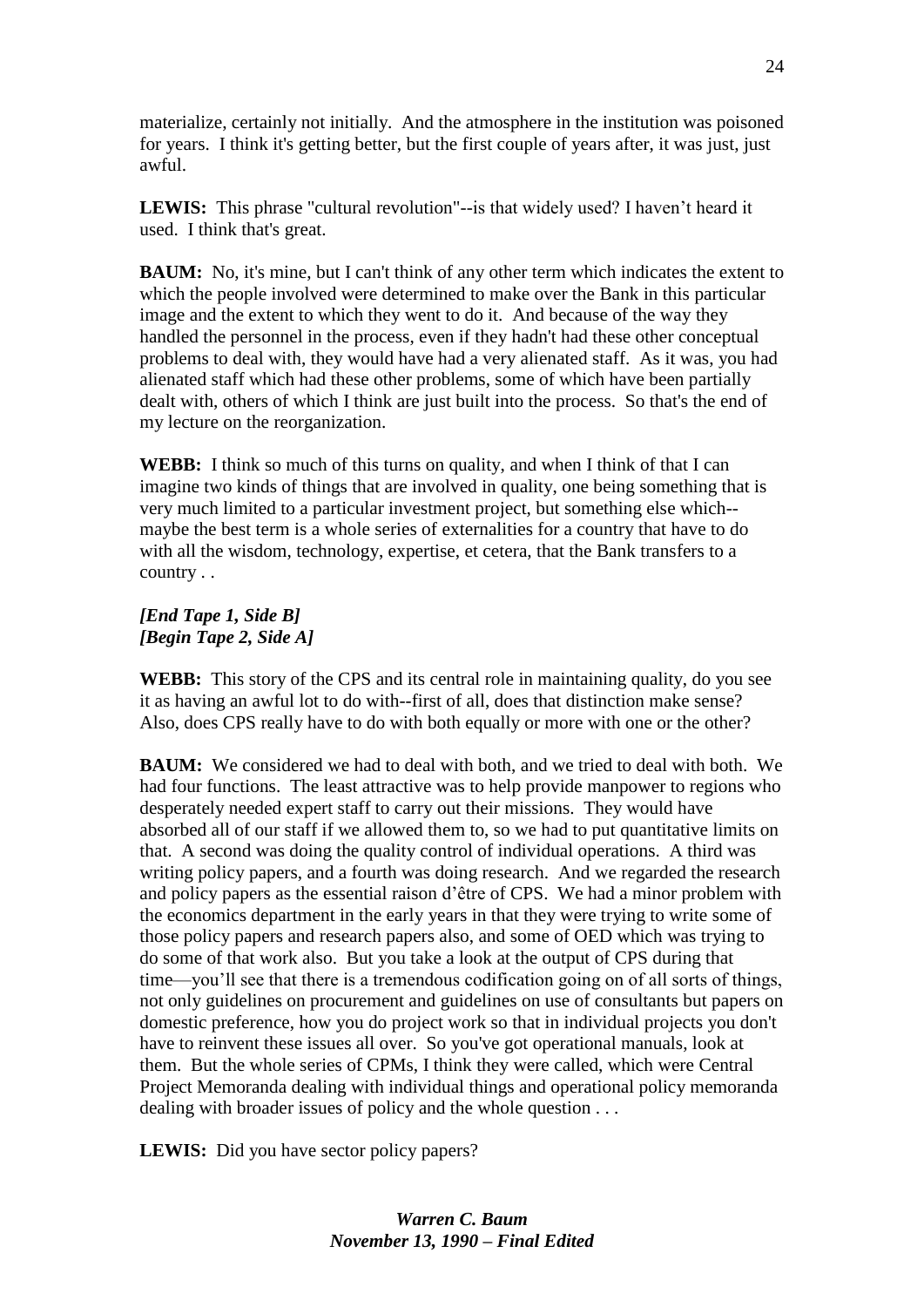#### **BAUM:** Yeah, we did.

**LEWIS:** You did.In the early '70s, I think.

**BAUM:** We did sector policy papers, and we did sector reviews. Each year each sector would do a review of all the operations in that sector, which would be the grist for a lot of the seminars, symposia, discussions. Monte Yudelman did it particularly well in agriculture. He had a whole week of bringing in outside speakers and so forth. But we regarded drawing the lessons of experience--codifying them and making them issues, writing policy or procedural documents at whatever level was appropriate and researching those which were still problem areas--as our most important function. You'll form your own judgment on how well we did them, but there was a fairly steady stream which got incorporated in OPMs, CPMs, guidelines, and things of that sort.

We were very much concerned in not just continuing to repeat the same lessons, but anytime we found a lesson coming up repeatedly, first, it would appear in the minutes of a meeting of the project, which I had with the directors, and then we would try to make a policy document out of it and run it through the management. And we found a great deal of resistance in doing this. For example, we would have some of the major policy issues which came up on pricing and cost recovery and financing of recurring costs. These are, if you will, some of the basic policy issues which come up repeatedly. But we wrote policy papers on cost recovery, on financing of recurring costs, and these were debated at great length with the operations complex in meetings chaired by Ernie and with a great deal of resistance, naturally, because they were recurred issues they wanted to be handled in different ways by different parts of the operations complex. But we tried to do that, and I think the—I know that the residual staff, which is in Rajagopalan's directorate under PPR, is trying to do that but trying to do it several levels removed from the degree of effectiveness which you could have if you could force the regions to confront it.

Often we would find Ernie on our side on these issues. One of the issues was disbursements. This sounds simple, but disbursement schedules for projects are very useful in determining the need of the Bank for additional capital. Well, the disbursement profile which the regions would invariably produce would show a loan disbursing in five years. The disbursement experience of the Bank would show a loan disbursing in eight years, and our effort was to try and force the regions to adopt a disbursement profile which reflected the experience with that sector's projects. It was extraordinarily difficult to do so. We got--but Ernie was entirely on our side on this because he was embarrassed when he argued a need for finances which turned out we didn't need because we had forecast disbursements at the level of three billion and they were one billion eight, and so he was very much in favor of realistic disbursement schedules, which we had to fight tooth and nail with the regions to get incorporated. But that kind of issue--accurate timetables for projects, accurate cost estimates for projects--instead of a stage in the project process in which a loan will be made was important.

We forced through a management decision that a project would not be brought to the Board until the engineering had been completed. And this was a major control over the timing. It's a major reason why it took longer than it had before because before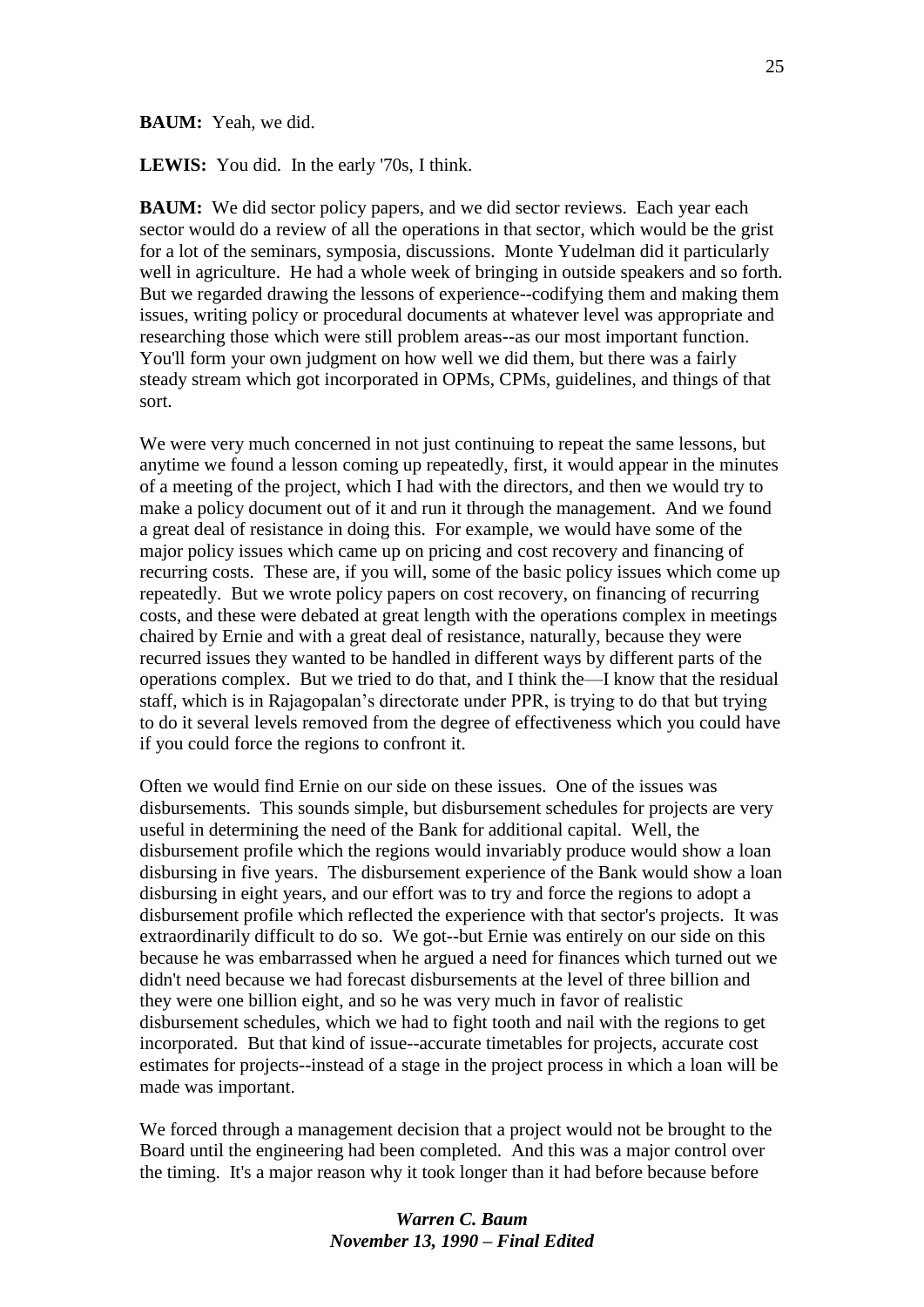they would go to the Board on the basis of a feasibility study with preliminary engineering, and when the detailed engineering was completed and we had the cost estimates, they'd be 50 percent higher than those on which we made the loan and we had a shortfall on the loan before they'd even got to disburse it. And so we were able to force through a decision that we would appraise on the basis of semi-detailed engineering, and we would not sign off on the loan until the detailed engineering had been complete and we had more reliable cost estimates. I'm sure we narrowed the gap in cost overruns by 20 percent just by doing that and also by directives on how you estimated price and fiscal contingencies, but these are more on the technical side of project work. But we did them also on training, on women in development, on the environment, on all of the new fields in which we were going--rural development we had a whole series of papers, and papers were coming out on credit and so forth. Certainly not the volume we wanted, but every department in CPS had a research and policy agenda which was reviewed monthly by the front office and which was discussed with the regions in which they made inputs.

**WEBB:** *[inaudible]* personal, but it's a--when I imagine this steering committee and what they want to do, I would think that they would have been maybe economists and certainly people who hadn't been in the middle of the projects for much time. But the chairman was Jaycox.

**BAUM:** Yes, well, it's not a fair characterization. There were people on there, starting with Jaycox, who I long regarded as my protégé and who often referred to me as his mentor during his years--and he worked for me when he joined the Bank until he became projects director under Husain in Asia. He had worked for the Bank for 15 years or something of that sort. And there were on that staff people who were young Turks but who had grown up on the project side of the institution and who had every reason to know projects well.

**LEWIS:** Kemal Dervish?

**BAUM:** No, he was not a projects man.

LEWIS: No, but he was on the steering committee.

**BAUM:** I don't recall. There were some people--it was heavily weighted with young professionals who had limited exposure to projects. Jaycox, I would say, though--I was a tremendous booster of him, urged him to become a vice-president--always was an iconoclast. He always wanted to do things differently, and this reflected very much his philosophy and McNamara's philosophy. And they were two very influential people.

I don't know if this is your observation, but organizations acquire a flavor, a set of attitudes. When I worked in the federal government, as I did for a while, the Treasury Department always had one set of attitudes. AID had one set of attitudes. The Federal Reserve had another set of attitudes. The State Department had another set. You could almost predict on any question what the culture was going to be and how that culture was going to operate. And an outfit like that gets its own cultural set of attitudes anyhow, and they picked up this culture. There's a lot to be said for prima facie this idea of having operating staff at a senior level, which is the department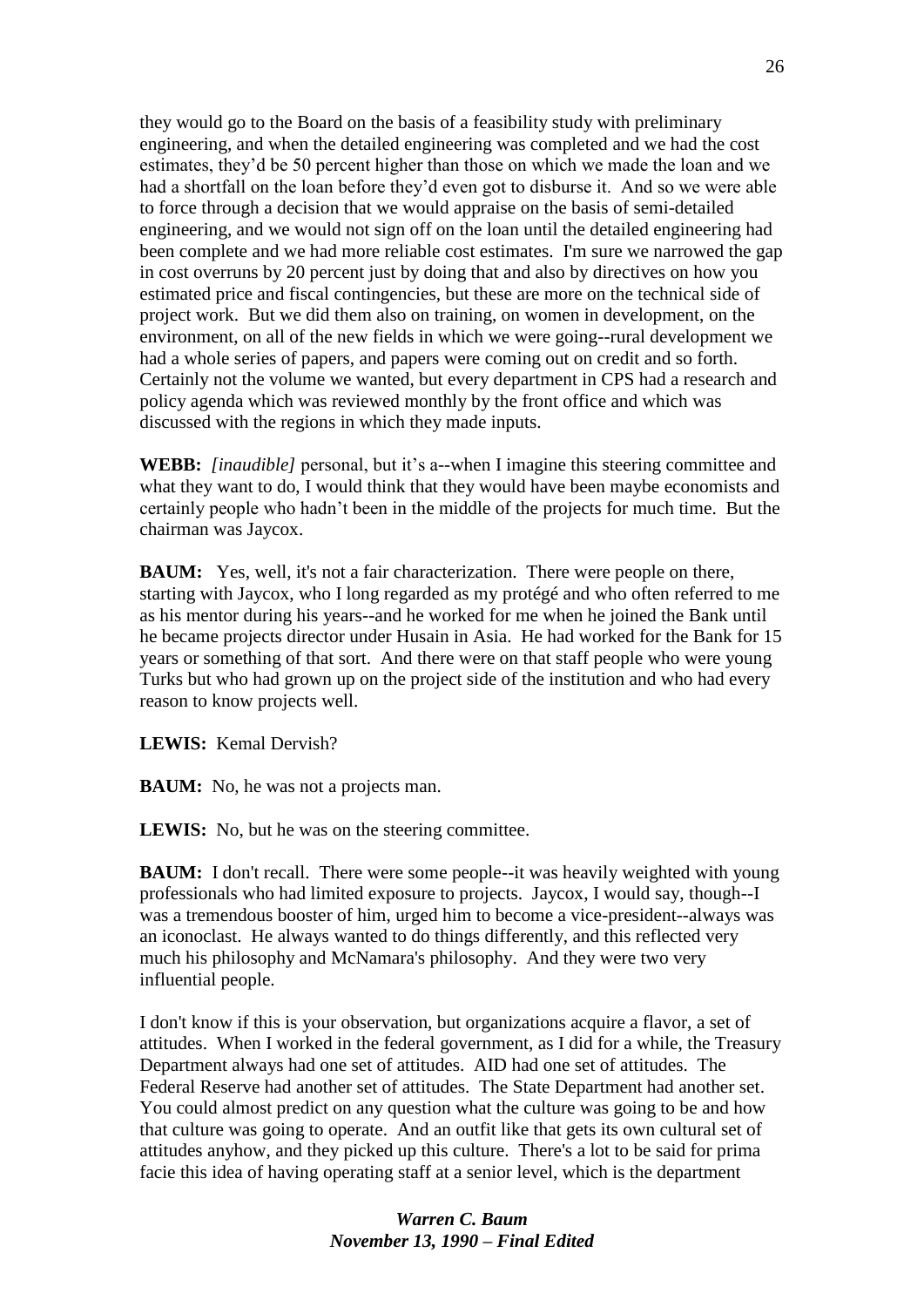level, controlling all the resources necessary to deliver a quality product to the borrowers on time and within budget is marvelous, and if they had just kept CPS there, you could have argued it might work. But having already emasculated CPS by taking away its policeman function and having split the staff so widely, so thinly that they lost, that they put a premium on generalists which meant that the control by the specialists had to be more intense rather than less intense to ensure the same degree of quality, and by pushing hard all those levers on quantity controls without having any levers on quality control, I think they very badly skewed the institution.

**KAPUR:** I was wondering, when you're talking of quality control, is it okay—you referred more about project at the pre-appraisal and the appraisal stage, and if one looks at the implementation stage, do you think that the use of compliance, of the loan covenants by the borrowers--what I seem to have noticed is that it's very rare that disbursements were ever stopped. It's more the exception, and although one hears a lot about from the borrowers' side that things were not sort of done as they might have been expected to do, do you think sort of compliance was used obliquely as a matter of quality . . .

**BAUM:** We had an interesting process--I think we started with Burke. It certainly was maintained under Ernie, although he changed its character: problem projects review. Every year all the projects under supervision were first reviewed at the regional level, and those which were in trouble were singled out for management attention. And the regional vice-president might write, "Review 25," and then as Ernie was much more selective, only five of his would be sent up to Ernie and me in effect for review of the portfolio to see what was going on, and we would discuss appropriate action with respect to all of those things. Now, there is always a question how hard you--at what point you use the heavy artillery, which is suspending disbursements. And again there are perfectly legitimate points of view. We would probably argue more in favor of suspending disbursements, but on the other hand the projects people by the time a loan was ongoing, they were pretty heavily committed to it also, and so we would much prefer to believe that by talking tough to the borrower, by sending out another mission, by threatening to do things if they didn't comply that we could achieve better performance. And then if the same project came up a second year and a third year, eventually we would reluctantly conclude that Egypt is never going to raise power tariffs and we would then stop lending for power in Egypt, which we had to do. But the cutting off of disbursements we felt was a pretty powerful tool which you didn't want to exercise too frequently unless you were, you know . . .

**WEBB:** It must have been very weakened in the stick by the fact that if you cut off something that's already on its way, you'll damage it even further, maybe.

**BAUM:** That's right.

**WEBB:** Was it ever suggested that one would instead cut off the services on other projects or new projects rather than the . . .

**BAUM:** Well, this was the control, and this is one thing which I think CPS and Burke and Ernie saw eye to eye on. You couldn't go to the Board with a new project in a field if the state of project execution on existing projects was too bad. And one of the reasons you couldn't was because the president's report had to report on the status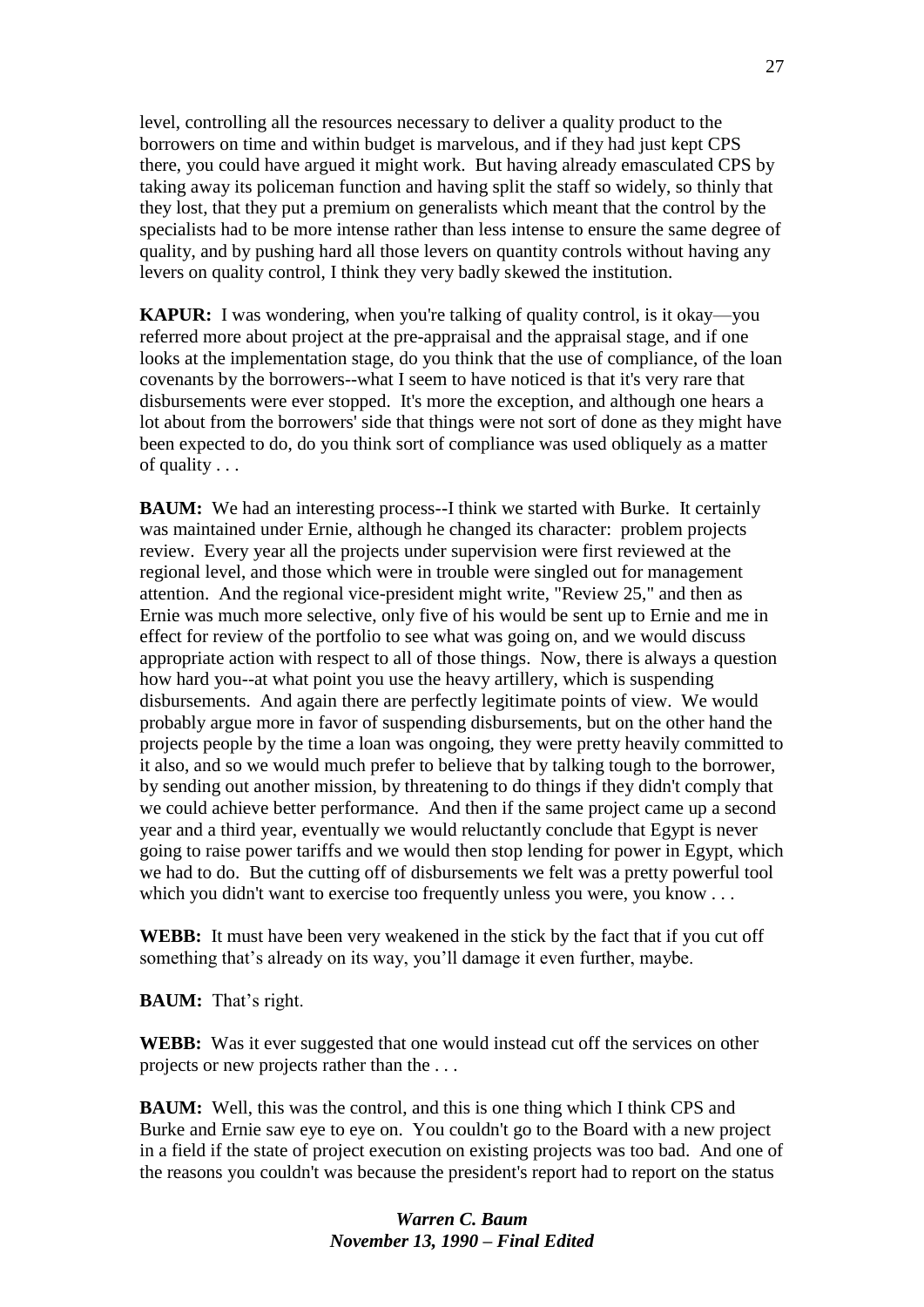of all projects under implementation in the country. And whether or not it did that, we were very much concerned about it because we were always concerned about project compliance. And if we found, for example, that Mexico had promised in an early irrigation loan to institute a set of water charges and they had done virtually nothing about it, and this was the case repeatedly, we finally got to the point where we would not make another loan to Mexico for irrigation unless they did something about the earlier loan. Now the first time around they promised to do something about the earlier loan, but when it turned out the promise was not complied with and we made one loan on good faith, then the second time around we learned even that lesson and we would insist on a 25 percent increase in the water charges on all ongoing projects.

It took a long time. In Nigeria on the fertilizer price, for example, we had a endless series of covenants whereby they would increase the price of fertilizer which they were virtually giving away to farmers as a way of making the price to the farmer reflect the cost to the farmer so that he would be economical in its use. And they wouldn't do it and it was Nigeria and we wanted a big lending program and we accepted a great deal on faith. And this was again part of the tension between program and projects. They accepted much more on faith than we did, and we wanted to lower the boom sooner, but in the end the ultimate tool which we used was much more not making new loans, and as long as the volume of lending operations was going up, this was in the end an effective tool to use.

**KAPUR:** Although that would become somewhat more difficult if you have, say, a five-year lending program targets with a country, then you're committed to meeting those targets. Then, of course . . .

**BAUM:** I think the paradox we got ourselves into is that McNamara made a tremendous accomplishment by introducing long-term programming. I've mentioned that, so I won't go over it. We didn't think we could lend more than a billion dollars a year. We were stuck at that level. That was all the Bank was supposed to do. And he had long-term programs, and he just lifted all the ceilings, and he kept driving us more and more. There was one point when our agricultural staff was increasing 25 percent a year. We decided we couldn't possibly recruit more than 25 percent of staff every year, so we stopped at that level, but he would have been happy to go further.

But in the end we became captives of our own programming. Our sights kept getting higher and higher. It became more and more difficult to deliver quality projects at those sights, but we had convinced the Board we could do it. We had told the Treasury we could do it. We had based our IDA lending projections on it. We had made our borrowing projections on it. *[Eugene]* Rotberg was always telling us, "Look, I borrowed the money, and you guys aren't spending it. What's wrong with you?" And the pressure to reach the targets which we had set, the goals instead of being something which you had some flexibility in reaching became sources of embarrassment and enormous sources of pressure inside the institution to accomplish, and that has not diminished with time.

**WEBB:** You've said the quality was the thing that was the most difficult to measure, perhaps, but are there some things that could be indications or partial measures you could look at?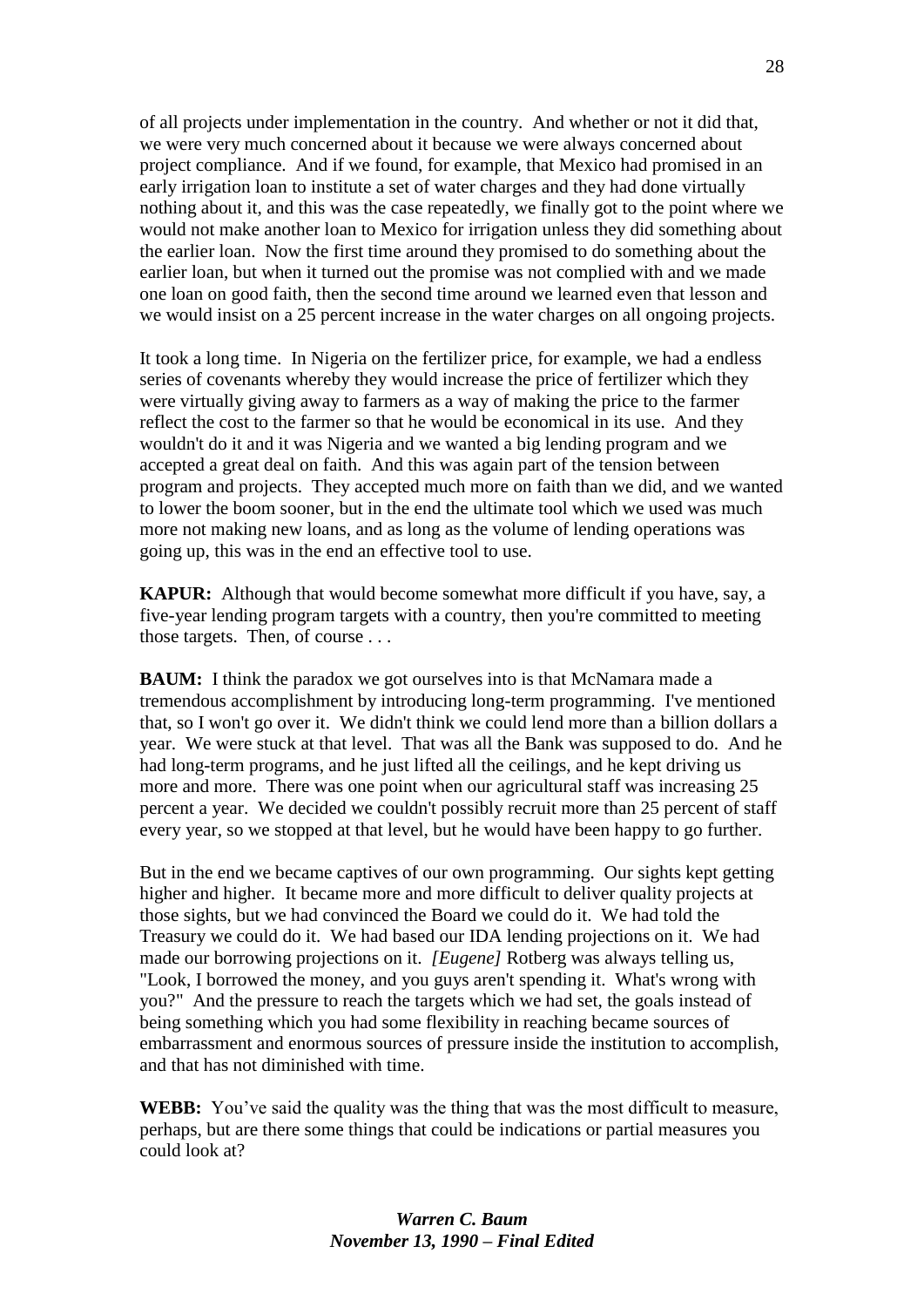**BAUM:** I would want—I would suggest that you talk very confidentially if you can to Rajagopalan on this who was convinced of this, but I'm not convinced he will say this to you. But I hear it on all sides that things are going forward without the level of checking, but it's very hard to detect this without--I'm not suggesting you aren't sophisticated--but without a level of sophistication which would enable you to know: Did they really look at the management side of this thing seriously, or did they accept a management which looks efficient? Have they done the training up front as they should? One of the deficiencies which we flagged more and more toward the end was that training would be tagged onto the end of the project as an afterthought and consultants would think this was the least important part of it, and it never got done, and it was in fact one of the most important aspects of institution building. How seriously have they taken institution building? How seriously have they corrected the defects of earlier projects before they've gone ahead with this one? Have they really completed all the detailed engineering before they've gone in? Have they got the consultants in place? There are a thousand questions which you would ask on any project, and our concern is that there's nobody asking them anymore. Not nobody. I'm sorry. I don't want to overstate this. There are country directors who are very serious about putting forward quality projects. They have no desire to salve their borrowers with projects which are less good than they can be. I would say the majority of country directors want to produce quality projects, and I would not fault them at all and I would say the majority of the regional vice-presidents want to also. What I would say is that the system is no longer enabling them to do this and the other things which they have to do at the same time, and they are very hard pressed and willy-nilly they have to make some sacrifices in quality in order to do the rest of the things.

**WEBB:** Has OED managed to see some of this?

**BAUM:** Well, they're far behind in the process.

**WEBB:** Are they looking for this?

**BAUM:** Well, these projects won't come on stream except for the structural adjustment loans for another three to five years. And OED in the end is political, also. They've got to live within the institution. I don't know how hard Yves Rovani, who is a master politician, will allow OED to put itself in a position of blowing the whistle on the rest of the institution, including the president and management. I think he will tread very carefully before he'll move OED out in front on this. There are just too many forces. There's too much committed to this way of doing business.

**LEWIS:** He's committed to retiring, though, isn't he? It's a terminal job.

**BAUM:** Yeah. I don't know how soon his replacement will come on board and who he'll be.

**KAPUR:** You were mentioning that some regions or that most country directors in most regions have this quality. If you were perhaps single out one region where perhaps this has been most weak, which would . .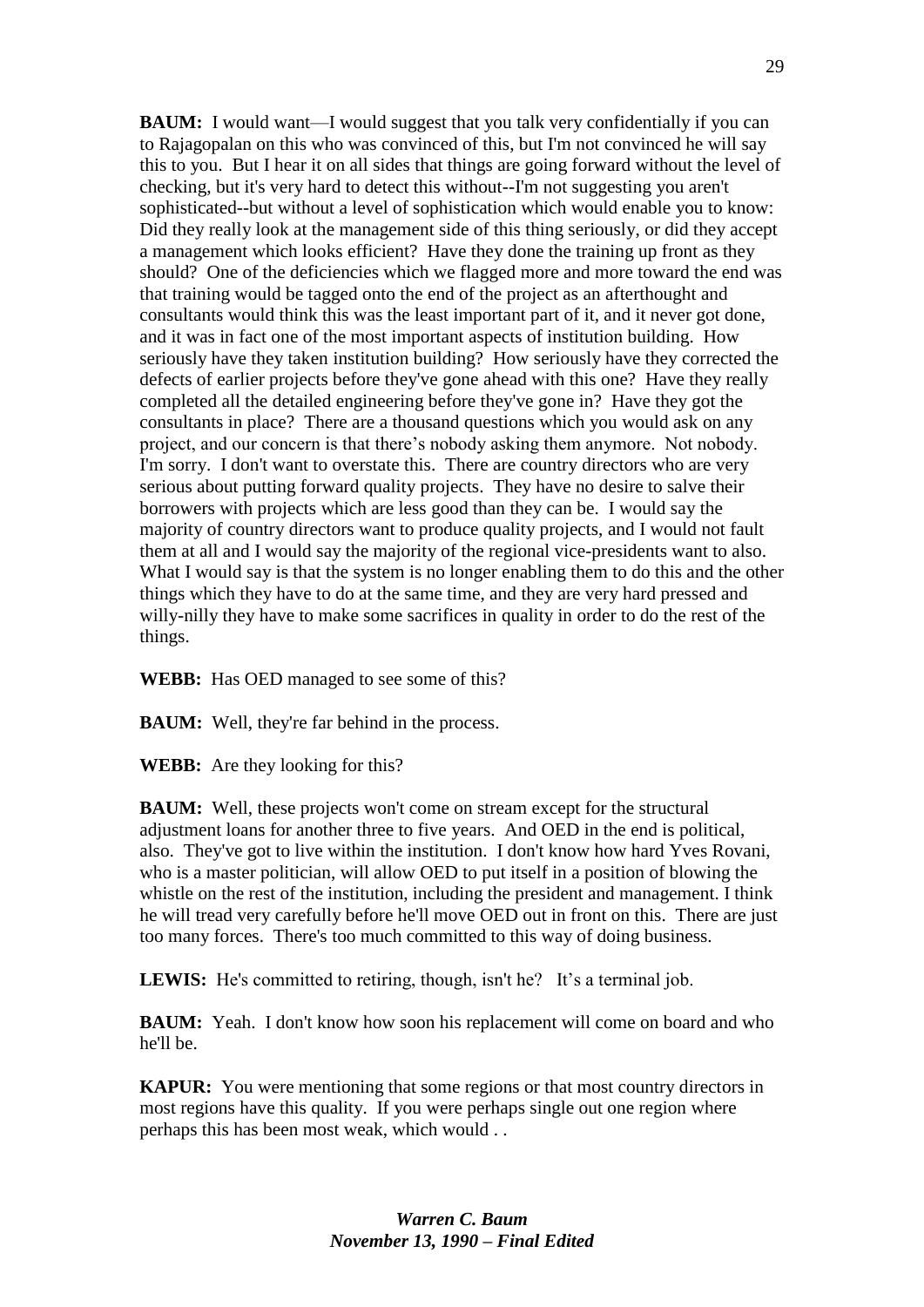**BAUM:** I'm not close enough to it at this point. I've tried, I'm sure inadequately, not to impugn the motives of people because I think that the kinds of tensions and pressures which I've described are built into the system. I don't think they're unhealthy. I think on the contrary they're healthy and indeed essential. And I don't think that regional vice—I think regional vice presidents--and if I had been one, and I had a chance to be one; instead I chose a sabbatical and a four-year book-writing exercise. I was offered a regional vice-presidency, but I decided I didn't want to do that, but had I done it, I'm sure I'd have behaved like other regional vice-presidents because that's the kind of signals I'd have gotten from top management: "This is what I expect from you." McNamara only once in thirteen years called me to ask me where a project was, and you might have thought he would put a lot of pressure on me because I was the one who was holding up these projects--that was the story from the regions always that, "It's OPS/CPS which is holding up the projects. If it weren't for them, we could get these out much faster," and Clausen bought this idea. Only once in thirteen years did McNamara ask me where a project was. I said it wasn't ready. He said, "Thank you" and hung up, and he never called me again on that question. And he valued quality control. He may have made it difficult to accomplish it, but he saw the need for these tensions and he was perfectly happy to resolve them.

My concern now is not about the motivations of staff; it's about the kind of signals we're getting about the adequacy of the system in providing--in effect, I'm talking about checks and balances. I think projects require checks and balances. You need a variety of points of view brought to bear on very complicated operations to see that a variety of points of view are adequately reflected. I think that the checks and balances which existed reasonably well at one time have been distorted excessively at this point.

**KAPUR:** Were you *[inaudible]* with the CSPs and the CPPs . . .

**BAUM:** CSP?

**KAPUR:** The Country Strategy Papers and the Country Policy Papers.

**BAUM:** I sat in on all of those. I was a member of the review process which McNamara instituted, and I would comment from the point of view of the sectors. I would ask my sector department directors if they felt that the country strategy for Bangladesh gave adequate attention to agricultural problems and if not I would raise those questions at the CCP—and sometimes successfully, sometimes not. That I thought it was a very healthy process and a very good one. It tended to lock in place ambitious programs, particularly under McNamara, because the regions would use this as an occasion to get approval for as high a lending program as possible. Among other things, by having six regions--and this may go back to your earlier question, "Is this the right way to set up the Bank?"--you had six senior people competing for a single pot of funds. Once resources became scarce (and in later years they were always scarce) each region would have to put forward its strongest claim on the existing pot of funds, so they had to prove that even despite all the deficiencies in Bangladesh, for example--and this was strongest on IDA--that Bangladesh was a very claimant on IDA funds and yes, there were problems, but there was a new director of the irrigation institute, and he would clean up all these problems, so let's give him the benefit of the doubt and continue the irrigation program. And the CPPs were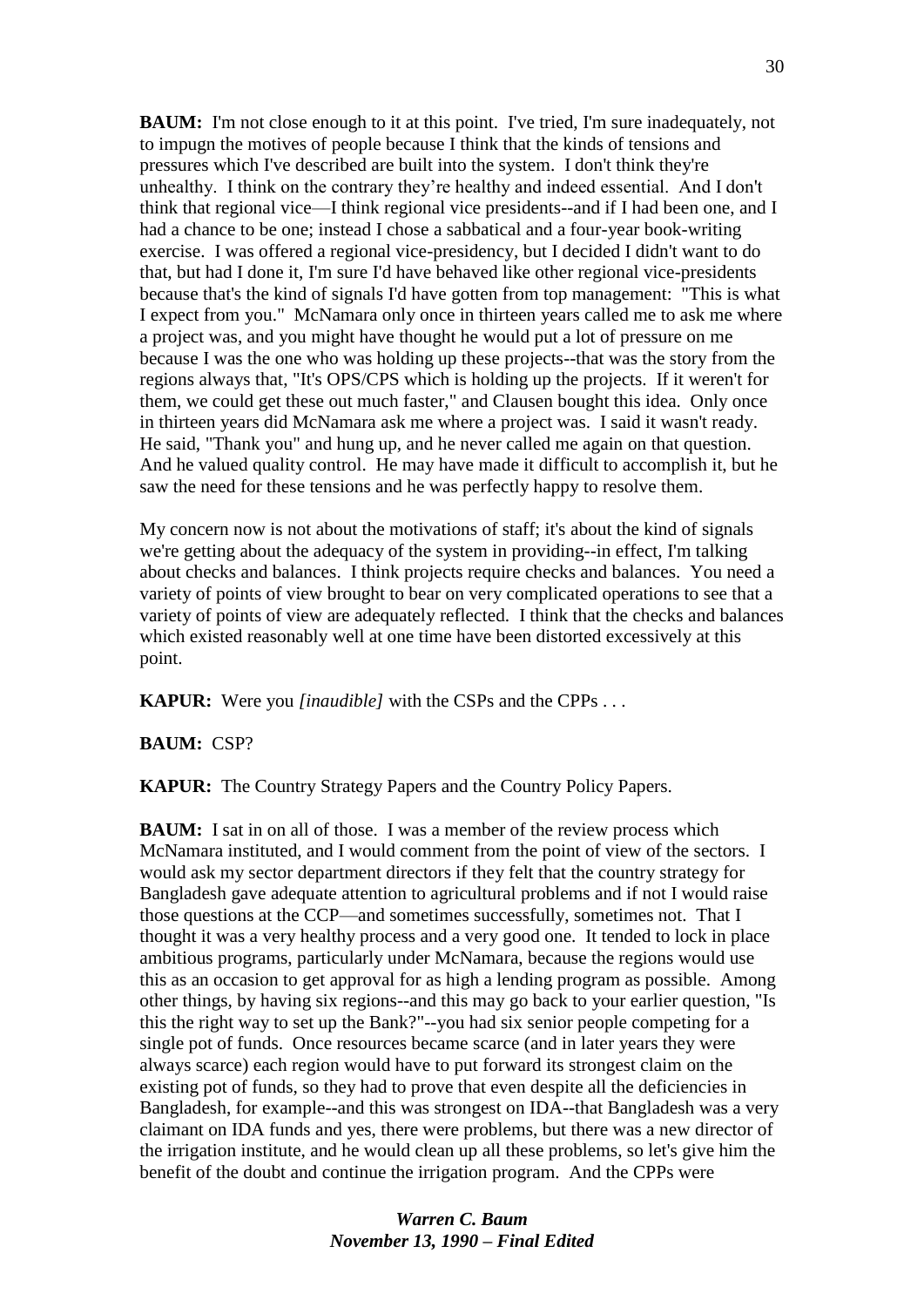instruments of the regions for getting as much out of central management to support their claims on the budget at as late a stage as possible. I think this became a weakness in what otherwise was a very intelligent process of trying to look at the program of a country as a whole.

LEWIS: Let me ask you a different question, for a quick take on. You've given us about the best take on the main project business of the Bank, certainly the best we've had and probably the best we'll ever get. We haven't talked at all about something that sort of went alongside this story, particularly the kind of crisis period in your time, particularly during Ernie's reign of the project business, starts at '78 or '79, and runs on into the middle '80s. We have tentatively thought that the biggest hinge in the whole story also is about '78, '79, '80, in the shift of emphasis from projects to policy, let's say, or adjustment. And you're sort of "Mr. Projects." Now, what's your perception of that?

**BAUM:** Well, I'm delighted to talk about it because I lived through that, and I even had the difficult function of approving a number of SALs *[structural adjustment loans]* when Ernie was away and doing it with a--my objective, really, was to hold the fort until he came back because he was the master of structural adjustment, and this was ideal for his mindset. He could really do this. My own view was, first, that the structural adjustment was necessary, and I never opposed it as a process. And this was partly—and I'm repeating myself from what I said in that other interview--we were finding that there was no money for projects. When countries really got into financial difficulties, which they did, not only could we not make new loans, but existing loans were running short of funds. And it made no difference to say, "Look, you've got a covenant. You've got to provide all the money to carry out our project," because even if they did put in all the money to carry out our project, they would then have to starve all the other projects in the country in order to do this, which was not in our interest or their interest. So that we knew that we had to have a solution to the debt problem before we could do project lending on the scale at which we could have done it otherwise, and this required a country dialogue and a set of country commitments at an entirely different level of intensity than we'd had before.

Mind you, we always--one of the problems of the Bank, whenever we do something a little different, we'd like to pretend that we never did it before, and that's true about the environment, if you want to talk about that, and that's probably another sore subject we might take a little time on it if you've got it. Maybe you don't. But we always had a country dialogue, and that's what the region and area departments were responsible for, and they used the whole basket of lending in the country program as a basis for it, and they tried to deal with issues, macro issues in that process. But we needed a stronger instrument than that, and the structural adjustment loan was, I think, the appropriate instrument for trying to accomplish that.

I thought Ernie was probably the only person in the Bank who really could have handled this because not only could he conceptualize a structural adjustment loan better than anybody, he would insist on tougher conditions for them. And the regions would come before him with a package which he would reject. It just wasn't good enough; they hadn't insisted on raising tariffs, removing quantitative restrictions, tighter budgetary controls, divesting public enterprises, and so forth. So the Bank put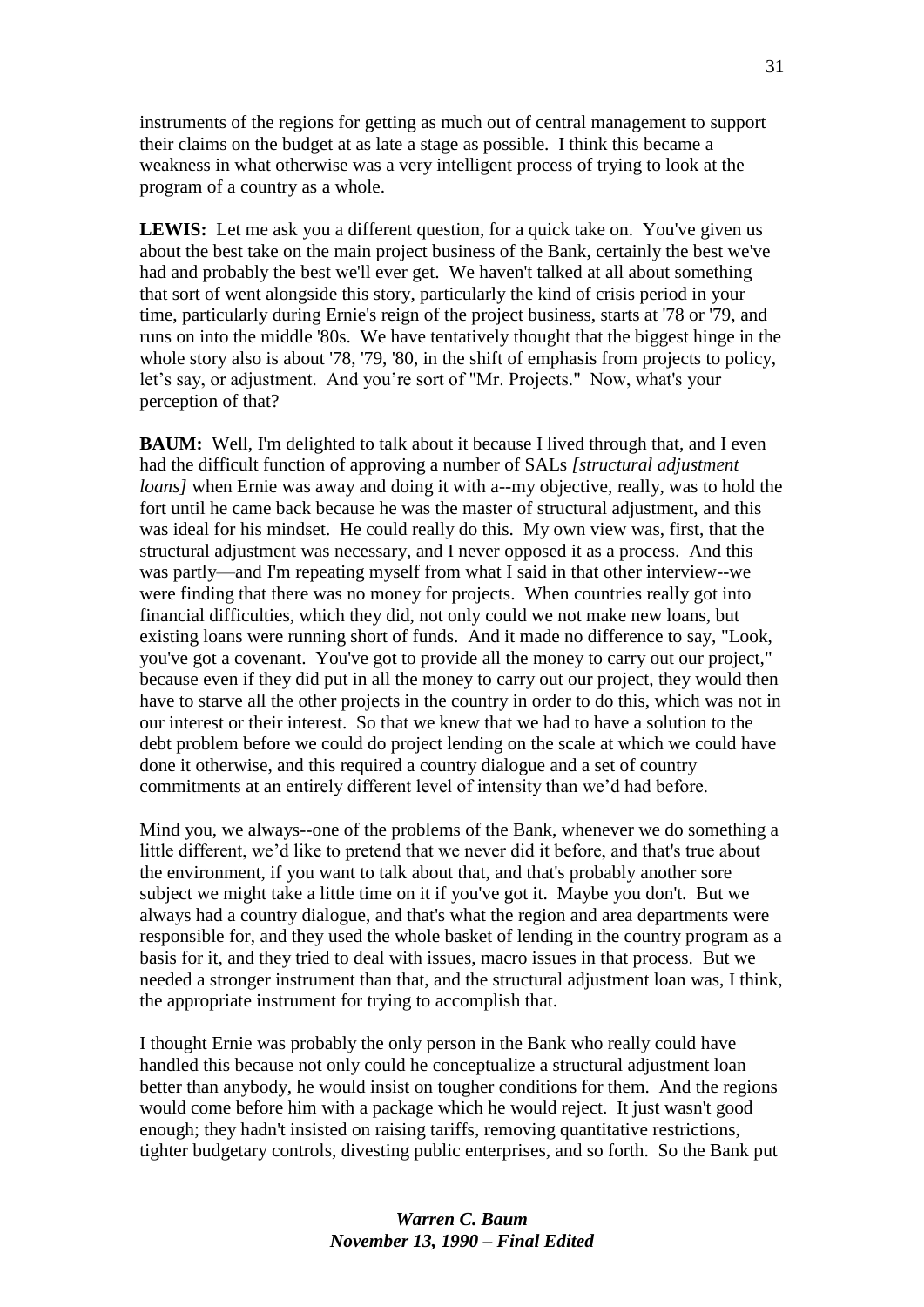under Ernie a lot of issues which were critical to a structural adjustment of the country.

But there are a lot of problems with this. We're dealing with central political decisions of sovereign governments. Our ability to influence those decisions is marginal. We put a lot of money in the pot, and the Fund put a lot of money in the pot, but we found ourselves invariably facing the contradictions: okay, we've disbursed half the loan, and they've done a quarter of what we wanted them to. What do we do? Do we hold it up and make things worse? Do we take them on faith that they're going to do all the things in the second half which they didn't do in the first? All the pressures to go ahead and continue implementing the first loan and then doing the second one to Turkey and the third to Turkey and the fourth and fifth and the fourth and the fifth in the Philippines: there was a lot of pressure to do this. And I suspect when we look at the record—well, we know that in Brazil and Mexico and Argentina we made one or more structural adjustment loans which went very bad, and we know in Bolivia also. A number of these loans failed to achieve their purposes; there's no question about it. A number of them achieved very important purposes. Mexico, which was a D performer, is now our A performer. Brazil has never really come out of the C category. Argentina is a hopeless mess despite a number of structural adjustment loans. It's very difficult to implement, to execute successfully, and I think Ernie probably got caught up in it and was forced to do things he didn't want to do, and I suspect his successors will be much less rigorous than he was in doing this.

But I think it was, with all those qualifications, an essential change in the Bank's emphasis, but--and indeed one that you want to put a lot of stress on--but I think that you will miss the central point if that's all you say because structural adjustment lending and policy-based lending, which I think is in a large measure a phony because all of our projects have a policy component and we had a sectoral component, and if you look at the projects we were doing at that time we were approaching the sector as a whole. We were dealing with all the policies in that sector. We were making sector loans. Every project had a policy element. Read the project cycle article which I wrote years before that; you'll see how the sector and all the policy elements were in there. Well, a lot of what happened was just putting the old wine into new bottles to pretend that we were doing things which you weren't doing otherwise.

But even ignoring that, when you add up the new structural adjustment loans and the old sectoral policy loans which were continuing things we'd been doing at least in part before, you're talking about 20 percent of the lending, and 80 percent of the project lending has continued. And I understand that now that maybe it was 75 percent at the minimum. It's going up to 80, and it's going to increase. And what I'm saying is that we continued to do 80 percent of our lending while we focused 75 percent of our attention on the 20 percent and allowed all of these other things to take place, and in the process we have done considerable damage to the institution. So that if you talk about the SAL hinge without asking yourself what happened to what has always been and continued to be the main business of the Bank even during that period, you're missing an important part of the story.

But I can't comment on the efficacy of the SALs because I wasn't around when . . .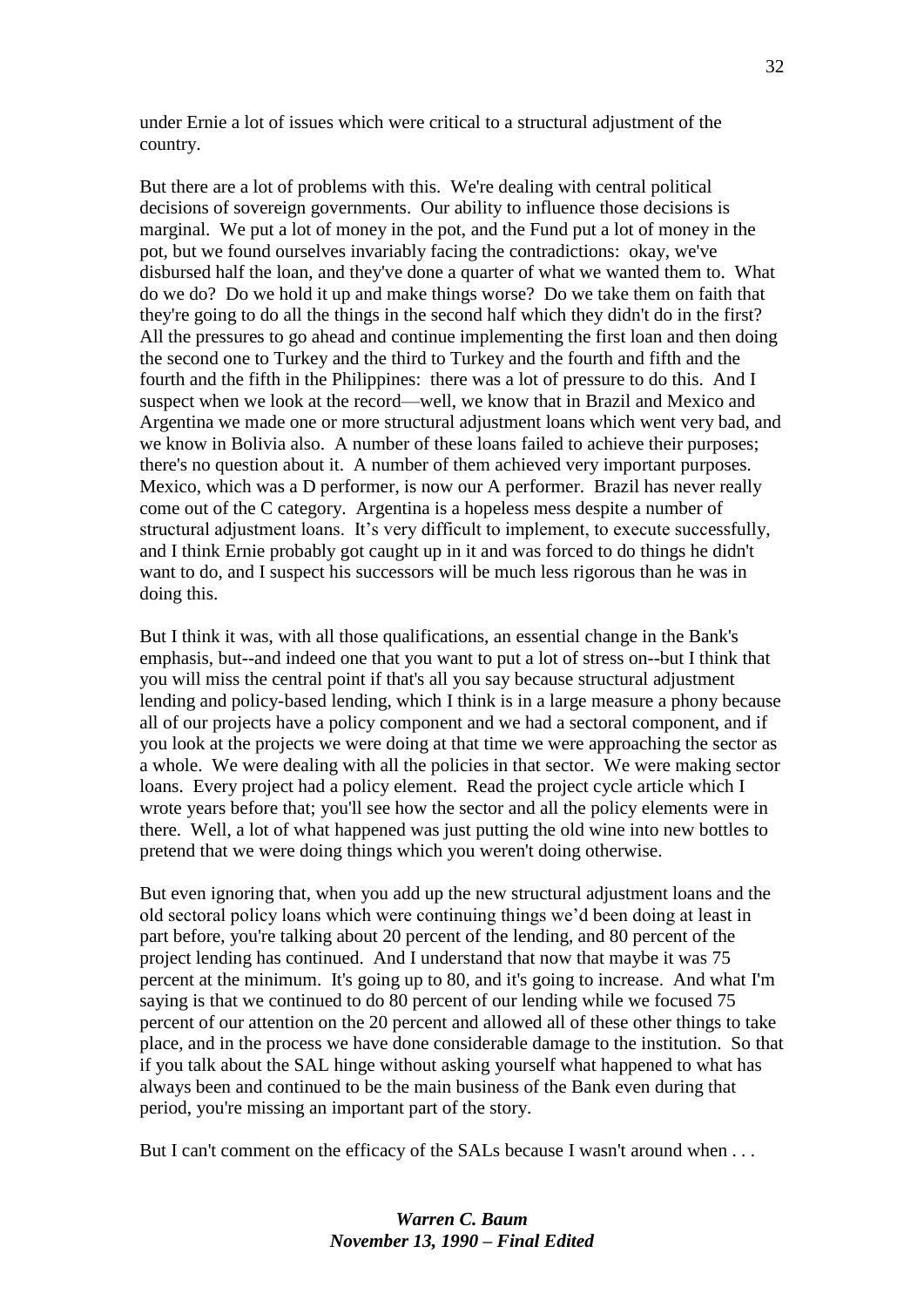**LEWIS:** There have been some studies of *[inaudible]* apparently well already . .

**BAUM:** Some of them have.

**LEWIS:** . . and PRE and OED now have quite a lot of . . .

**BAUM:** Yeah. But form your own judgment, because I'm guilty on this, too. I've spent a lot of time strengthening OED. I've been their strongest supporter and also their greatest opponent at the same time because I've insisted on high-quality work on their part, and I've also insisted that they wrap their packages in the language which would do the least damage to the institution in the process. So that, you know, they called a spade a trowel or something of that sort, although it's clear it's a spade, but we tried at least to couch the language in forms which didn't do too much damage in the process of making, of delivering the message. I don't know to what extent they have, under the tremendous pressures they would be under with respect to structural adjustment lending, written things in ways which will require you to read between the lines in the earlier drafts to find out--and indeed the division reports.

**LEWIS:** I think the economics department's reviews are rather more candid than OED's, more critical.

**KAPUR:** OED's were.

**LEWIS:** OED's were more critical?

**KAPUR:** At least were, but I think there's a great sense in what you're saying.

**BAUM:** Well, I'm just saying be careful in forming your own judgments on this because there's an awful lot riding on this in the Bank, and when that happens they pull out all the stops, including the stops which I would have been involved in, to make sure that the thing doesn't do too much damage to the institution in the process.

**LEWIS:** I worked for OED once *[inaudible]* You said environment. You wanted to say  $\ldots$ 

**BAUM:** Yeah, I wanted to tell you a little about the environment, again to give a point of view on it, and partly because the Bank, under tremendous pressure from the NGOs *[non-governmental organizations]*, is acting as though it just discovered the environment under their pressure. Having put in the first environmental staff in about 1975, I think it was, I resent a little bit the notion that it was just discovered very recently. And in fact we were vetting every project from an environmental complex by the late '70s. Jim *[James A.]* Lee and his staff were going over every project. They did not focus on every project; they focused on only those which they thought had a significant environmental aspect to them.

I think under the—and I was in the Bank and involved in the decision making when we made the Brazilian loans, for example, for the Amazon. And so what I would say on this that I could sort of identify where I think we made mistakes and where we didn't. Inside the Bank we identified all the environmental issues which we have subsequently been criticized for ignoring or not having given attention to. They were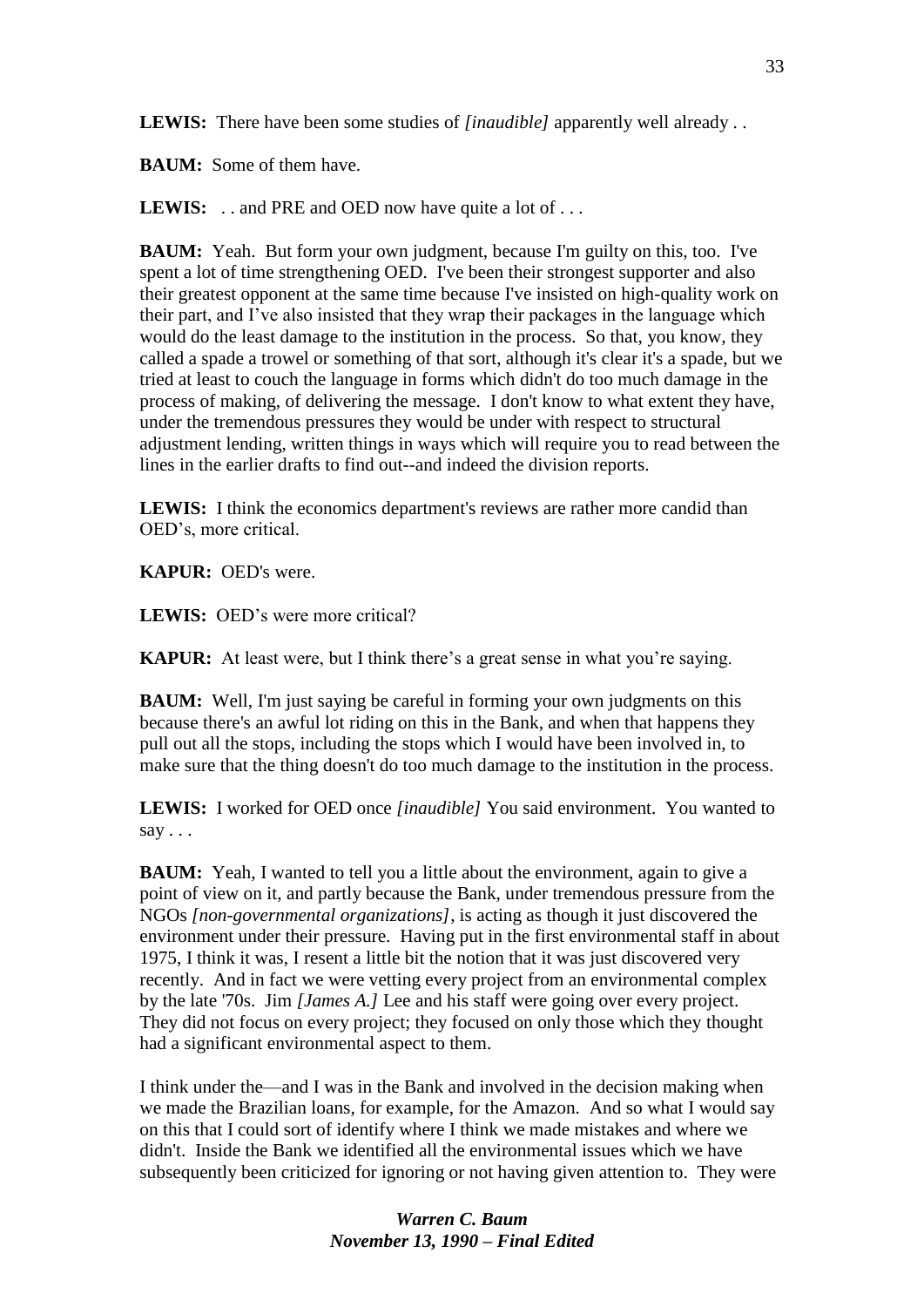the subject of endless dispute within the Bank at the staff level, and Jim Lee and his people pushed all the right buttons. These invariably went before the regional vicepresident and then before the Loan Committee. I think where we made our biggest mistake is by accepting on faith the conviction--which was only an article of faith of the division chief's--that the government was serious about its institutions and how it was going to deal with the settlers, how it was going to deal with the aborigines, how it was going to control the process. They were new institutions; they gave us all sorts of assurances. We believed them, and I don't believe--in hindsight we certainly should not have believed them. And perhaps at the Loan Committee stage, I think, we were overruled and some of our misgivings were swallowed when they shouldn't have been swallowed, but I don't want to take too much credit for having said, "I told you so," although we did say it because we weren't sure. They were new institutions. You have to give them the benefit of the doubt, and we went forward. We didn't blow the whistle soon enough.

LEWIS: What was the Board's position on this? Did they have a clear . . .

**BAUM:** They were not in on this at all. Since then we have been pilloried by the environmental institutions, and I think we've gone a tremendous way toward trying to satisfy them. I think we've set in place a much more comprehensive system of reports. I think we're looking at environmental issues more carefully. I don't think we're looking at--I think we looked at them much more carefully before than we're given credit for and therefore the difference is not as much of a sea change as we're claiming it is.

And I'm concerned that the NGOs are professionally in a position where they will never be satisfied with what the Bank does because when they are, they're out of business. They raise their money by full-page ads on how bad a job the Bank is doing, and there's no way in which we can ever satisfy them and the projects which they are criticizing us for. If you look at the details, I think you'll find in the Bank these issues have been raised, and in some of the more recent ones I'm sure they've been, tried to be dealt with very systematically.

I guess there is one other thing besides the fact that we trusted the borrowers to do too much. As you know cost-benefit analysis is a business not of "before and after" but "with and without." And this is one of the most fundamental concepts of all in project work and one which people almost always disregard. They say, "Well, look at what it was before, and look what it is now, and therefore you're responsible for the change." But the most we're responsible for is what it was before and then what it would have been without our involvement and what it was with our involvement, and that's difficult enough to sort out, but it's very different from what happened as a result of all sorts of other forces.

I think you can argue very plausibly that had we not been involved in Brazil, in the Amazon, with the conditions which we had, the situation would have been very much worse than it was, and maybe it would have been so bad so fast that the pressures to correct it would have started sooner. And you could argue that we made it much better than it would have been otherwise, but that nevertheless it was a lot worse afterwards than it was before because we couldn't control the forces to the extent--we couldn't made a 100 percent change. We made a 40 percent change in a situation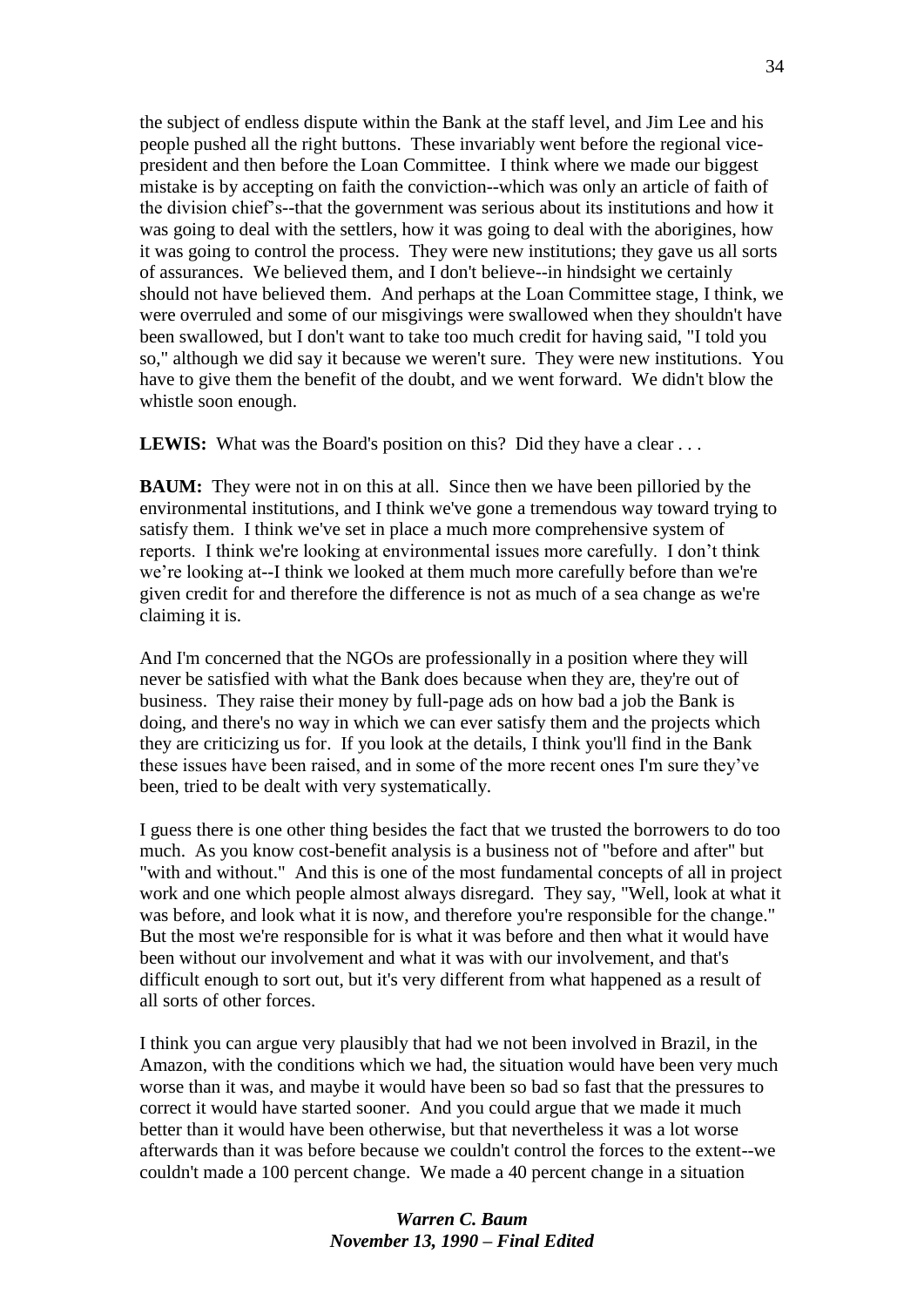which worsened by 80 percent. So it was only 40 percent worse instead of 80 percent worse, and that was our contribution. But this was our logic: that we're going to try to get the Brazilians to do a job better, and we hoped we can get them to do the job as well as they should, and it turned out that we were never able to do so. But I think you've got to look at the environmental efforts of the Bank from those points of view.

**WEBB:** I've got 500 questions, but I'm really embarrassed to . . .

**BAUM:** You've probably got other commitments.

**LEWIS:** Well, this has really been terrific, I must say.

**WEBB:** Extremely helpful.

**BAUM:** Well, I'm at your disposal. I've invested twenty-seven years of my life in this institution and I love it and I still love it. And I think you've got a very important job to set the history of the institution straight, whatever that means, and you're in a position to do so. So if I can help you by giving you my prejudices to offset those of others, I'll be delighted to do so.

**KAPUR:** That book that you wrote, *Investing in Development*, I've sort of heard that a lot of the work went behind the book. Is there any sort of material there which might be worthwhile for us to look at?

**BAUM:** There are the rough drafts of those chapters.

**KAPUR:** But any sort of input that perhaps that you might have used?

**BAUM:** I think you're going to have a lot of trouble digesting that, and it's pretty long. Unfortunately, when I finished that, the whole operation collapsed because there was nobody to pick it up, and I think those files are probably at best in the salt mines in Pennsylvania, and I think you'd find that they're penciled and inked and scissored and pasted to a point which you would have a great deal of trouble in making any sense out of. The book has been translated into Vietnamese now. And there's a Chinese version, as you probably know. I hope you will talk, at least a page or two, about all of the special operations which the Bank did, in which the CGIAR *[Consultative Group on International Agricultural Research]* is the most prominent. But there is the TDR *[Special Program for Research and Training in Tropical Diseases]* and the onchocerciasis program and a lot of others.

**LEWIS:** I'm going to--on the side of being on this, I'm going to chair a review of ISNAR *[International Service for National Agricultural Research]* next summer. I know about CGIAR.

**BAUM:** I wrote a history of that, as you probably know.

LEWIS: Yes, I know. We certainly will give . .

**BAUM:** At least on the history, I think you'll find it helpful in filling in the background.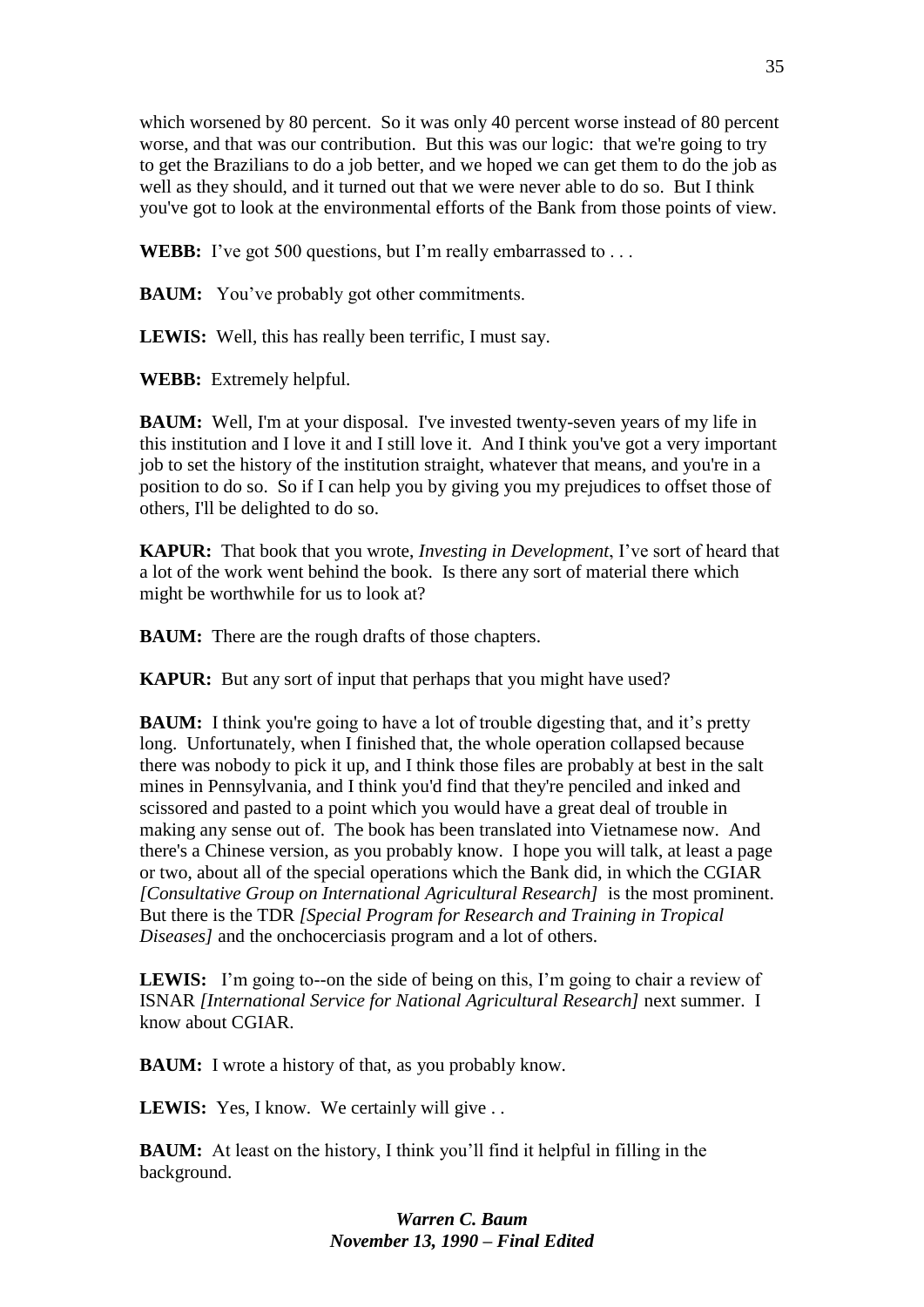**LEWIS:** It was a very good show, I must say.

**BAUM:** But I'm in Washington until May, and in May I go up to Martha's Vineyard again where I was when you first tried to catch me. I got a message from our answering service that "the Book Institute has called." I had a little trouble with that until they mentioned the names of the people in the "Book Institute," so there are some slips in that process, but I can give you the number up there and you could call.

**WEBB:** You're there for the summer, are you?

**BAUM:** It's a long summer; I'm up there from early May until the end of October. But I'll be here until then, and if I can help you, believe me, I am, I believe very strongly in the importance of what you're doing and the importance of getting all points of view, and mine is . . . .

Let me just mention two things very quickly in passing. On the first page of the *Washington Post* and the *New York Times*, I think on Sunday, there were articles reporting on the press conference which *[James A. III]* Baker had had in Paris at the end of his trip around the Gulf. And the *Washington Post* said, "Baker Very Positive on Gulf Response to Potential Conflict," and the *New York Times* said, "Baker Visit Reveals Serious Conflict Among." It's the same press conference and entirely different points of view.

I read the book reviews of two books on William Paley, the president of CBS, by Sally Bedell Smith, one in the *Post* and one in the *Times*. Both agreed that this guy was a scoundrel. One said there were no mitigating features in him at all. The other said that she did a very balanced job of trying to show his positive qualities as well as negative. Two people reading the same book, reviewing it for two prestigious newspapers, entirely different. Two reporters, same press conference, different points of view. So to tell you the obvious, you've got to listen to a lot of people to find out where the nuggets of truth are.

**LEWIS:** Well, that's so true. It might cause people like us to just back up this project entirely, but we do need to hear more. We will be back to you, no question. It may be--we're going to both be engaged quite a bit during the spring—I have to do a last round of teaching. Richard has some other stuff, so it will probably be next summer before we are really tearing hard into this thing again.

**BAUM:** What's your timetable?

**LEWIS:** Well, the Bank wants it out by 1994, which is 50 years from Bretton Woods, and we're going to try to make that, and that means that if Brookings edits in a very stately way so that before the end of '93 we have to be finished with it.

**BAUM:** I assume you're going to show this to the Bank.

**LEWIS:** Oh, my, yes. They have a contractual right to see it, and they have only the right if their lawyers think some particular quotations from a confidential document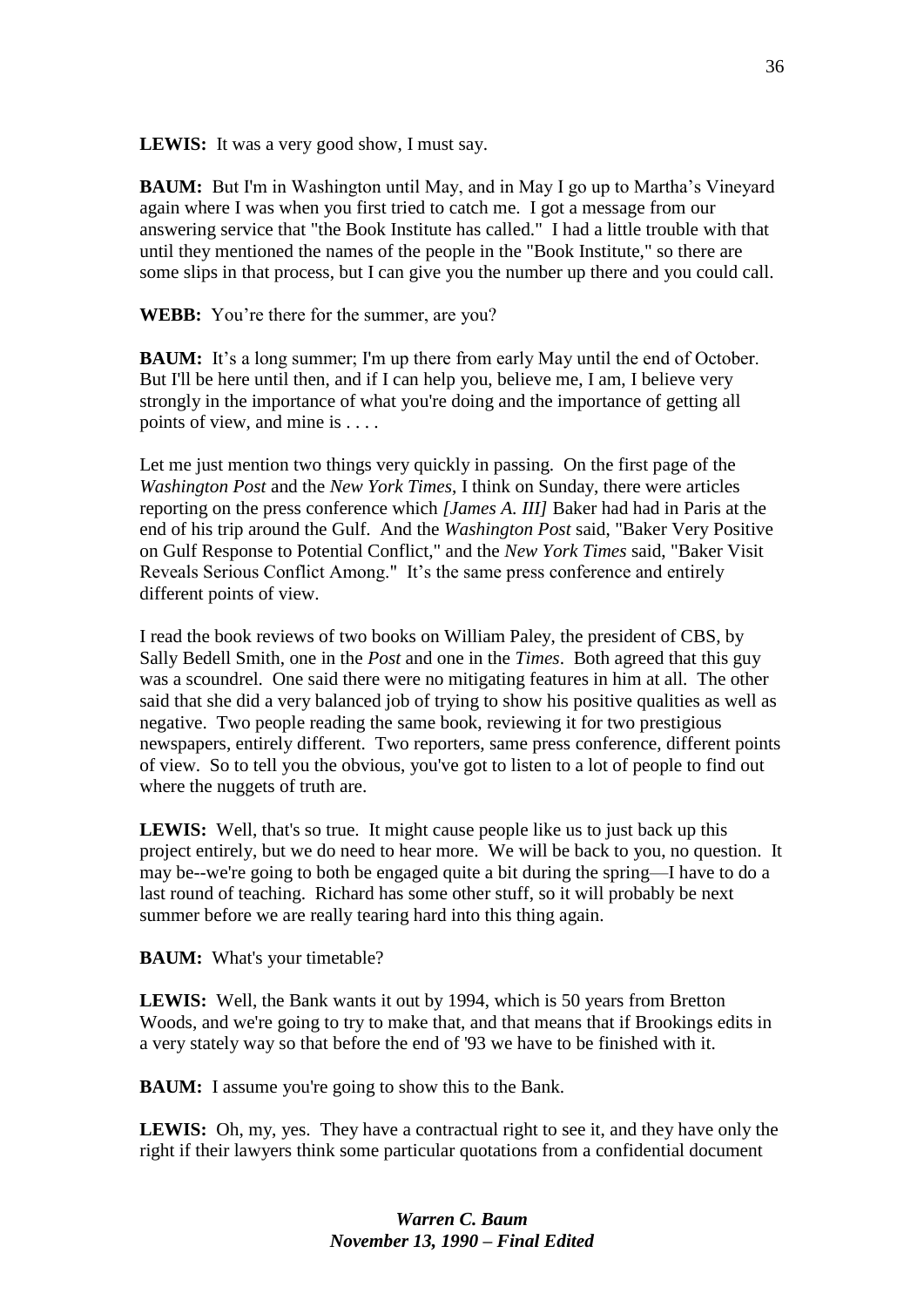marked "confidential" are going to be upsetting to members, they can suppress the direct quote, but they can't suppress the thought or the idea.

**BAUM:** No, I'm sure they wouldn't want that, and you wouldn't want them to. On the other hand, they may try to convince you that . .

### *[End Tape 2, Side A] [Begin Tape 2, Side B]*

**BAUM:** ... as a fairly solid institution, willy-nilly, as much if not more on the quality of its reports than it has on the quality of its projects because everybody can read the reports and nobody gets—except a lot of people who often have a real ax to grind—go out in the field and see firsthand the projects and write their books against the Bank as a result of it. But the reports have been the central instrument on which the quality of the Bank's work has been judged. And this meant that a lot of work has gone into trying to make those reports reach a high standard. And if you go back to where I started, which is that a majority of our staff are not native English language speakers nor are they trained in report writing and that the process of producing a series of economic, presidents, and appraisal reports on complicated operations involves a lot of iterations through a lot of levels. The amount of staff dissatisfaction with the review of their work in the Bank is always at the level of explosion. And this is what happens whenever you take the lid off—whether it's an attitude survey or the Denning survey or the Mackenzie survey or the one which was done in '86—they find a great deal of staff discontent.

One thing which has always puzzled me in this institution is that—I think it has a wonderful vocation; I think it's one of the best institutions of its kind in the world; I think it has had a first-class staff and first-class management virtually throughout its period--and yet it has always operated at a low level of staff morale and a high level of vocal staff discontent. And this was before McNamara—I mentioned the staff *[inaudible]* goes back to Black's early years and that has always been there. And I don't know exactly what to attribute it to, but I think there's a danger of overemphasizing it, and I think this is partly where the last reorganization and the Denning report went off the tracks because they interpreted staff dissatisfaction with a review process as evidence the review process was bad. And maybe it had flaws and certainly it could have been overdone by individuals or collectively but we couldn't collectively set it right. But what I am suggesting is that if reports are as important to a centralized institution as they are, and if the Board is trying to poke holes in them, and our co-lenders use the outcomes as a basis for going to their own management for seeking approval and then as models for the rest of the development community, they've got to get to a fairly high standard. And reaching that standard is a difficult task.

And you have the further task that the people who write the reports resent every stage in the process of having it reviewed. And their attitude is that "When the report leaves my desk, it's great. Everybody above it is fiddling with it." And no matter how high up the hierarchy you are, including me, when it left my desk, it was fine. If Ernie changed it, he was fiddling with it. But at every stage people feel that the changes at any level higher than theirs are inappropriate, which I think perhaps says something about the psychology with which people view the process of having